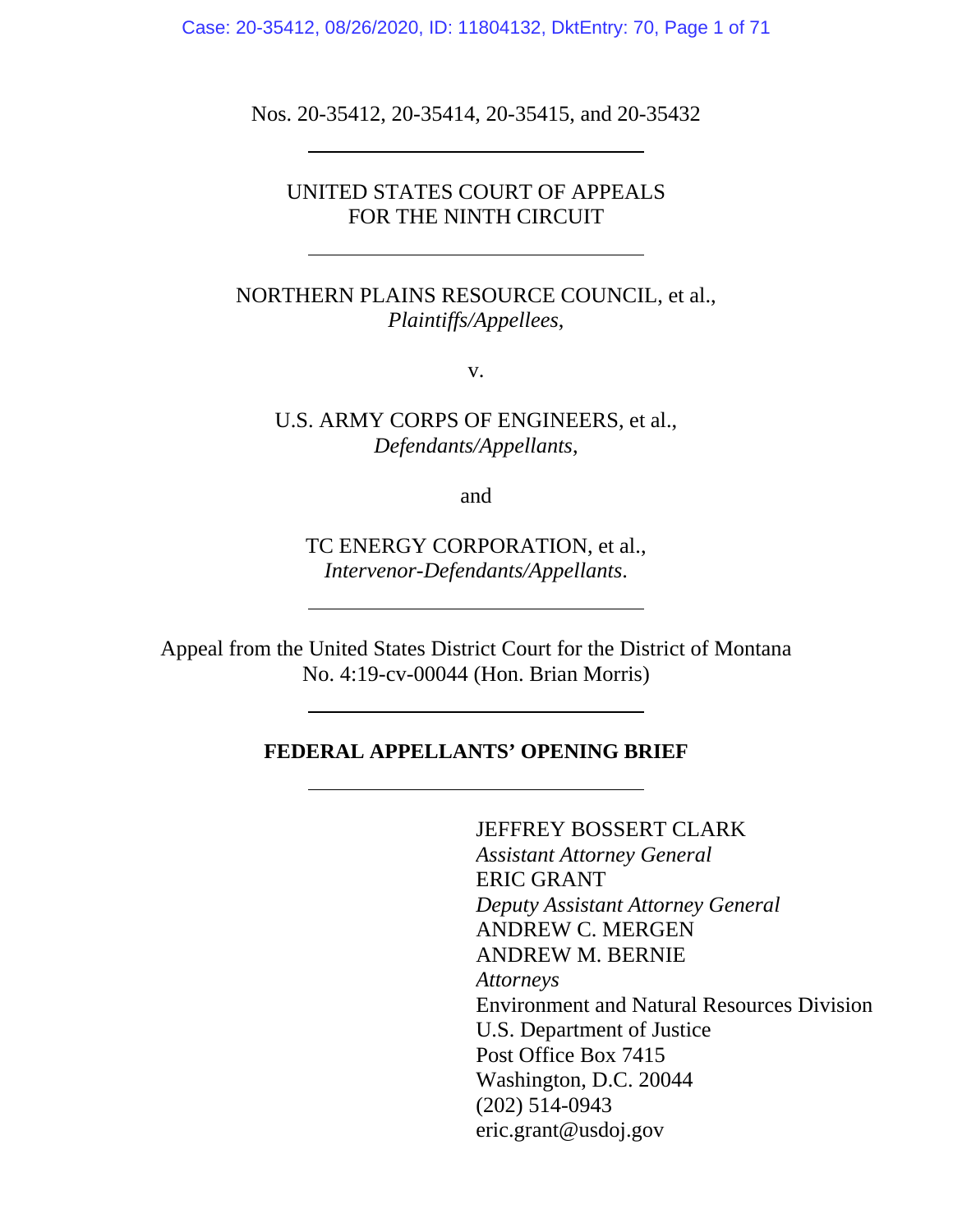# **TABLE OF CONTENTS**

| A.              |    |                                          |
|-----------------|----|------------------------------------------|
|                 | 1. |                                          |
|                 | 2. |                                          |
| <b>B.</b>       |    |                                          |
|                 | 1. |                                          |
|                 |    | a.                                       |
|                 |    | $\mathbf b$ .                            |
|                 | 2. |                                          |
| $\mathcal{C}$ . |    |                                          |
|                 | 1. | Plaintiffs' allegations and requests for |
|                 | 2. |                                          |
|                 | 3. |                                          |
|                 | 4. |                                          |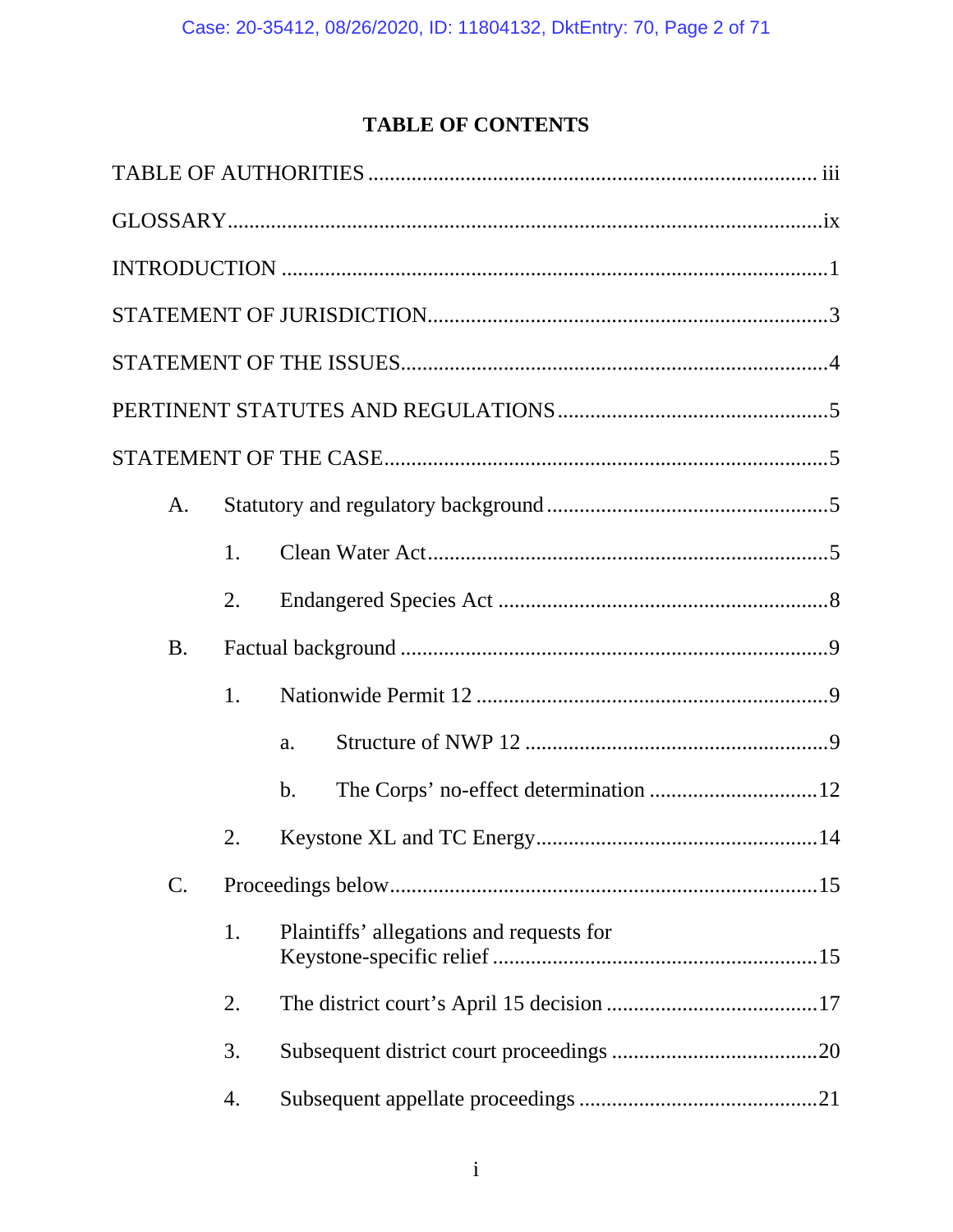# Case: 20-35412, 08/26/2020, ID: 11804132, DktEntry: 70, Page 3 of 71

| I.  | The Corps was not required to consult with the Services                                                                          |                                                           |                                                                                                         |  |
|-----|----------------------------------------------------------------------------------------------------------------------------------|-----------------------------------------------------------|---------------------------------------------------------------------------------------------------------|--|
|     | A.                                                                                                                               |                                                           |                                                                                                         |  |
|     | <b>B.</b>                                                                                                                        |                                                           | The district court's contrary analysis is unpersuasive 29                                               |  |
|     |                                                                                                                                  | 1.                                                        | General Condition 18 does not delegate the no-                                                          |  |
|     |                                                                                                                                  | 2.                                                        | The Corps' no-effect determination is consistent<br>with the record and the evidence before the Corps31 |  |
|     |                                                                                                                                  | 3.                                                        | The Corps may rely in part on future activity-<br>specific review for its no-effect determination33     |  |
|     |                                                                                                                                  | 4.                                                        | The district court's contention that the Corps<br>was "aware" of its supposed duty to consult is        |  |
| II. | Irrespective of the merits, the district court erred in vacating<br>NWP 12 and enjoining its use for new oil and gas pipelines39 |                                                           |                                                                                                         |  |
|     | A.                                                                                                                               | The relief ordered by the district court was procedurally |                                                                                                         |  |
|     | <b>B.</b>                                                                                                                        | The district court's injunction and vacatur were in any   |                                                                                                         |  |
|     |                                                                                                                                  |                                                           |                                                                                                         |  |
|     |                                                                                                                                  |                                                           | <b>CERTIFICATE OF COMPLIANCE</b>                                                                        |  |

# ADDENDUM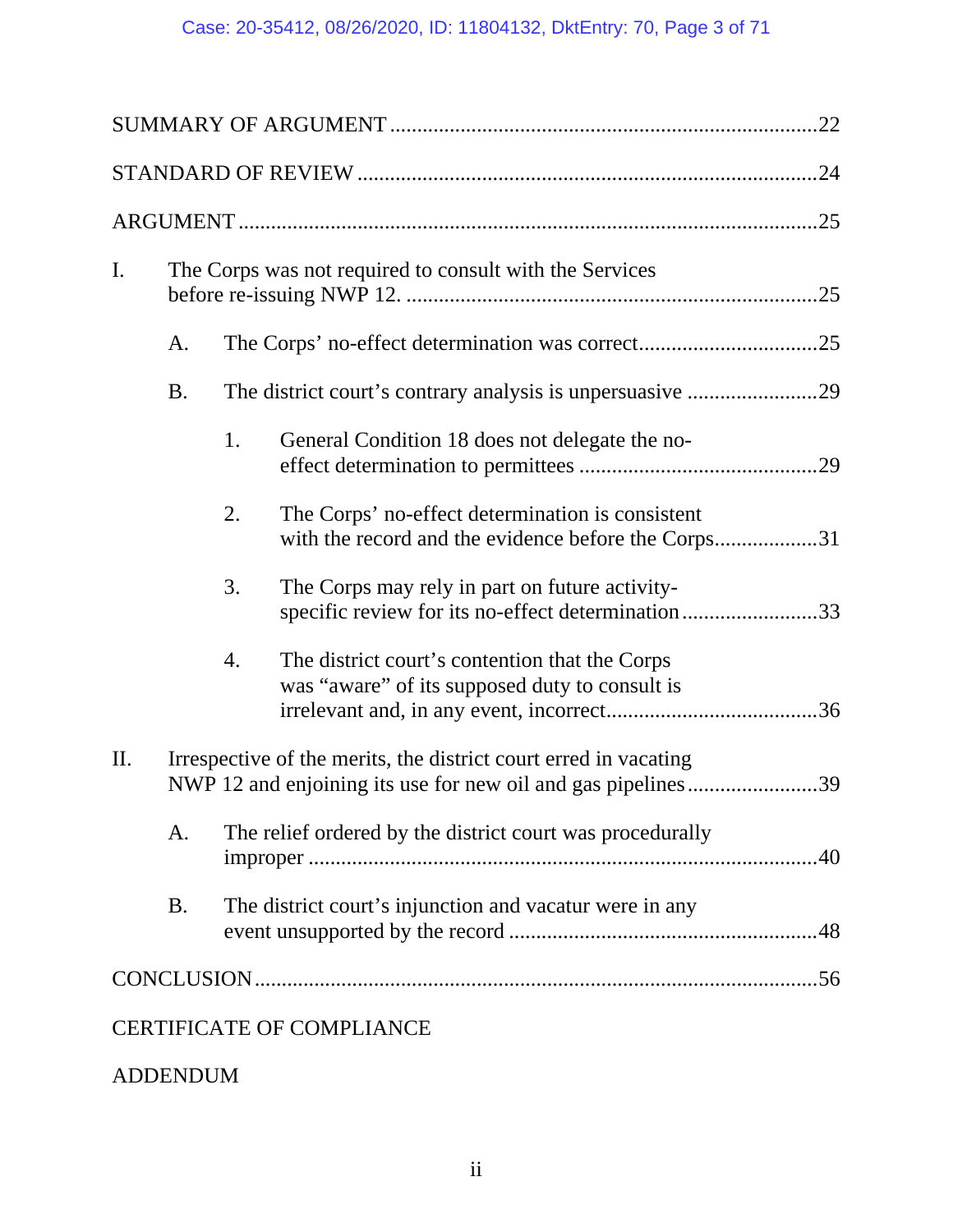# **TABLE OF AUTHORITIES**

# **Cases**

| Allied-Signal, Inc. v. U.S. NRC,                                                        |
|-----------------------------------------------------------------------------------------|
| Appalachian Voices v. FERC,<br>No. 17-1271, 2019 WL 847199 (D.C. Cir. Feb. 19, 2019) 54 |
| Bayer v. Neiman Marcus Group, Inc.,                                                     |
| Bear Lake Watch, Inc. v. FERC,                                                          |
| California Communities Against Toxics v. EPA,                                           |
| California v. Azar,                                                                     |
| Center for Biological Diversity v. BLM,                                                 |
| Center for Biological Diversity v. U.S. Fish & Wildlife Service,                        |
| Chicago United Industries, Ltd. v. City of Chicago,                                     |
| City & County of San Francisco v. Trump,<br>50                                          |
| City of Austin v. Kinder Morgan Texas Pipeline, LLC,                                    |
| Conner v. Burford,                                                                      |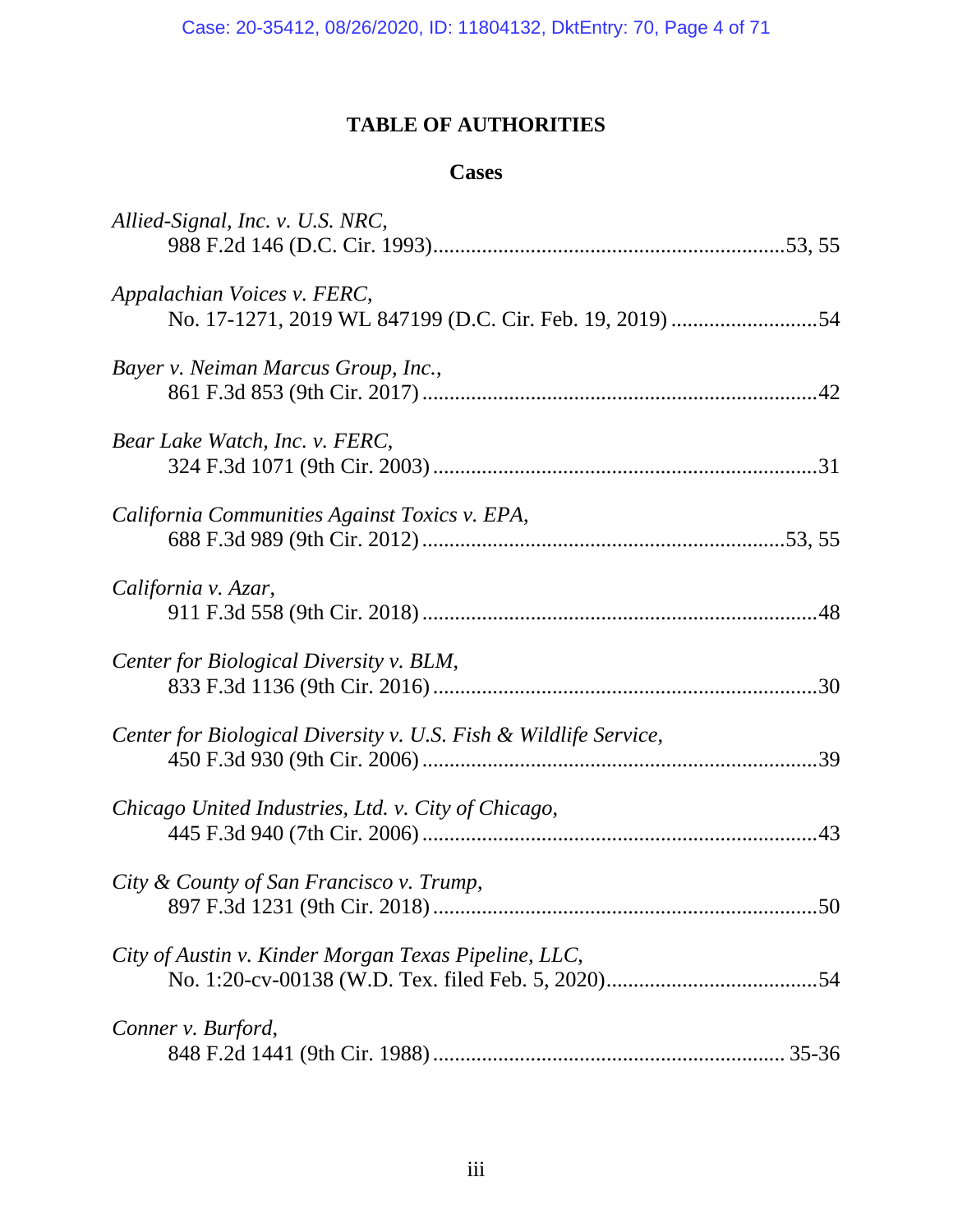# Case: 20-35412, 08/26/2020, ID: 11804132, DktEntry: 70, Page 5 of 71

| Cottonwood Environmental Law Center v. U.S. Forest Service,   |  |
|---------------------------------------------------------------|--|
| Defenders of Wildlife v. Zinke,                               |  |
| Donnelly v. Glickman,                                         |  |
| East Bay Sanctuary Covenant v. Barr,                          |  |
| FCC v. Fox Television Stations, Inc.,                         |  |
| Friends of Santa Clara River v. U.S. Army Corps of Engineers, |  |
| Frito-Lay, Inc. v. Willoughby,                                |  |
| Gill v. Whitford,                                             |  |
| Granny Goose Foods, Inc. v. Brotherhood of Teamsters & Auto   |  |
| Indigenous Environmental Network v. U.S. Department of State, |  |
| Lane County Audubon Society v. Jamison,                       |  |
| Lujan v. National Wildlife Federation,                        |  |
| Madsen v. Women's Health Center, Inc.,                        |  |
| National Ass'n of Home Builders v. Defenders of Wildlife,     |  |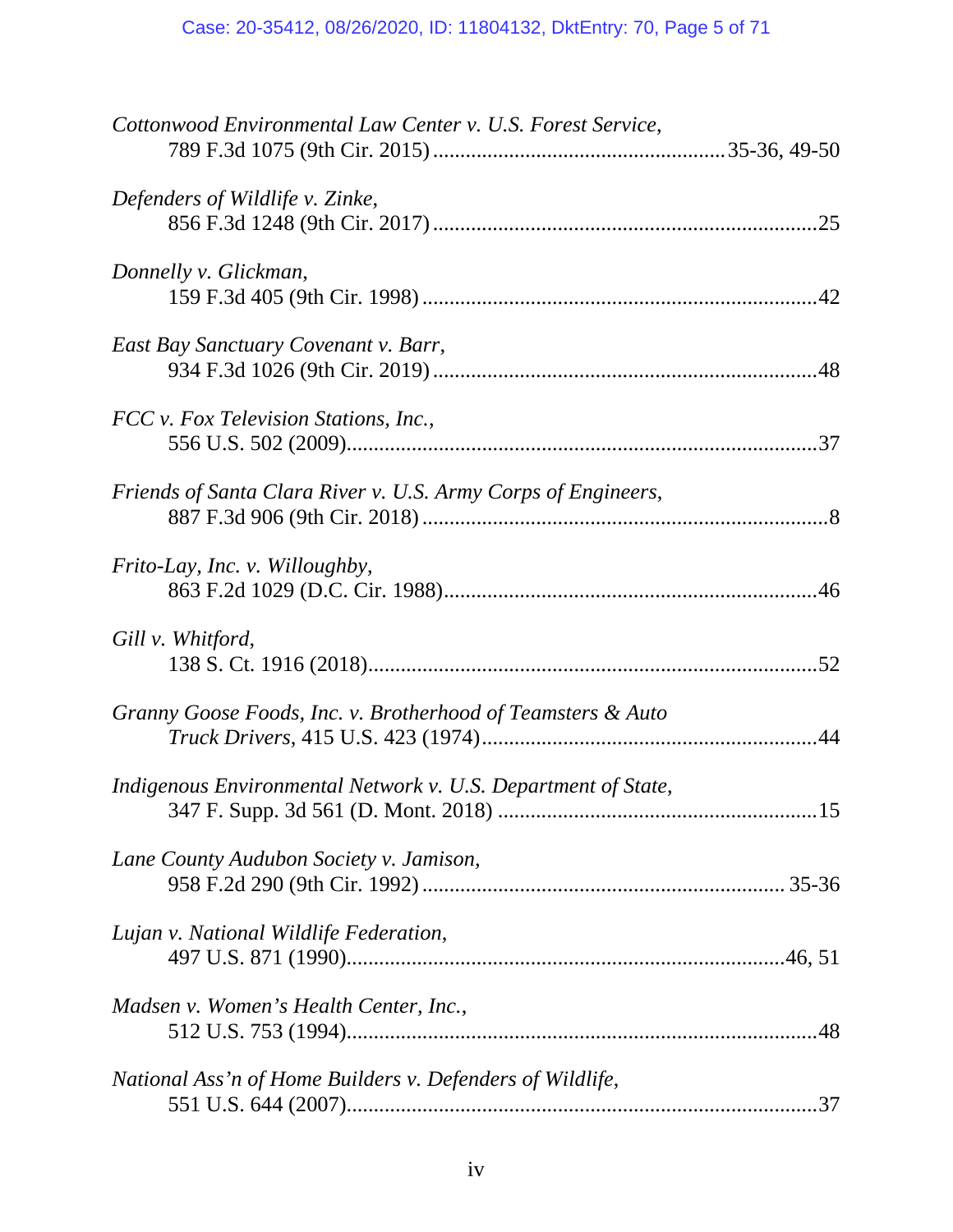| National Ass'n of Home Builders v. U.S. Army Corps of Engineers, |    |
|------------------------------------------------------------------|----|
| Native Ecosystems Council v. Marten,                             |    |
| $NRDC$ v. U.S. NRC,                                              |    |
| Ohio Valley Environmental Coalition v. Bulen,                    |    |
| Peterson v. Bell Helicopter Textron, Inc.,                       |    |
| Powell v. National Board of Medical Examiners,                   |    |
| Public Employees for Environmental Responsibility v. Hopper,     |    |
| Ranchers Cattlemen Action Legal Fund v. USDA,                    |    |
| San Diegans for Mount Soledad National War Memorial v.           |    |
| Shinault v. Hawks,                                               | 42 |
| Sierra Club v. U.S. Army Corps of Engineers,                     |    |
| Sierra Club v. U.S. Army Corps of Engineers,                     |    |
| Sierra Club, Inc. v. Bostick,                                    |    |
| Snoqualmie Valley Preservation Alliance v. U.S. Army Corps       |    |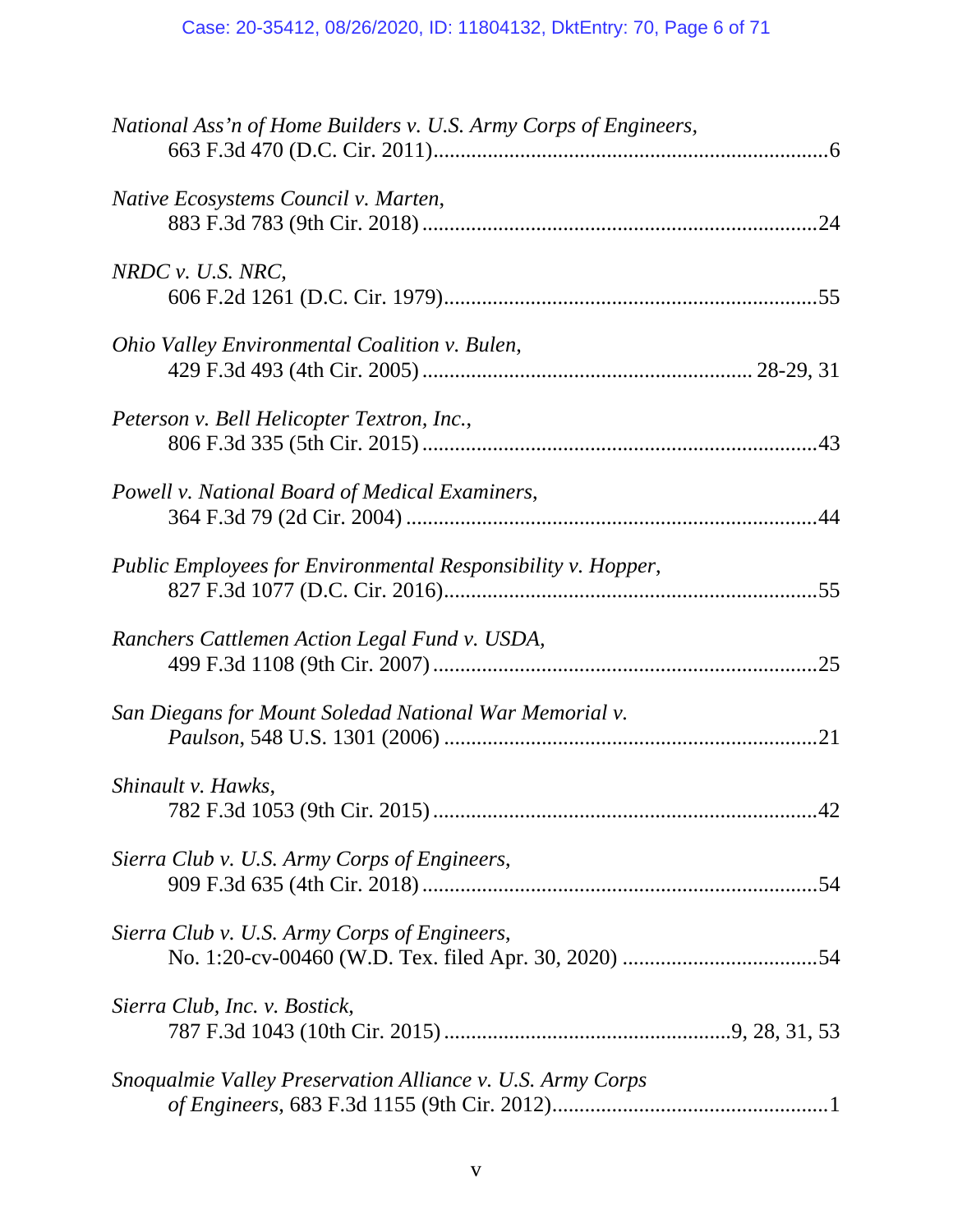| Standing Rock Sioux Tribe v. U.S. Army Corps of Engineers,  |
|-------------------------------------------------------------|
| Summers v. Earth Island Institute,                          |
| Town of Chester v. Laroe Estates, Inc.,                     |
| U.S. Forest Service v. Cowpasture River Preservation Ass'n, |
| United States v. Afshari,                                   |
| United States v. Sineneng-Smith,                            |
| Versatile Helicopters, Inc. v. City of Columbus,            |
| Virginia Society for Human Life, Inc. v. FEC,               |
| Western Watersheds Project v. Kraayenbrink,                 |
| Whole Woman's Health v. Hellerstedt,                        |
| <b>Statutes and Court Rules</b>                             |
| <b>Administrative Procedure Act</b>                         |
|                                                             |
|                                                             |

# Natural Gas Act

|--|--|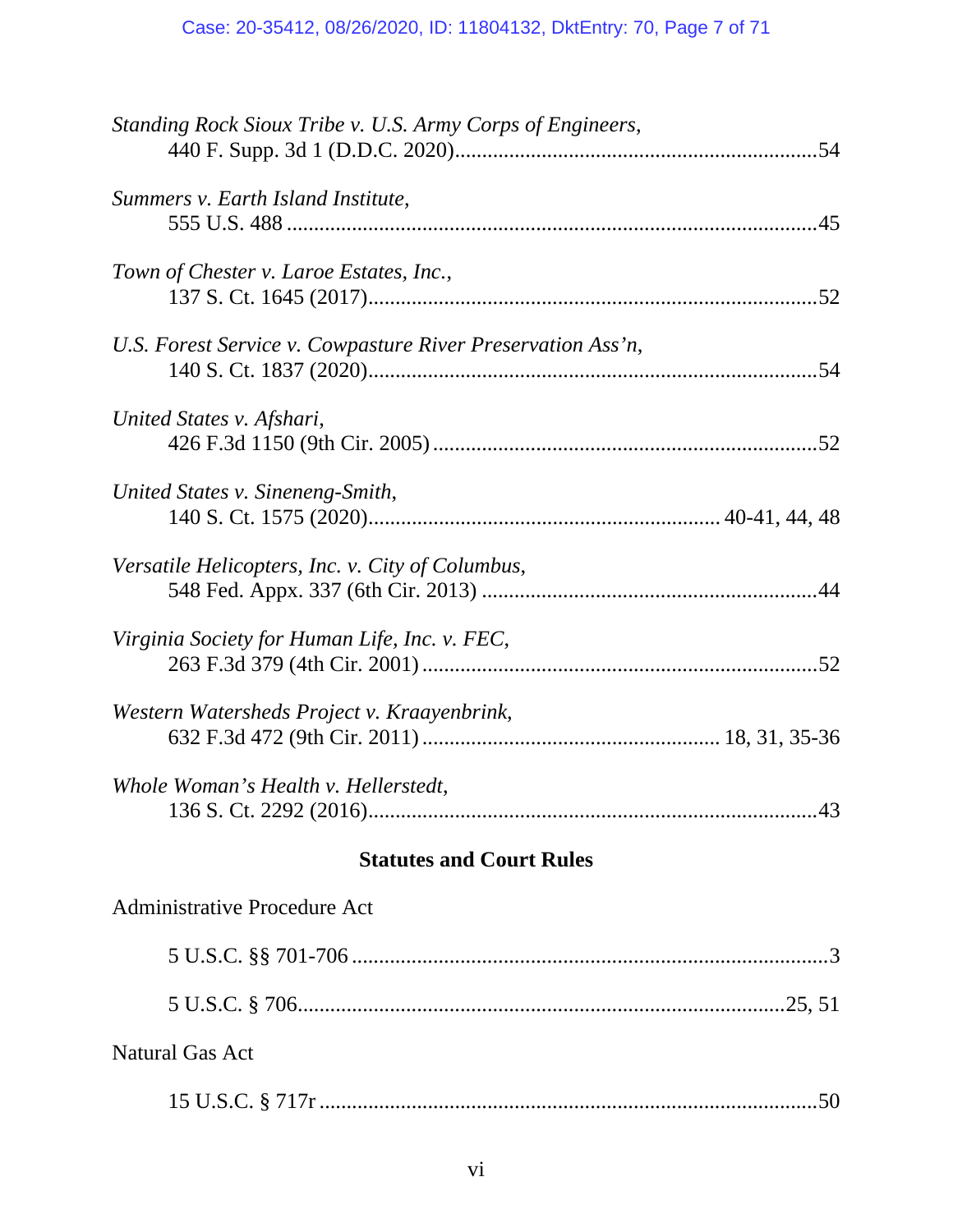| <b>Endangered Species Act</b> |  |
|-------------------------------|--|
|                               |  |
|                               |  |
|                               |  |
|                               |  |
|                               |  |
| <b>Clean Water Act</b>        |  |
|                               |  |
|                               |  |
|                               |  |
|                               |  |
|                               |  |
|                               |  |
| <b>Regulations</b>            |  |
|                               |  |
|                               |  |
|                               |  |
|                               |  |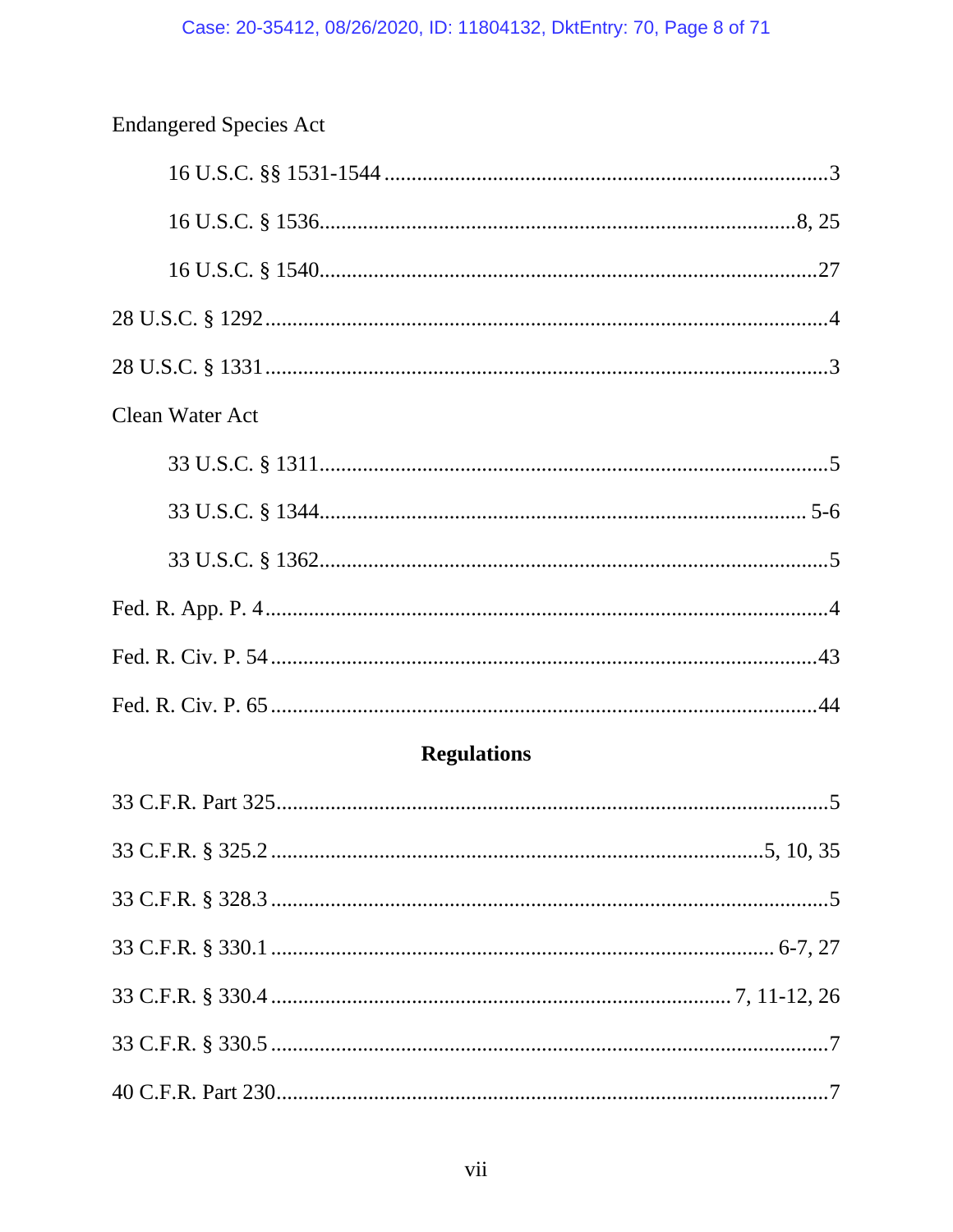# Case: 20-35412, 08/26/2020, ID: 11804132, DktEntry: 70, Page 9 of 71

# **Other Authorities**

| John Harrison, Section 706 of the Administrative Procedure Act |
|----------------------------------------------------------------|
| Does Not Call for Universal Injunctions or Other Universal     |
|                                                                |
| U.S. Army Corps of Engineers, https://www.usace.army.mil/      |
| Missions/Civil-Works/Regulatory-Program-and-                   |
|                                                                |
| U.S. Department of State, Final Supplemental Environmental     |
| Impact Statement for the Keystone XL Project (Dec. 2019),      |
| https://cdxnodengn.epa.gov/cdx-enepa-II/public/action/         |
|                                                                |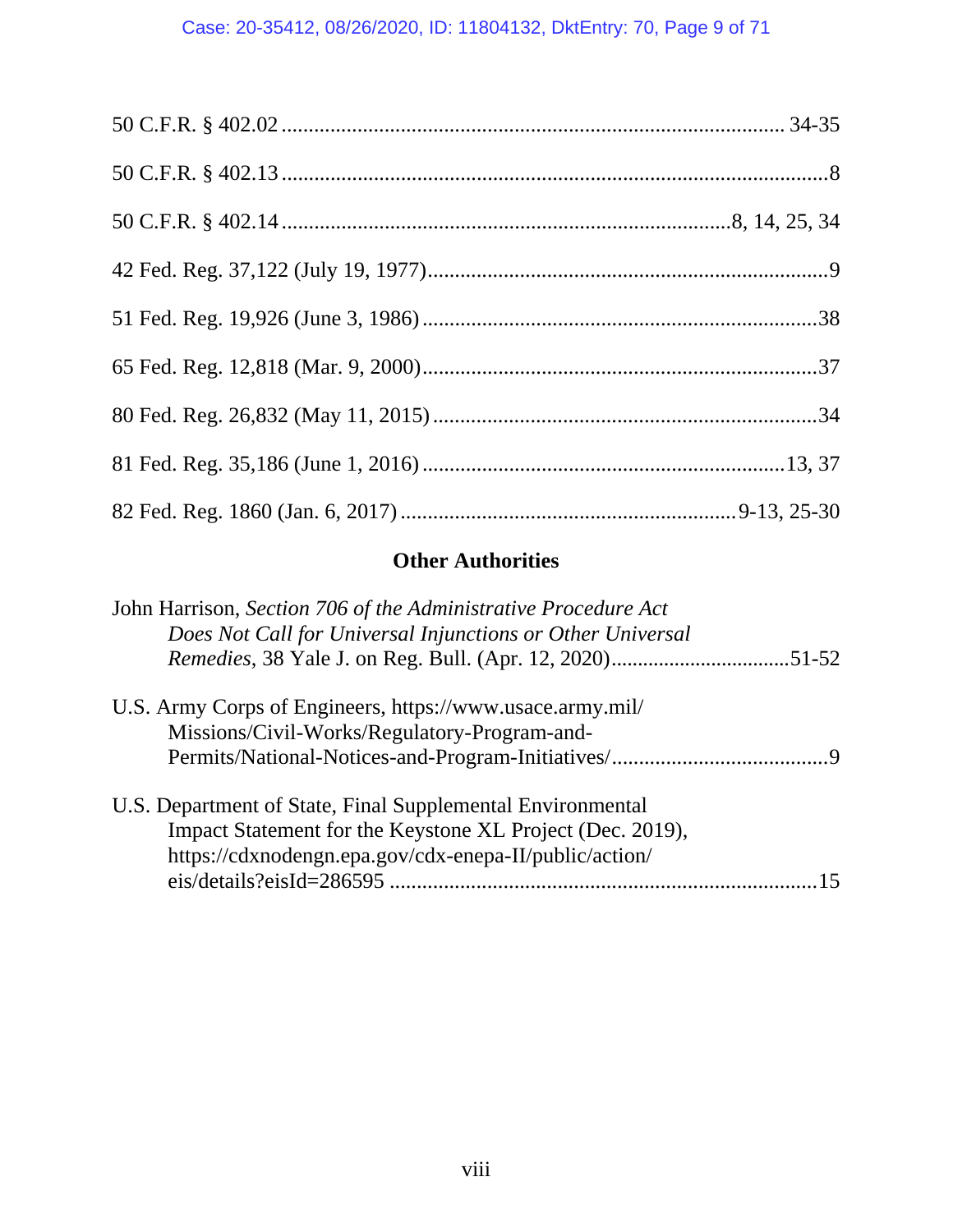# **GLOSSARY**

| BiOp         | <b>Biological Opinion</b>                |
|--------------|------------------------------------------|
| <b>CWA</b>   | Clean Water Act                          |
| <b>ESA</b>   | <b>Endangered Species Act</b>            |
| <b>FWS</b>   | U.S. Fish and Wildlife Service           |
| <b>NEPA</b>  | <b>National Environmental Policy Act</b> |
| <b>NMFS</b>  | <b>National Marine Fisheries Service</b> |
| <b>NWP12</b> | Nationwide Permit 12                     |
| <b>OMB</b>   | <b>Office of Management and Budget</b>   |
| <b>PCN</b>   | <b>Pre-Construction Notice</b>           |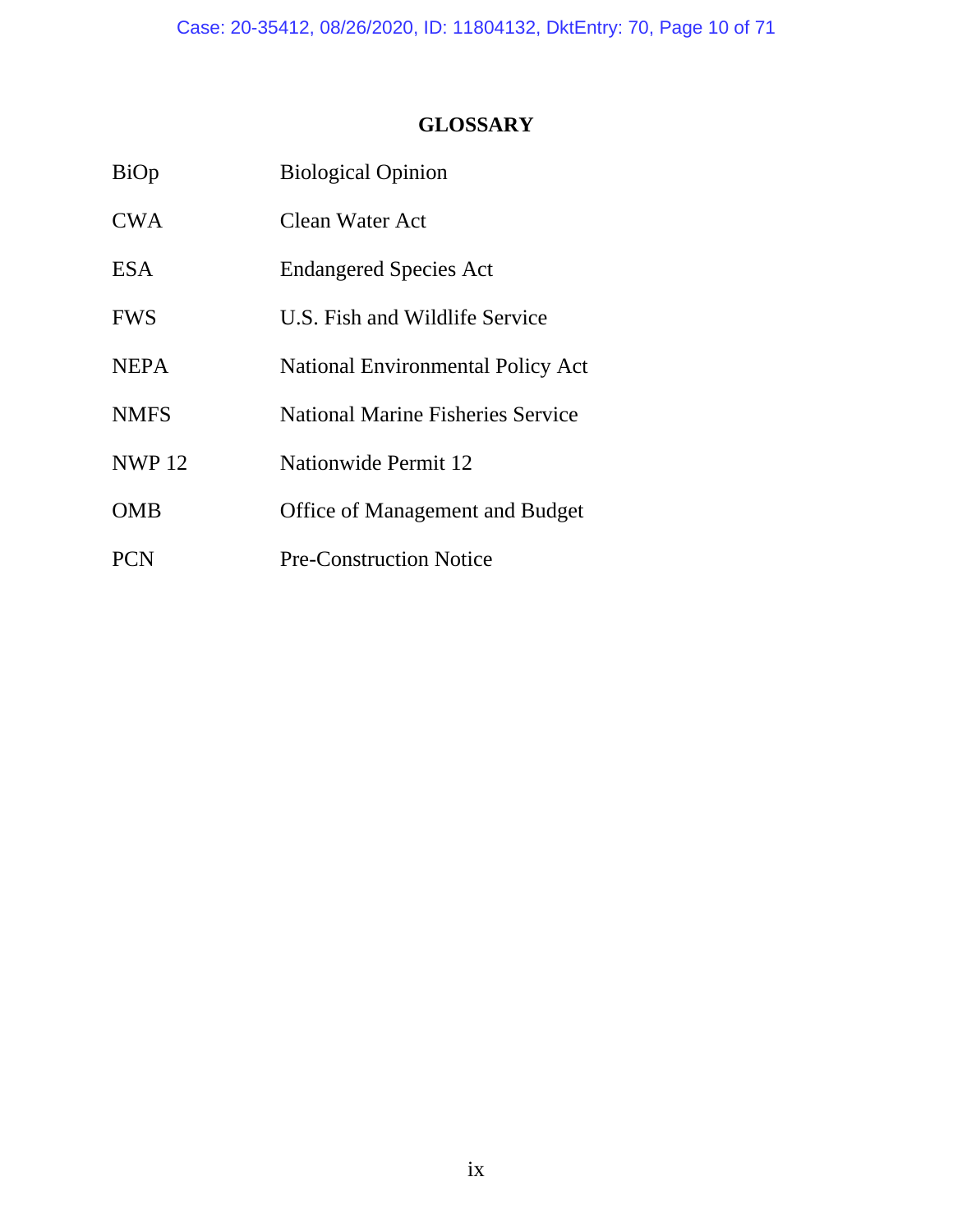### **INTRODUCTION**

 The Clean Water Act (CWA) prohibits discharge of pollutants into navigable waters without a permit from the U.S. Army Corps of Engineers (Corps). In 1977, Congress authorized the Corps to issue general permits for certain kinds of activities. Ever since, the Corps has issued a nationwide utility-line general permit, known as "Nationwide Permit 12" (NWP 12) since 1982, which also applies to oil and gas pipelines. The "nationwide permit system is designed to streamline the permitting process," *Snoqualmie Valley Preservation Alliance v. U.S. Army Corps of Engineers*, 683 F.3d 1155, 1164 (9th Cir. 2012) (per curiam), enabling the Corps to focus individual permitting review on activities with greater environmental effects.

 Plaintiffs sued under, among other statutes, the Endangered Species Act (ESA) to enjoin the Corps from authorizing the construction of portions of the Keystone XL pipeline under NWP 12. Plaintiffs contended that NWP 12 "may affect" listed species or their habitat, such that the Corps was required to "programmatically" consult with the National Marine Fisheries Service and the U.S. Fish and Wildlife Service (the Services) before re-issuing it. Plaintiffs so contended even though NWP 12 is subject to a condition barring its use for any individual activity that "may affect" listed species or habitat absent consultation with the appropriate Service.

The relief that Plaintiffs sought below was limited. Their Complaint expressly sought vacatur of only Keystone XL-specific NWP 12 verifications and injunctive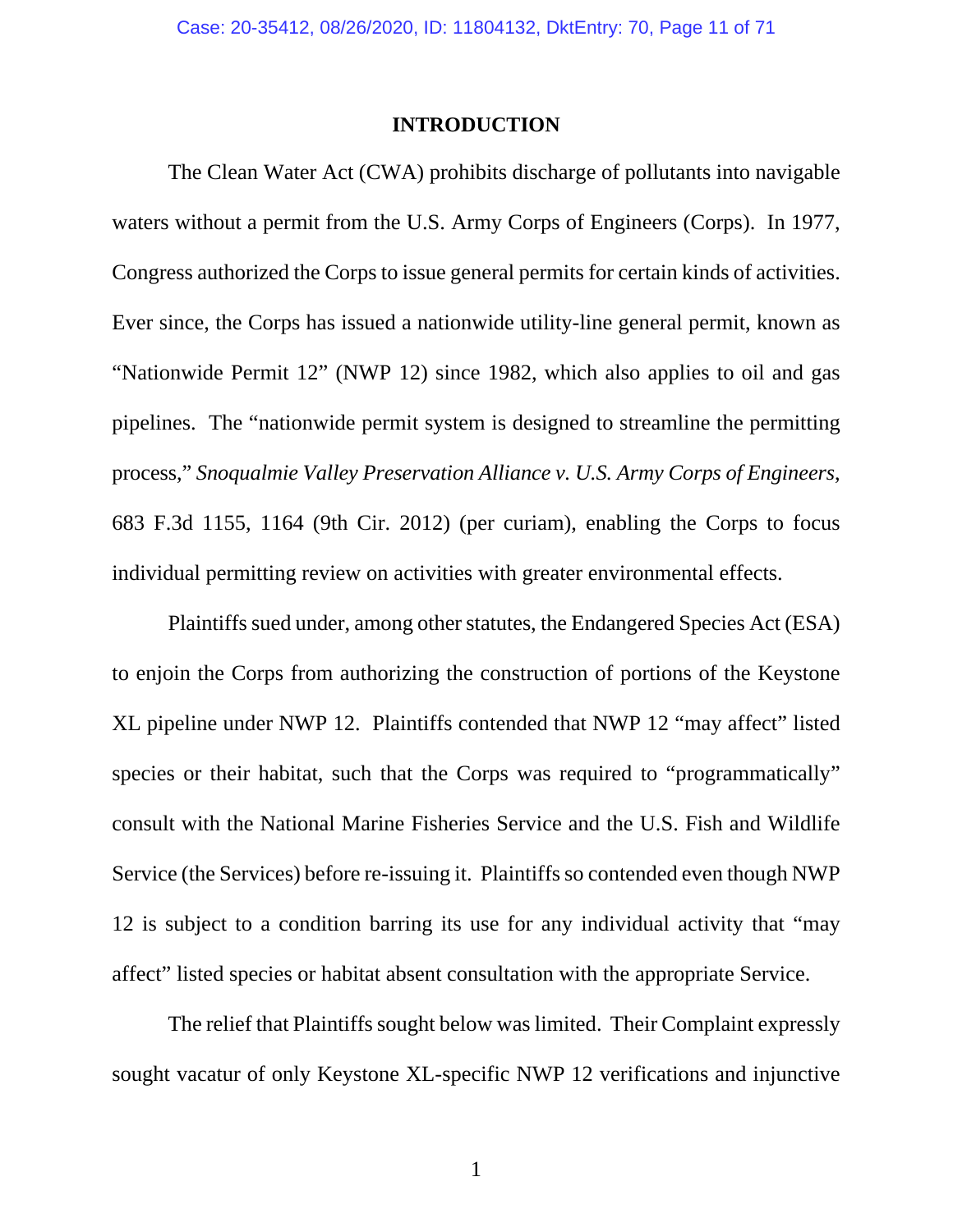### Case: 20-35412, 08/26/2020, ID: 11804132, DktEntry: 70, Page 12 of 71

relief against its use only as to Keystone XL. Plaintiffs subsequently stated that they "do not seek to vacate NWP 12, but rather seek vacatur and injunctive relief only as to Keystone XL approvals," representations that Plaintiffs repeated throughout the litigation. And the district court itself observed at an earlier stage of this case that "Plaintiffs do not ask the Court to vacate NWP 12," and it reassured a coalition of energy organizations seeking intervention that it "could still prospectively rely on the permit until it expires on its own terms in March 2022, even if Plaintiffs prevail on the merits."

 The district court ultimately granted Plaintiffs summary judgment on their ESA claim. As to the merits, the district court ruled that NWP 12's re-issuance "may affect" listed species or habitat notwithstanding the condition prohibiting such activities absent consultation. Contrary to Plaintiffs' Complaint, their subsequent representations, and the district court's own statements, the court then issued broad vacatur and injunctive relief extending beyond the Keystone XL pipeline.

Initially, and with no analysis whatsoever, the district court enjoined and vacated the entire permit, an action which would have ground to a halt or significantly delayed thousands of routine utility line projects across the country. In response to several motions for a stay pending appeal, Plaintiffs declined to meaningfully defend that order and instead asked the court to modify it to enjoin the use of NWP 12 for the construction of all new oil and gas pipelines (not just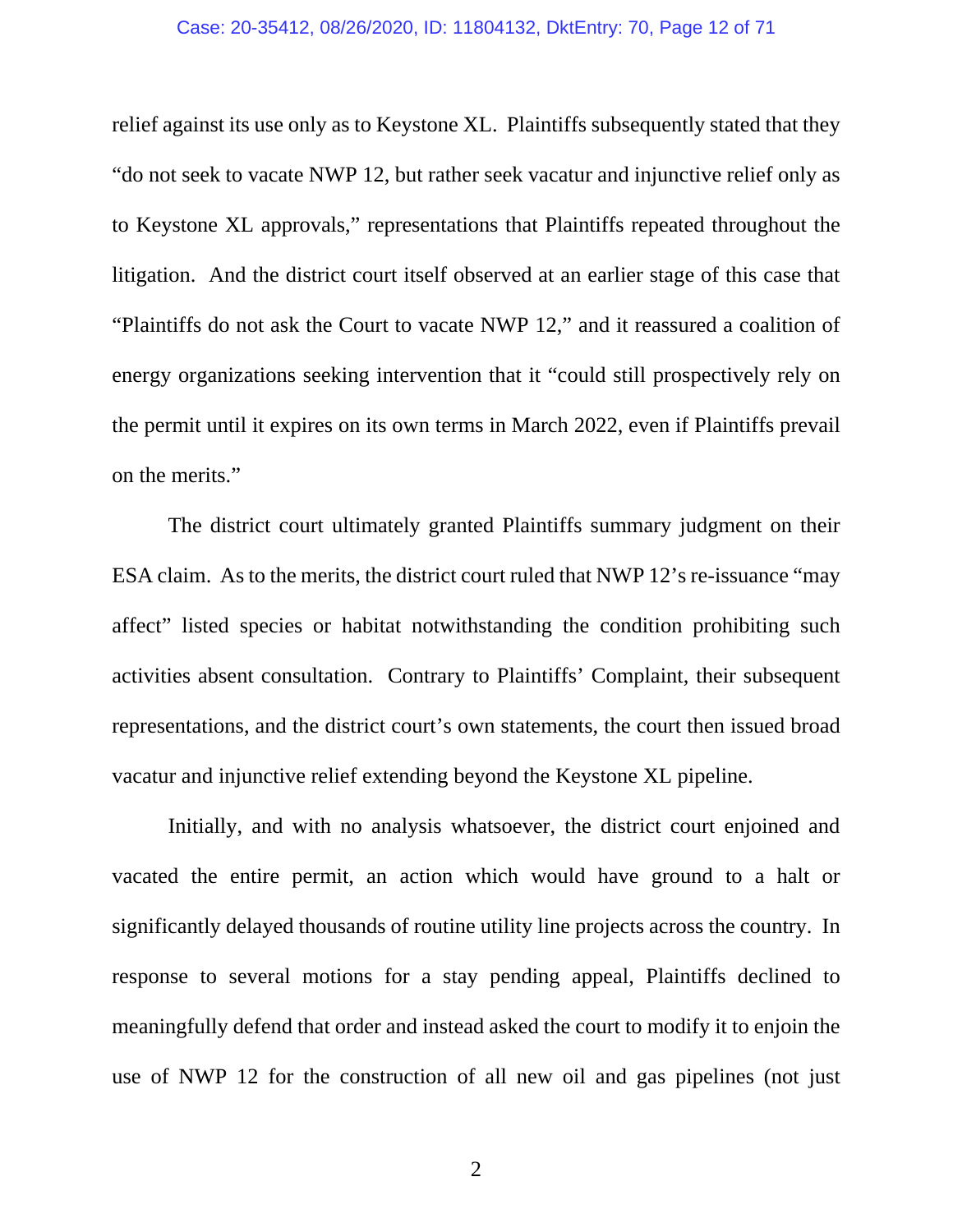## Case: 20-35412, 08/26/2020, ID: 11804132, DktEntry: 70, Page 13 of 71

Keystone XL), and they submitted fourteen new declarations identifying newly targeted projects and setting forth newly alleged injuries. The court amended its order more or less as Plaintiffs proposed, enjoining the use of NWP 12 for construction of new oil and gas pipelines across the country.

The district court and this Court denied a stay pending appeal. But the Supreme Court, without any noted dissent, then granted a stay of the district court's order with respect to everything other than the Keystone XL Pipeline. Consistent with the Supreme Court's order granting a stay, the district court's decision was wrong and should be reversed. The court's nationwide prohibition of NWP 12's use for any new oil or gas pipeline construction was procedurally improper and issued without fair notice, and in any event was unsupported by the record. In addition, the Corps correctly determined that merely re-issuing NWP 12 would have no effect on listed species or critical habitat — and therefore did not trigger any consultation requirement — because the regulatory scheme and conditions in NWP 12 ensure that any necessary consultation occurs on an activity-specific basis.

## **STATEMENT OF JURISDICTION**

 (a) The district court has subject matter jurisdiction under 28 U.S.C. § 1331 because Plaintiffs' claims arose under several federal statutes including, as relevant to the order under review, the Administrative Procedure Act, 5 U.S.C. §§ 701-706; and the ESA, 16 U.S.C. §§ 1531-1544. 3 Excerpts of Record (E.R.) 493.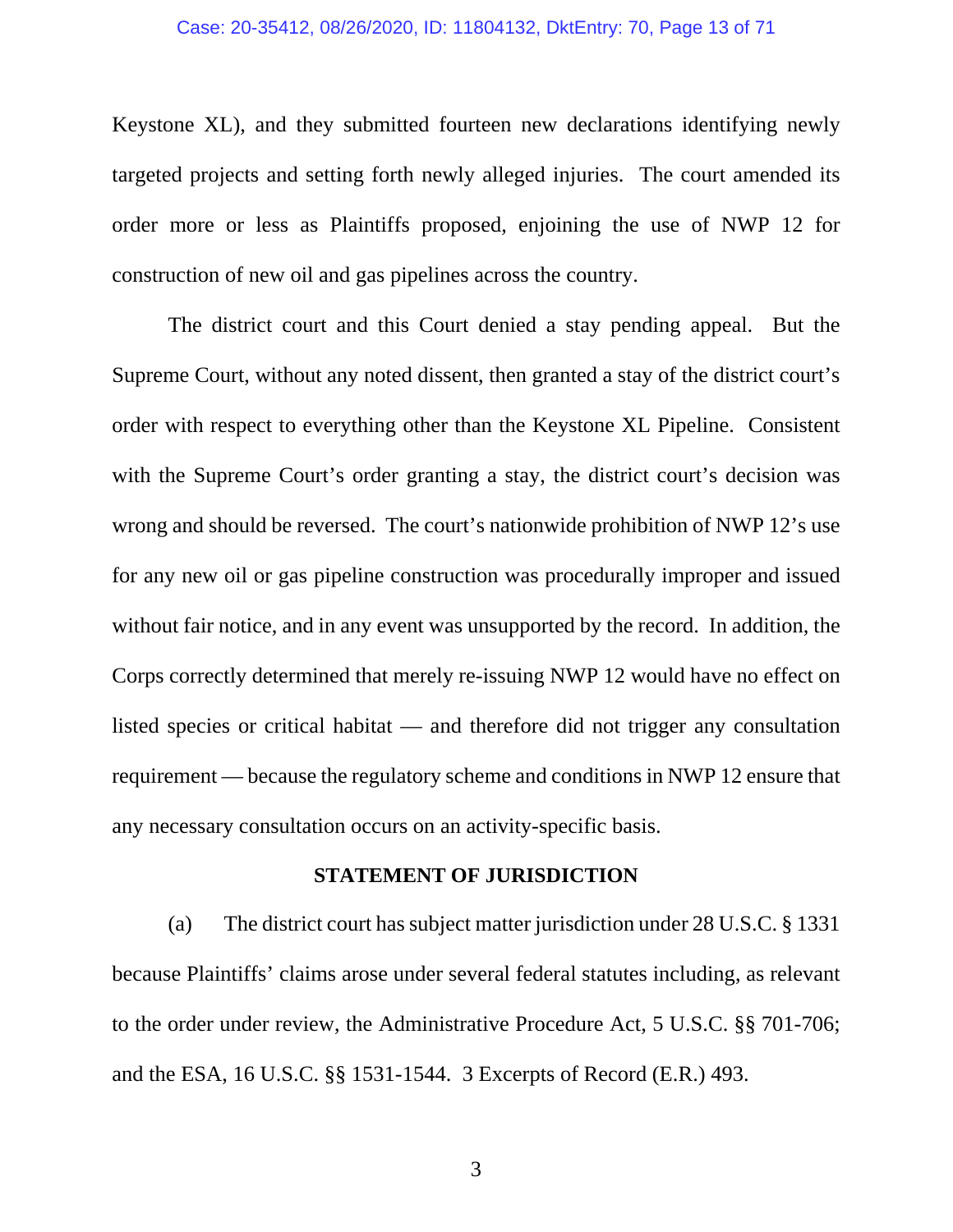(b) The district court's Order of April 15, 2020, as amended by its Order of May 11, 2020, is appealable because it is an interlocutory order granting an injunction. This Court has jurisdiction under 28 U.S.C. § 1292(a)(1).

 (c) The district court's initial order was entered on April 15, 2020, 1 E.R. 39, and amended on May 11, 2020, 1 E.R. 1. Federal Appellants filed their notice of appeal on May 13, 2020. 2 E.R. 81. The appeal is timely under Federal Rule of Appellate Procedure  $4(a)(1)(B)$ .

## **STATEMENT OF THE ISSUES**

1. Whether the district court erred in concluding that the mere re-issuance of NWP 12 was an action that "may affect" listed species — thereby requiring consultation with the Services — where the regulatory scheme ensures that any environmentally sensitive activities receive environmental review, including any necessary consultation with the Services, before those individual activities begin.

 2. Whether the district court erred in issuing a nationwide vacatur and injunction of NWP 12 as to the construction of all new oil and gas pipelines where Plaintiffs did not introduce or even allege any evidence of injuries from any specific pipelines other than Keystone XL; Plaintiffs did not ask for such relief in their Complaint and on multiple occasions expressly disclaimed seeking an injunction or vacatur extending beyond the Keystone XL Pipeline; and the district court itself acknowledged the more limited relief at issue.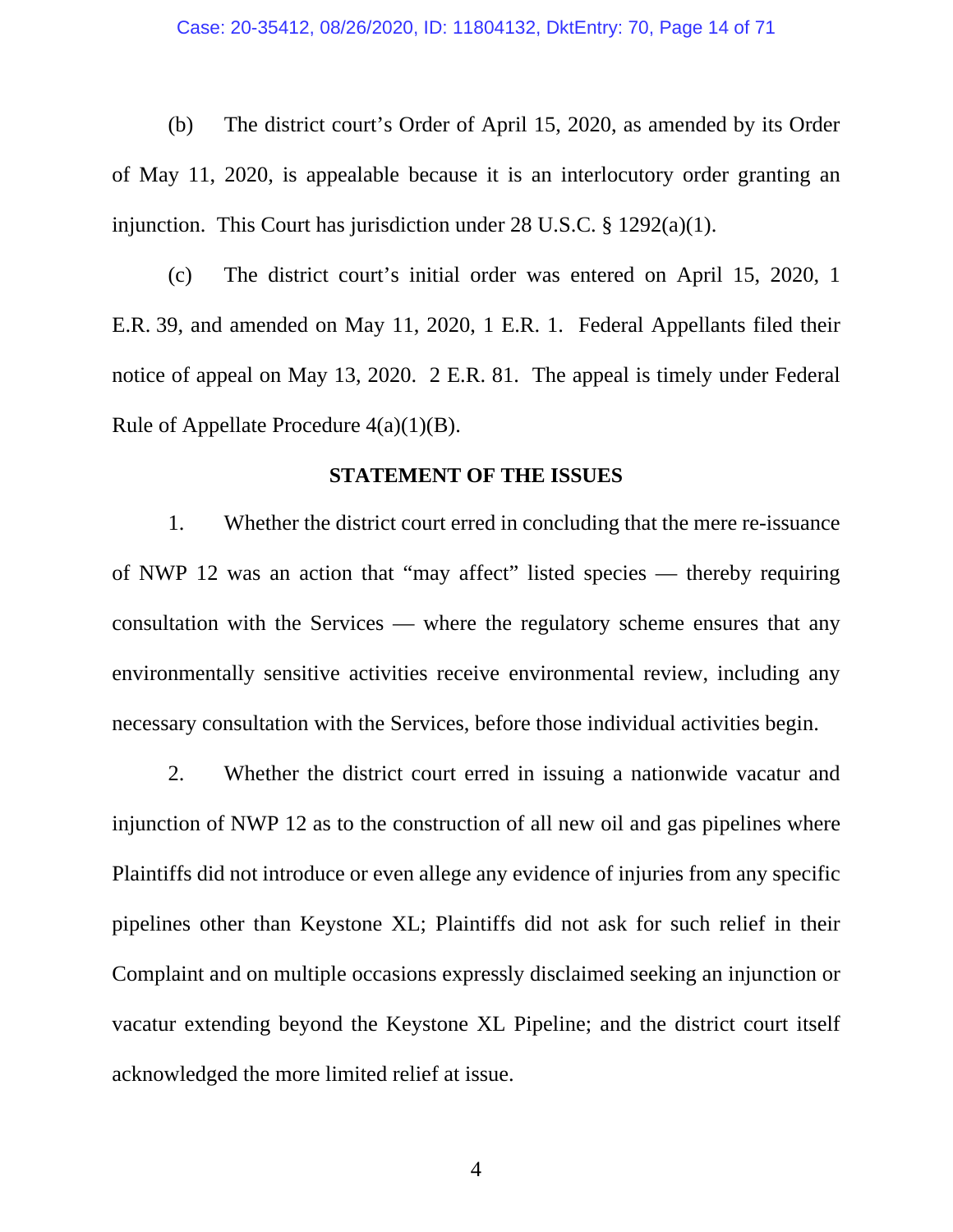## **PERTINENT STATUTES AND REGULATIONS**

 All pertinent statutes and regulations are set forth in the Addendum following this brief.

# **STATEMENT OF THE CASE**

## **A. Statutory and regulatory background**

## **1. Clean Water Act**

 The Clean Water Act prohibits the discharge of any "pollutant," including dredged or fill material, into "navigable waters" without a permit from the Corps. 33 U.S.C. §§ 1311(a), 1344(a). The term "navigable waters" means "the waters of the United States," which include (by regulation) certain tributaries and wetlands. *Id.* § 1362(7); 33 C.F.R. § 328.3(a). The Corps authorizes discharges of dredged or fill material into waters of the United States through individual and general permits. 33 U.S.C. §§ 1344(a), (e). A standard individual permit generally may be issued only after the applicant submits extensive, site-specific documentation and the Corps then provides an opportunity for public comment. *See* 33 C.F.R. Part 325 (permitting process). A standard individual permit does not authorize activities that may affect endangered or threatened species or their critical habitat without completing consultation with the appropriate Service. *Id.* § 325.2(b)(5).

 In 1977, Congress amended the CWA to authorize the Corps to issue "general" permits for discharges associated with certain categories of activities. *See*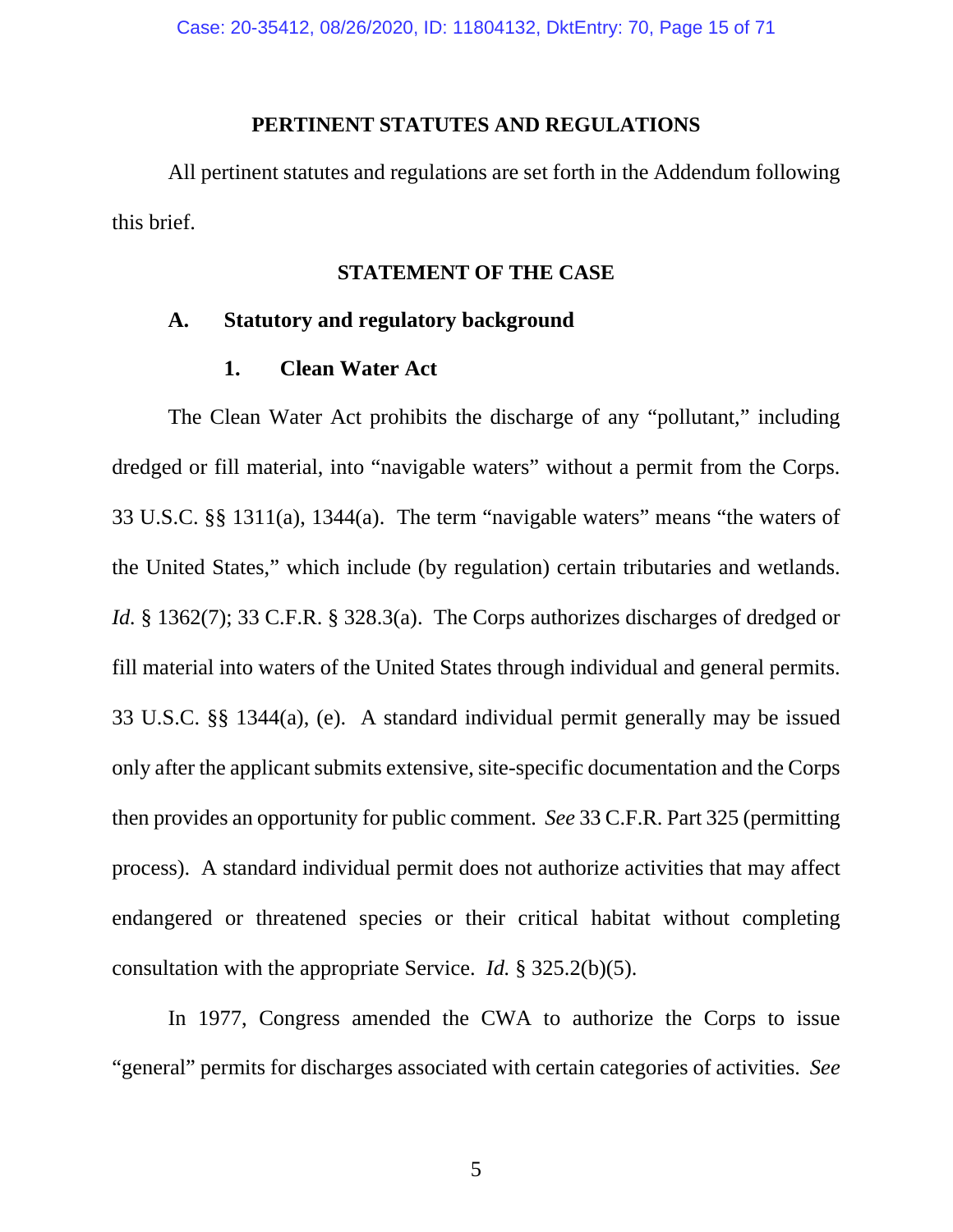33 U.S.C. § 1344(e). As amended, the CWA authorizes general permits "for any category of activities involving discharges of dredged or fill material if the [Corps] determines that the activities in such category are similar in nature, will cause only minimal adverse environmental effects when performed separately, and will have only minimal cumulative adverse effect on the environment." *Id.* § 1344(e)(1).

Nationwide permits — the type of general permit at issue here — are "designed to regulate with little, if any, delay or paperwork certain activities having minimal impacts." 33 C.F.R. § 330.1(b); *National Ass'n of Home Builders v. U.S. Army Corps of Engineers*, 663 F.3d 470, 472 (D.C. Cir. 2011) (general permits "allow parties to proceed with much less red tape" than is involved with individual permits). They may be in force for as long as five years, after which the Corps may re-issue them through notice-and-comment rulemaking. 33 U.S.C. § 1344(e)(1), (2). The Corps regulates the parameters and application of nationwide permits at the national, regional, and project-specific levels.

 At the national level, the Chief of Engineers determines whether the individual and cumulative adverse environmental impacts of the category of activities authorized by each nationwide permit are no more than "minimal." *Id.* § 1344(e). The Corps ensures such minimal impact, in part, through "General Conditions," with which permittees must comply in order to conduct activities under the permit. *See* 33 C.F.R. § 330.1(c). An activity is authorized under a nationwide permit "only if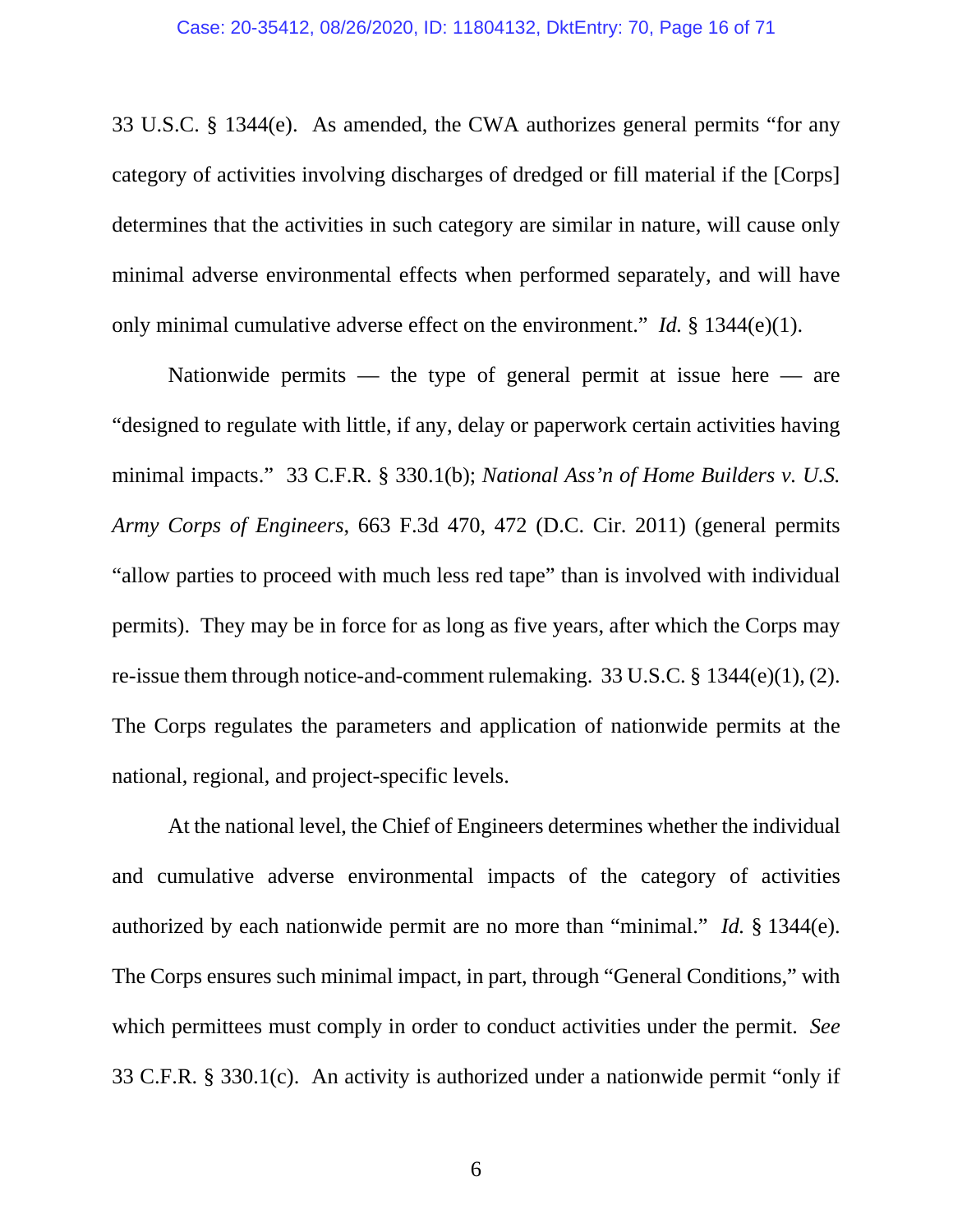### Case: 20-35412, 08/26/2020, ID: 11804132, DktEntry: 70, Page 17 of 71

that activity and the permittee satisfy all of the [permit's] terms and conditions." *Id.*  § 330.1(c).

 At the regional level, each division engineer is empowered "to modify, suspend, or revoke [nationwide permit] authorizations for any specific geographic area, class of activities, or class of waters within his division." *Id.* § 330.5(c)(1). This authority may be exercised whenever the division engineer "determines sufficient concerns for the environment under [40 C.F.R. Part 230] or any other factor of the public interest so requires, or if [the division engineer] otherwise determines that the [nationwide permit] would result in more than minimal adverse environmental effects either individually or cumulatively." *Id.* § 330.4(e)(1). Before a division engineer may take such action, the changes likewise must undergo public notice and comment. *See id.* § 330.5(b)(2)(ii), (c)(1).

 Finally, at the activity-specific level, certain circumstances require prospective permittees to submit a pre-construction notice (PCN) seeking verification that a proposed activity complies with the nationwide permit. A PCN is a site-specific notice to the Corps about the potential effects of a proposed activity at specific crossings of navigable waters. Upon receipt of a PCN, if "the adverse effects are more than minimal," the district engineer must "notify the prospective permittee that an individual permit is required." *Id.* § 330.1(e)(3). For activities that do not require a PCN and satisfy all the terms and conditions of a permit (including any regional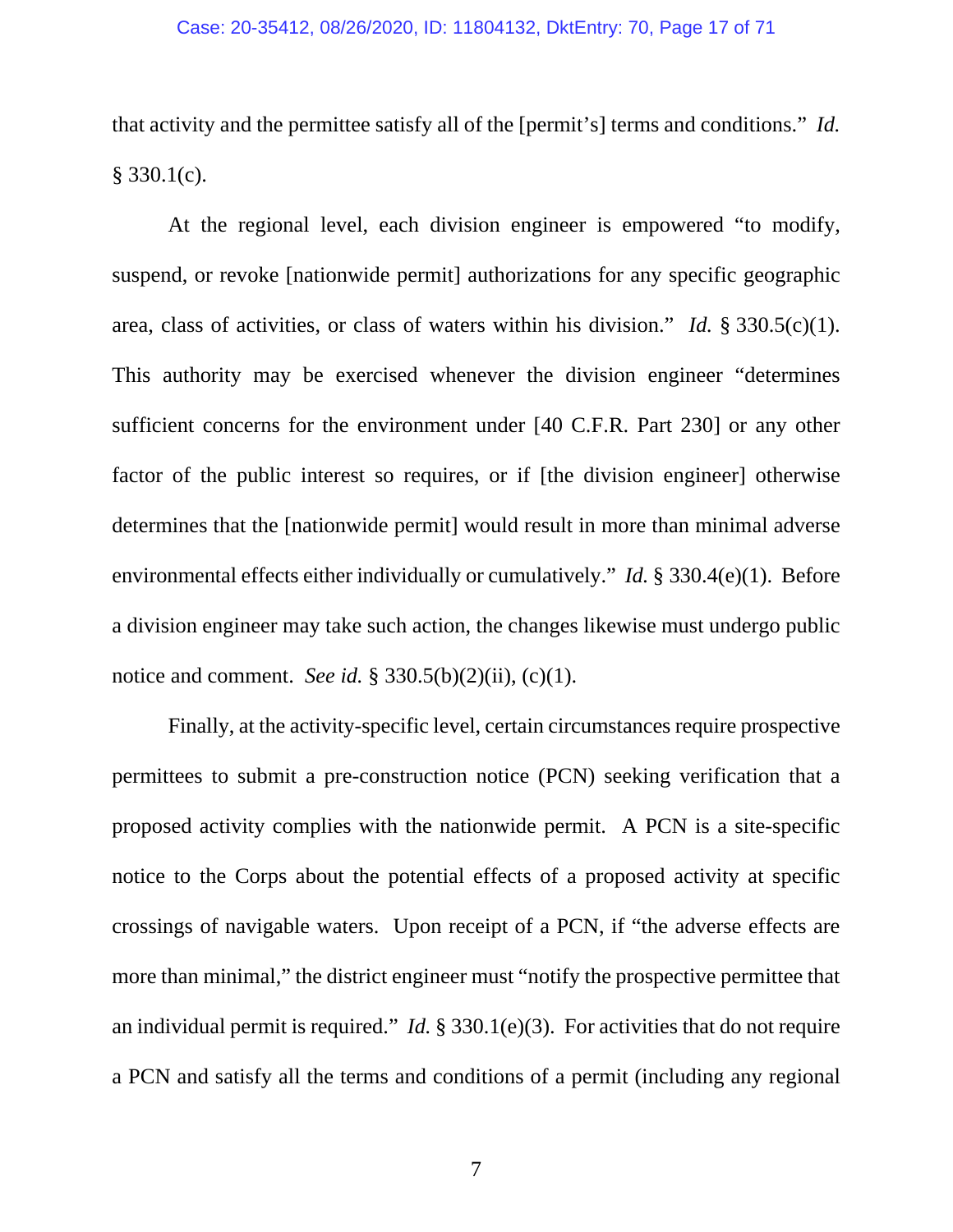## Case: 20-35412, 08/26/2020, ID: 11804132, DktEntry: 70, Page 18 of 71

requirements), a prospective permittee may assess that the activity is covered by a nationwide permit without notifying the Corps.

# **2. Endangered Species Act**

Section 7(a)(2) of the ESA requires each federal agency, "in consultation with" the Services, to "insure that any action authorized, funded, or carried out" by the agency "is not likely to jeopardize the continued existence of any endangered species or threatened species or result in the destruction or adverse modification" of designated critical habitat. 16 U.S.C. § 1536(a)(2). If the so-called "action agency" determines that its action "may affect" endangered or threatened species (listed species), it must pursue either informal or formal consultation with the appropriate Service. 50 C.F.R. §§ 402.13, 402.14(b)(1).

If the action agency determines that the proposed action is "likely to adversely affect" listed species or designated critical habitat, the agency must engage in formal consultation. *Id.* §§ 402.13(a), 402.14(a)-(b). But if the agency determines that its action will have "no effect" on a listed species or designated critical habitat, "the consultation requirements are not triggered." *Friends of Santa Clara River v. U.S. Army Corps of Engineers*, 887 F.3d 906, 913 (9th Cir. 2018).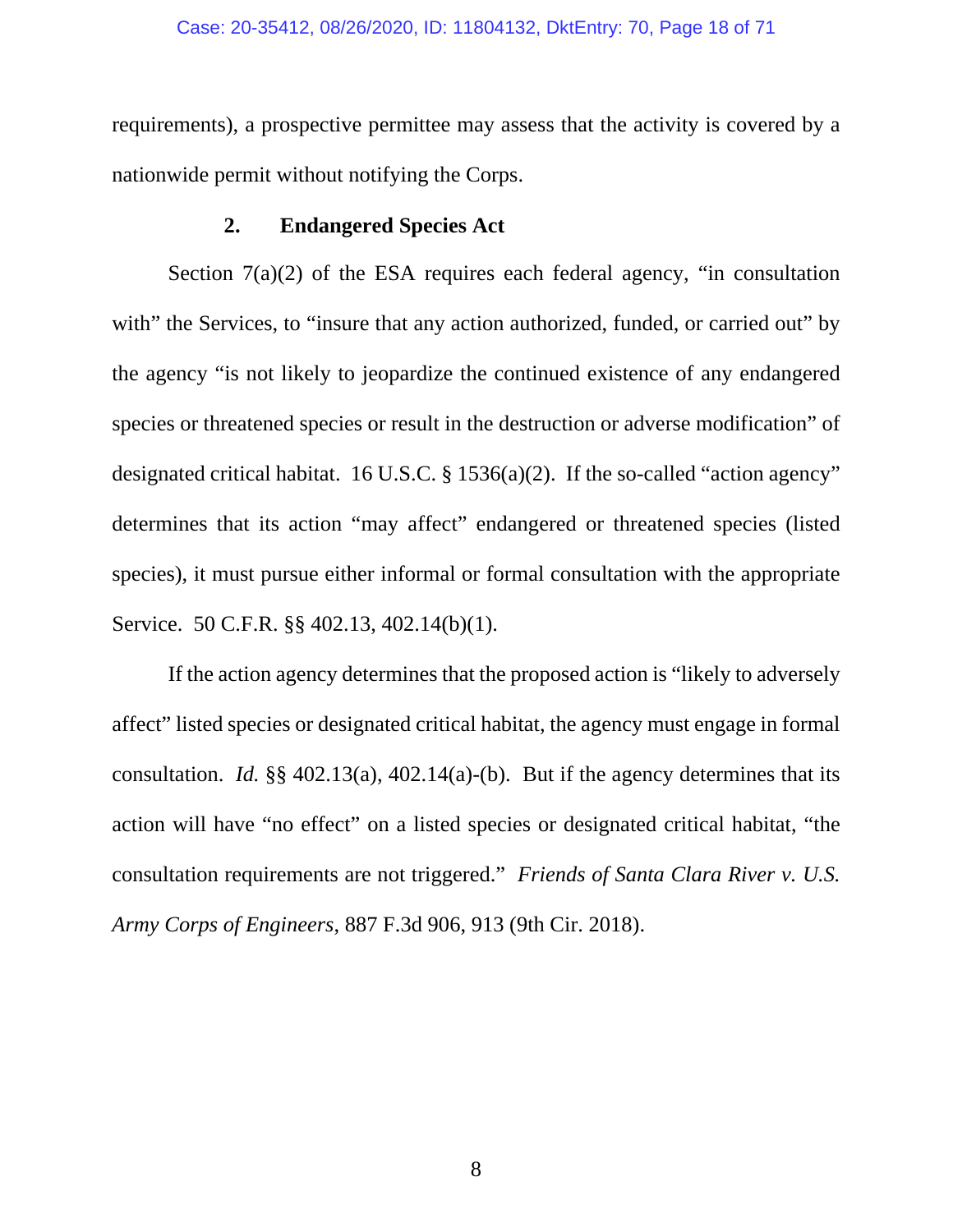## **B. Factual background**

 $\overline{a}$ 

## **1. Nationwide Permit 12**

## **a. Structure of NWP 12**

 NWP 12 has existed in some form since 1977. *See* 42 Fed. Reg. 37,122, 37,146 (July 19, 1977). After a three-year review, the latest iteration of NWP 12 was issued on January 6, 2017. *See* 82 Fed. Reg. 1860 (Jan. 6, 2017).<sup>1</sup> In 2015, the Tenth Circuit upheld the prior version of NWP 12. *Sierra Club, Inc. v. Bostick*, 787 F.3d 1043 (10th Cir. 2015).

 The current version of NWP 12, like the 2012 version upheld by the Tenth Circuit, applies to "the construction, maintenance, repair, and removal of utility lines and associated facilities in waters of the United States." 82 Fed. Reg. at 1985. "Utility line" is defined to include electric, telephone, internet, radio, and television cables, lines, and wires, as well as oil or gas pipelines. *Id.* NWP 12 applies only if "the activity does [1] not result in the loss of greater than 1/2-acre of waters of the United States for [2] each single and complete project." *Id.* NWP 12 requires a PCN "prior to commencing the activity" if, among other reasons, the "discharges [will]

<sup>&</sup>lt;sup>1</sup> On August 3, 2020, the Corps publicly announced a new set of proposed nationwide permits — including a new version of NWP 12 limited to oil and natural gas pipeline activities — and provided the pre-publication version of the proposed rule on its website. *See* https://www.usace.army.mil/Missions/Civil-Works/ Regulatory-Program-and-Permits/National-Notices-and-Program-Initiatives/. As of today, the proposed rule has not yet been published in the Federal Register, which would commence the comment period.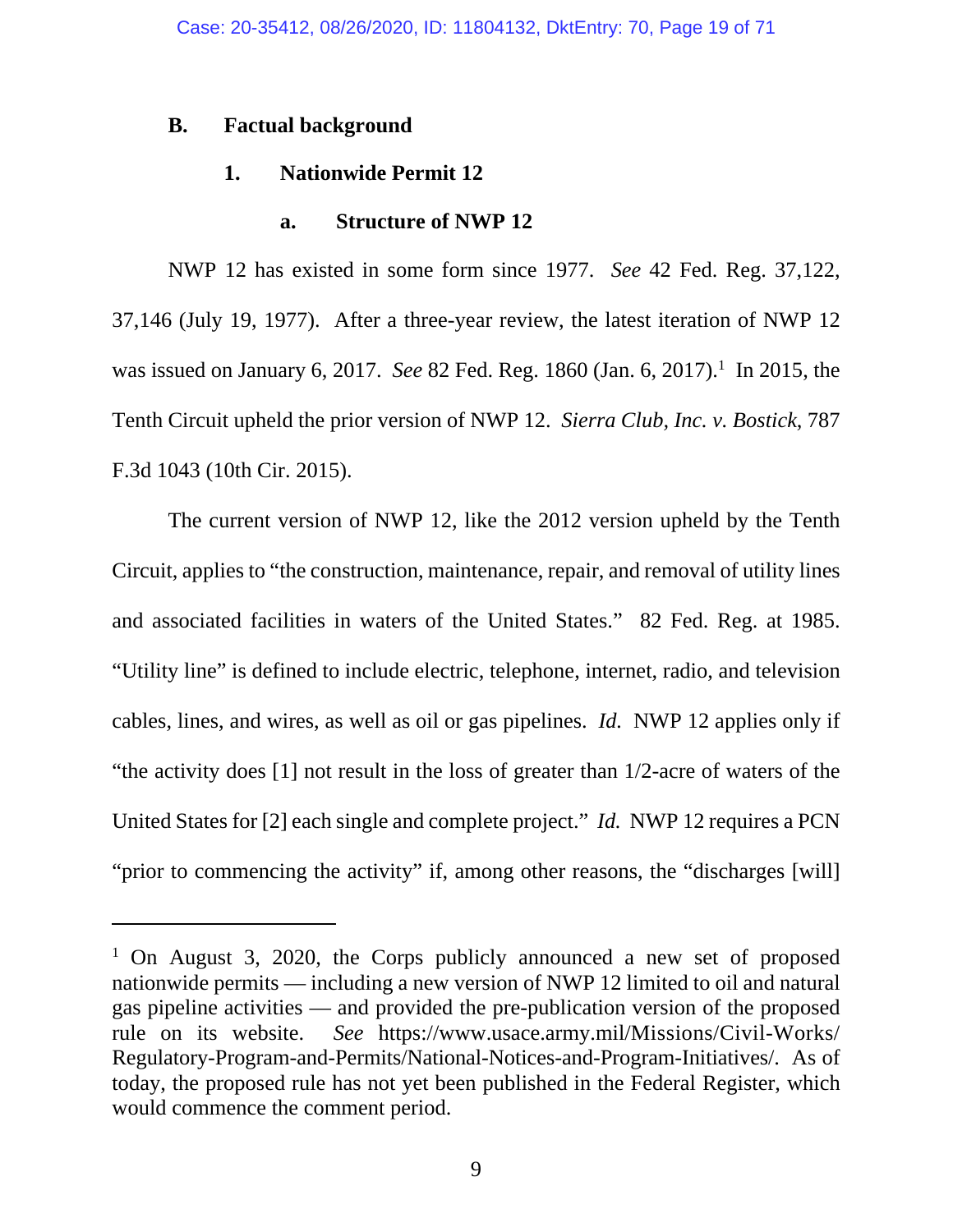## Case: 20-35412, 08/26/2020, ID: 11804132, DktEntry: 70, Page 20 of 71

result in the loss of greater than 1/10-acre of waters of the United States." *Id.* at 1986.

 NWP 12 is also subject to thirty-two General Conditions. Those include General Condition 18, which like the standard individual permit, provides that "[n]o activity is authorized under any [nationwide permit] which 'may affect' a listed species or critical habitat, unless ESA section 7 consultation addressing the effects of the proposed activity has been completed." 82 Fed. Reg. at 1999; 33 C.F.R. § 325.2(b)(5). General Condition 18 expressly excludes from its authorization any activity which is likely to jeopardize the continued existence of an ESA listed species or destroy or adversely modify designated critical habitat. *Id.* The Condition advises that no nationwide permit — including NWP 12 — constitutes an authorization to "take" a listed species within the meaning of the ESA. 82 Fed. Reg. at 1999-2000. To legally take a listed species, a utility must obtain "separate authorization" from the Services in the form of an individual permit under Section 10 of the ESA or "a Biological Opinion with 'incidental take' provisions" issued following consultation under Section 7 between the Services and the Corps. *Id.* at 2000.

 General Condition 18 also requires non-federal permittees to submit a PCN to the Corps for a broader range of activities that could conceivably affect ESA-listed species. Specifically, it requires a PCN "if any listed species or designated critical habitat might be affected or is in the vicinity of the activity, or if the activity is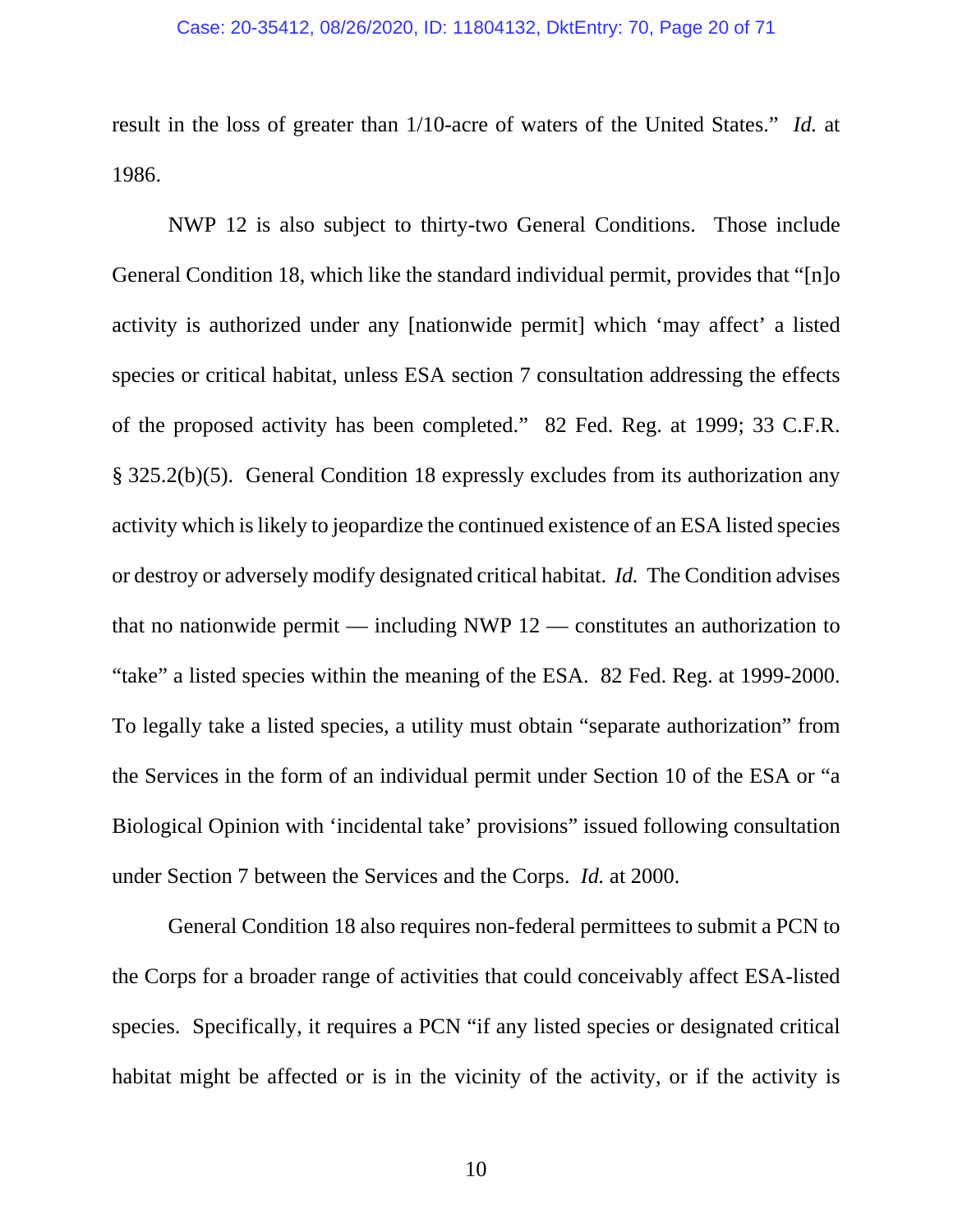#### Case: 20-35412, 08/26/2020, ID: 11804132, DktEntry: 70, Page 21 of 71

located in designated critical habitat." *Id.* at 1999; *accord* 33 C.F.R. § 330.4(f)(2). The Corps explained that it settled on this "might affect" standard because it is a broader standard (encompassing more activities) than the "may affect" threshold for potentially triggering Section 7(a)(2) consultation. 82 Fed. Reg. at 1873.

 Other structural features of the PCN process and General Condition 18 reinforce these protections. For one, whenever a PCN is required for a proposed project, it must identify all jurisdictional waters that the project will cross, regardless of whether those other crossings would independently require a PCN. 82 Fed. Reg. at 1986. When a PCN is submitted to the Corps under General Condition 18 and the Corps makes a "may affect" determination, Section 7 consultation must be completed "before the activity is authorized." 3 E.R. 589. Regardless of the Corps' ultimate determination, a prospective permittee may not "begin work on the activity" that triggers General Condition 18 until it is notified by the Corps that the activity is authorized. 82 Fed. Reg. at 1999.

 Many other General Conditions further narrow the availability of NWP 12 and other nationwide permits to address potential environmental effects. *See infra*  p. 27. Regional conditions also restrict use of nationwide permits, including NWP 12. In March 2017, for example, the Corps' Omaha District imposed regional conditions on nationwide permits, many of them to provide additional layer of protection for listed species or habitat in that particular region. *See infra* pp. 27-28.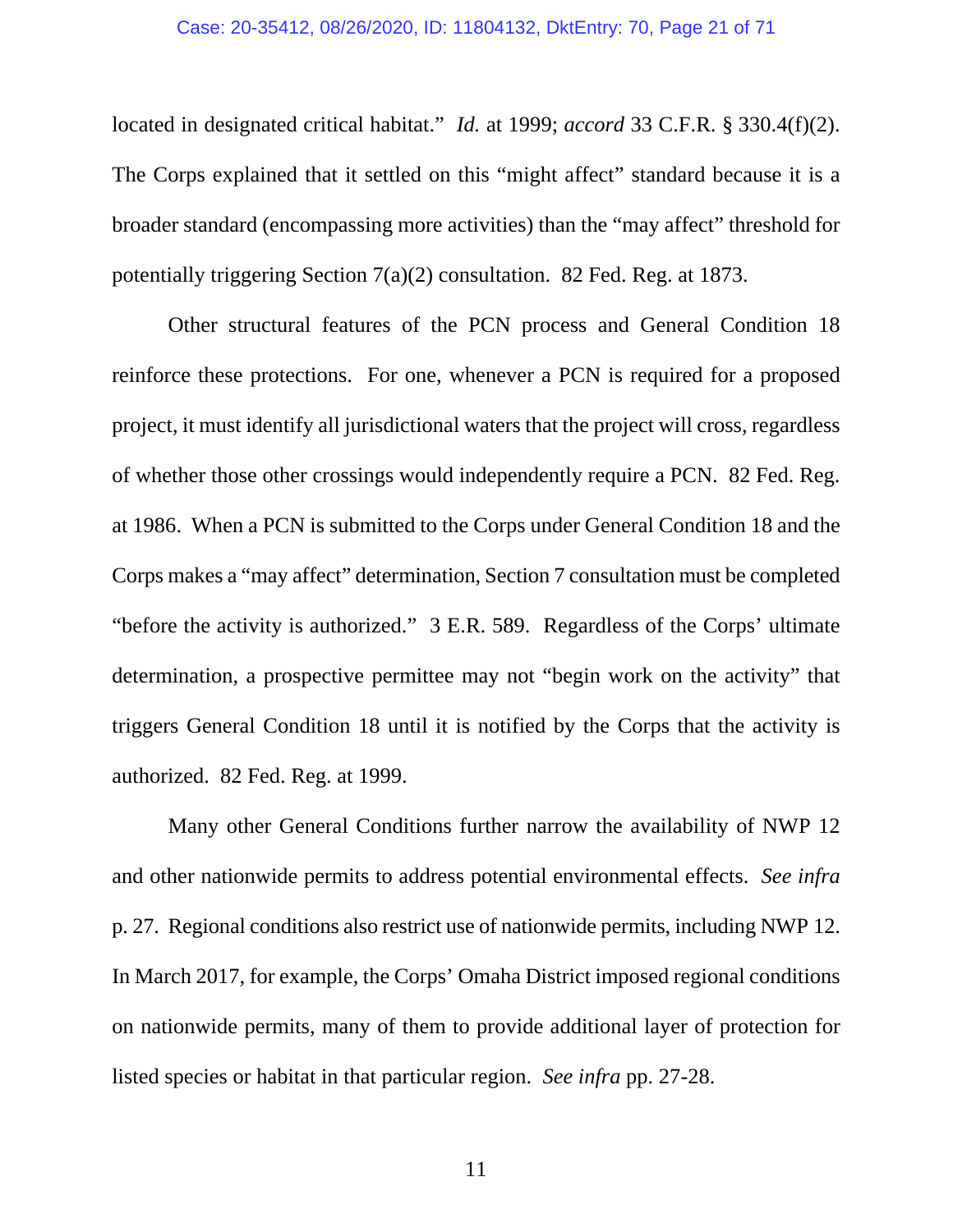In re-issuing NWP 12 in 2017, the Corps estimated that the permit would be relied on 14,000 times per year throughout the nation. 2 E.R. 259. Of those 14,000 uses, the Corps estimated that approximately 11,500 (around 82 percent) would be submitted to the Corps as part of a written request for NWP 12 authorization. *Id.* This estimate is consistent with subsequent historical data. Since NWP 12 went into effect on March 19, 2017 and through the district court's initial Order on April 15, 2020 — a little more than three years — the Corps had verified more than 38,000 PCNs under NWP 12. *Id.* Approximately 3,400 of those PCNs were triggered wholly or in part by General Condition 18. *Id.*

 As required by the CWA, the Corps' re-issuance of NWP was preceded by public notice and comment. The Corps received more than 54,000 comment letters, and it reviewed and fully considered all of them. 82 Fed. Reg. at 1863.

## **b. The Corps' no-effect determination**

 In the 2017 re-issuance of the NWP 12, the Corps explained that issuing the nationwide permits themselves has no effect on listed species or critical habitat and therefore triggers no consultation requirement — because the regulatory scheme and the permits are designed to ensure that any necessary consultation occurs on an activity-specific basis. In particular, the Corps explained that General Condition 18 and 33 C.F.R. § 330.4(f)(2) require prospective permittees to provide the Corps with pre-construction notification of any activity that "might affect" a listed species or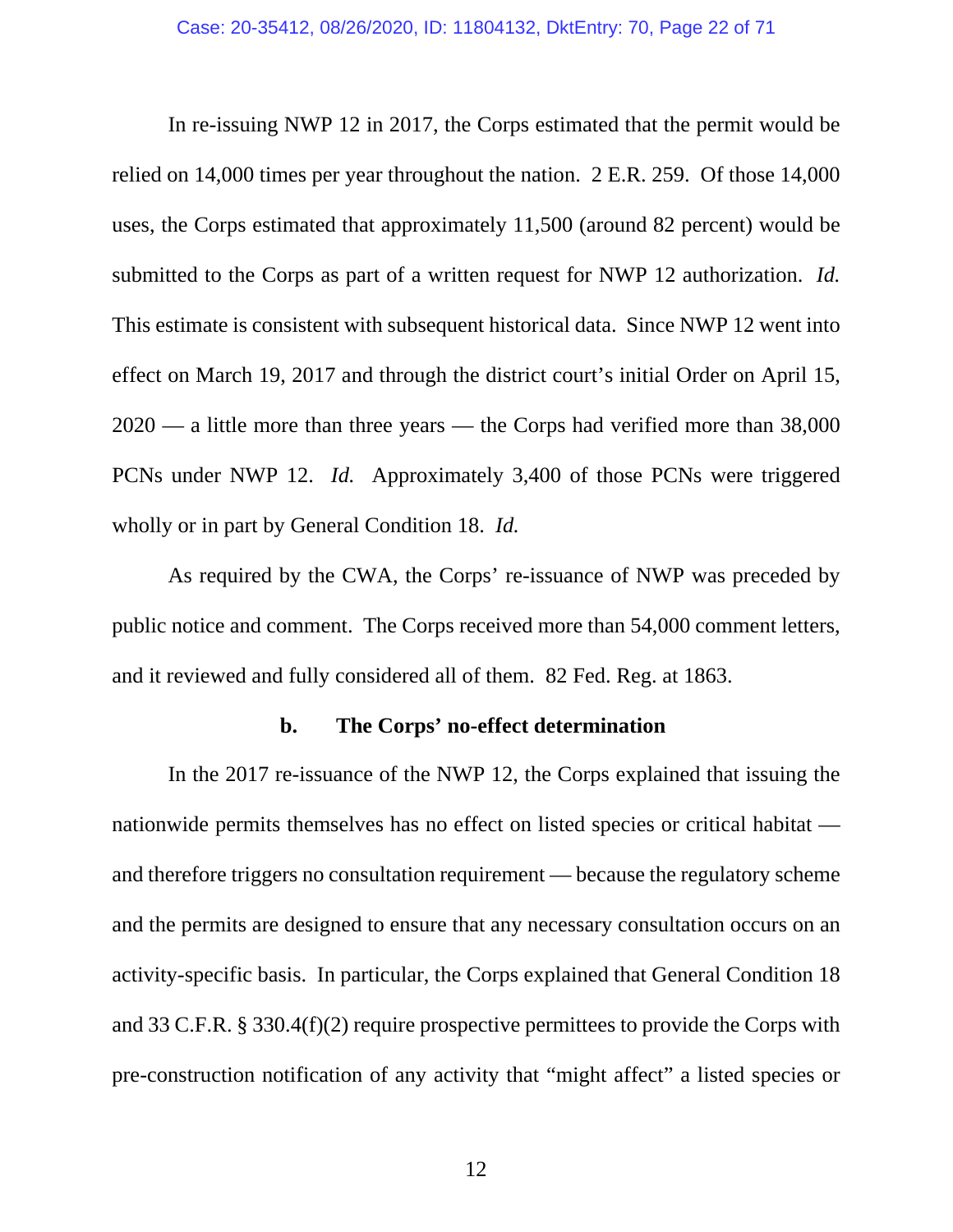#### Case: 20-35412, 08/26/2020, ID: 11804132, DktEntry: 70, Page 23 of 71

critical habitat, which is a broader standard (encompassing more activities) than the "may affect" threshold for potentially triggering ESA Section 7(a)(2) consultation. 82 Fed. Reg. at 1873.

The Corps further explained that "[e]ach year, [it] conducts thousands of ESA section 7 consultations with the [Services] for activities authorized by NWPs." 3 E.R. 589. "During the period of March 19, 2012, to September 30, 2016, Corps districts conducted 1,402 formal consultations and 9,302 informal consultations for NWP activities under ESA section 7." *Id.* In light of these safeguards, the Corps determined that it was not required to consult with the Services prior to re-issuing NWP 12. 3 E.R. 590.

The Corps' no-effect determination in 2017 was consistent with prior consultation history. Before issuances of the nationwide permits in 2007 and 2012, the Corps engaged in voluntary consultation with the Services. As to the 2012 reissuance, FWS did not conclude the consultation, and NMFS issued a biological opinion (BiOp) in 2014 concluding that the nationwide permits were *not* likely to jeopardize the continued existence of any listed species or destroy or adversely modify designated critical habitat. 3 E.R. 603. But in voluntarily consulting, the Corps made clear that it did not believe consultation was required. *See* 81 Fed. Reg. 35,186, 35,194 (June 1, 2016). Consistent with that view, the Corps proceeded with the 2012 re-issuance even though FWS did not conclude the consultation. *Id.*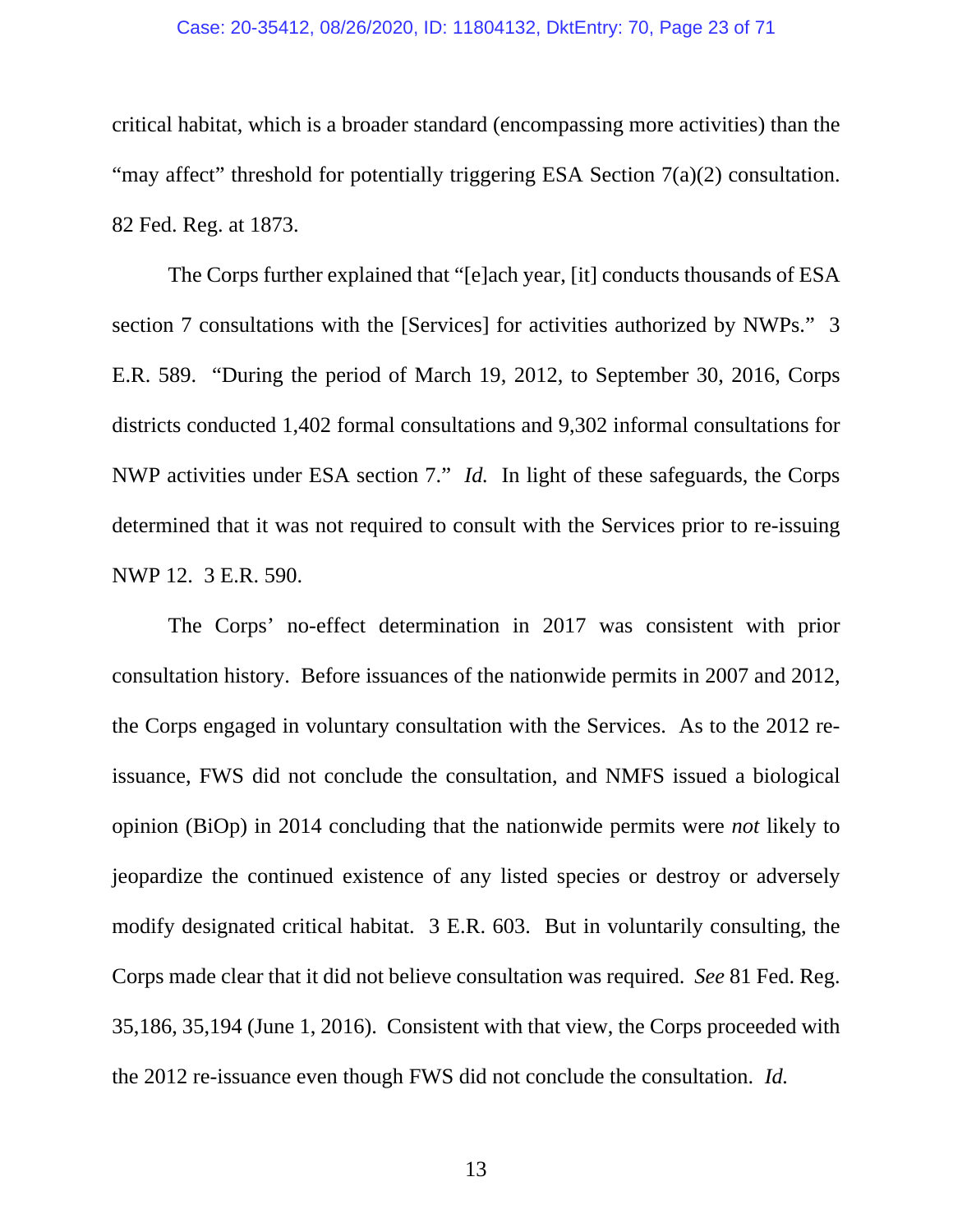Although the Corps concluded that consultation with the Services was not legally required (consistent with its prior issuance of nationwide permits), the Services were kept closely in the loop on the Corps' decisionmaking and reasoning. During the spring of 2016, the Office of Management and Budget (OMB) in the prior Administration hosted a series of meetings that included the Corps, NMFS, and FWS. 3 E.R. 602-03. During that process, the Corps explained its no-effect determination to the Services and made certain edits to that determination as a result of NMFS's input. 3 E.R. 597. Both agencies also committed to working together and, among other accommodations, the Corps agreed to share permit data with NMFS and help identify, when appropriate, additional measures to improve protection of particular ESA-listed species and designated critical habitat. 3 E.R. 593. The Corps also agreed to continue the protective measures from NMFS's 2014 BiOp examining the 2012 version of NWP 12 (save for three measures that NMFS itself had determined were infeasible). 3 E.R. 599-601. And although either Service could have requested formal consultation, *see* 50 C.F.R. § 402.14(a), neither did.

## **2. Keystone XL and TC Energy**

 TC Energy is the project proponent for the proposed Keystone XL pipeline, a major pipeline for the importation of petroleum from Canada to the United States. As proposed, Keystone XL would cross the U.S. border near Morgan, Montana and continue for approximately 882 miles to Steele City, Nebraska. The environmental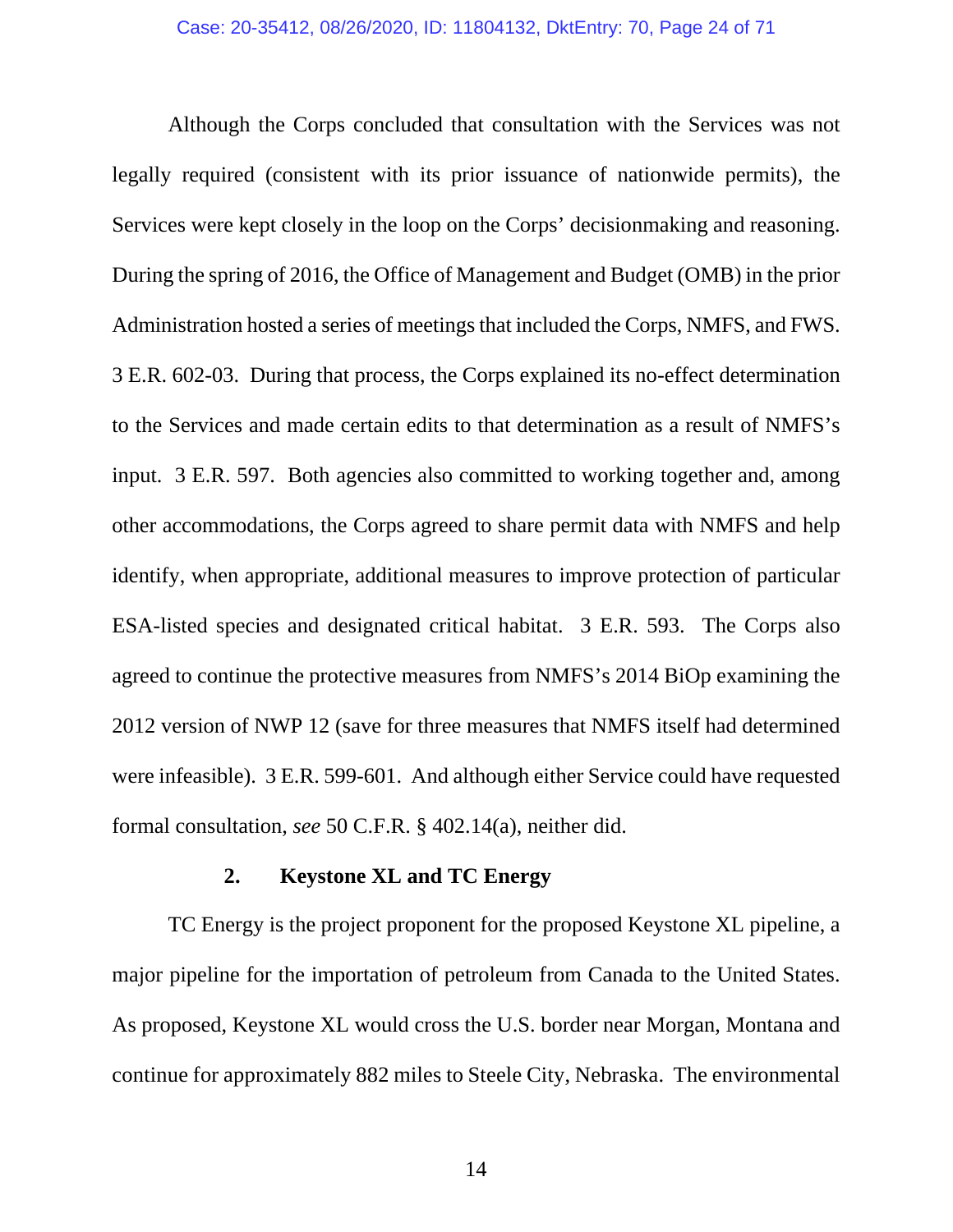effects of Keystone XL were analyzed in a 2013 ESA consultation with FWS that resulted in a no jeopardy biological opinion and a Final Supplemental Environmental Impact Statement issued by the Department of State in 2014; supplemental NEPA and ESA analysis has since been issued, addressing the revised route and issues identified by the District of Montana in *Indigenous Environmental Network v. U.S. Department of State*, 347 F. Supp. 3d 561 (D. Mont. 2018). The 2019 ESA analysis once again found that Keystone XL would not jeopardize any protected species.<sup>2</sup> In 2017 and again in 2020, TC Energy submitted to the Corps PCNs that included all of Keystone XL's proposed crossings of covered waters for the proposed project. 3 E.R. 545. The Corps suspended its 2017 verifications of those notices. 3 E.R. 557- 58. TC Energy's 2020 PCNs remain pending before the Corps, and TC Energy has since submitted an individual permit request as well.

## **C. Proceedings below**

-

# **1. Plaintiffs' allegations and requests for Keystonespecific relief**

 Plaintiffs filed this suit in July 2019 and filed their operative amended complaint on September 10, 2019. *See* 3 E.R. 486. That five-count Complaint challenges the Corps' issuance of NWP 12 as violating the National Environmental Policy Act (NEPA) (Count One), the CWA (Count Two), and the ESA (Count Four).

<sup>2</sup> *See* U.S. Department of State, Final Supplemental Environmental Impact Statement for the Keystone XL Project (Dec. 2019), https://cdxnodengn.epa.gov/cdx-enepa-II/public/action/eis/details?eisId=286595.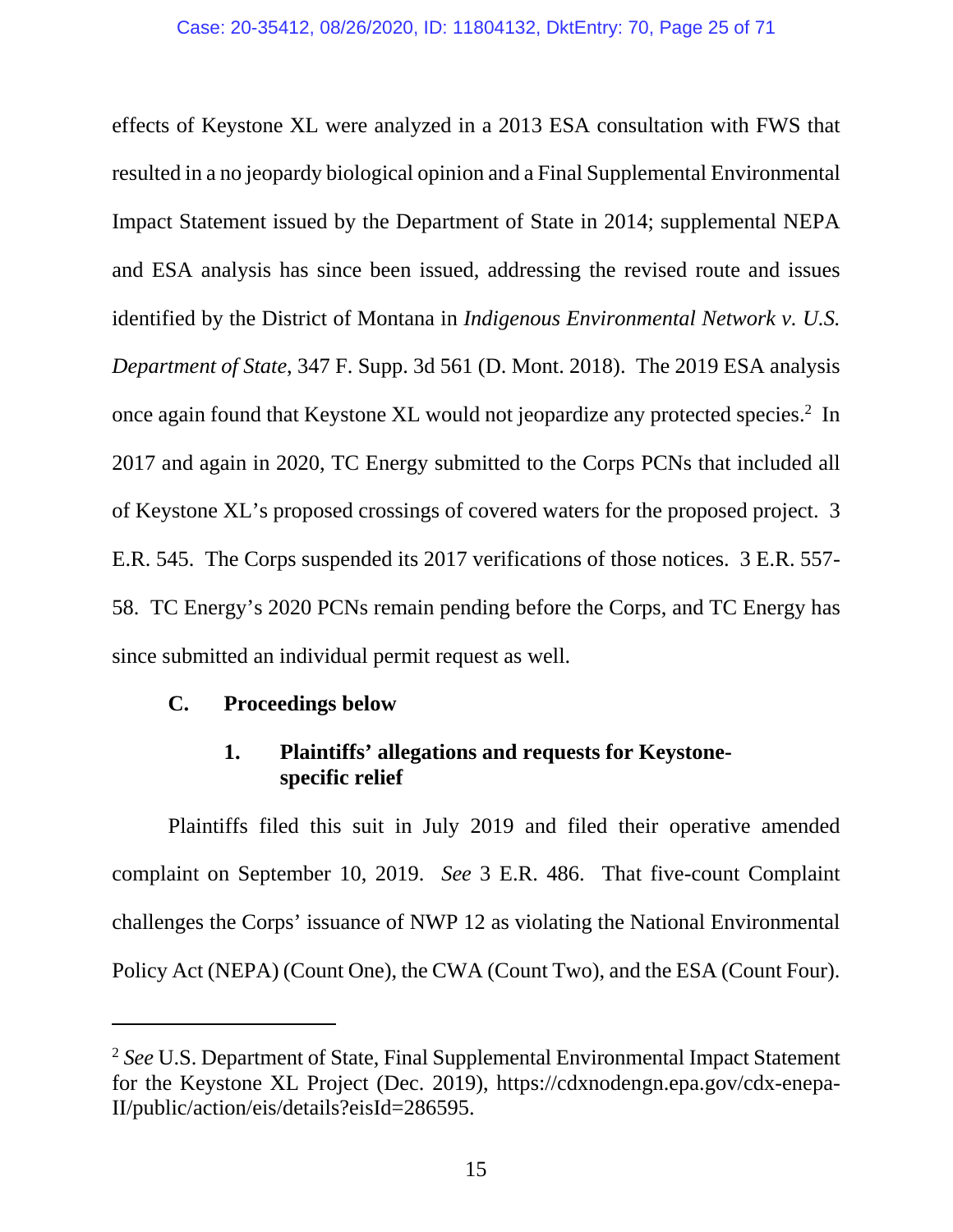3 E.R. 558-62, 566-69. The Complaint also challenges purported Corps PCN verifications under NWP 12 for crossings in the construction of the Keystone XL pipeline (Counts Three and Five). 3 E.R. 563-66, 570-72. Those latter two counts are stayed by court order pending further action by the Corps.

 The Complaint did not seek vacatur of NWP 12 or broad, let alone nationwide, injunctive relief. Instead, the Complaint sought these remedies limited to the Keystone XL pipeline; indeed, it identified no other ongoing pipeline project. In addition to declaratory relief and a remand of NWP 12 to the Corps, Plaintiffs sought vacatur only as to the alleged "Corps verifications or other approval of *Keystone XL* under NWP 12." 3 E.R. 573 (emphasis added). The Complaint's plea for injunctive relief sought only an "injunction enjoining the Corps from using NWP 12 to authorize the construction of the *Keystone XL pipeline* in waterbodies or wetlands, or otherwise verifying or approving the *Keystone XL pipeline* under NWP 12, and [a request to] enjoin any activities in furtherance of pipeline construction." *Id.* (emphasis added).

 Plaintiffs reiterated this Keystone-specific request for relief as the case proceeded. In opposing intervention sought by the State of the Montana, Plaintiffs explicitly stated that "[a]s the Corps points out, Plaintiffs do not seek to vacate NWP 12, but rather seek vacatur and injunctive relief only as to Keystone XL approvals." 3 E.R. 464. Recognizing the limited and narrow nature of Plaintiffs' requested relief, the district court denied intervention as of right to the State of Montana and to a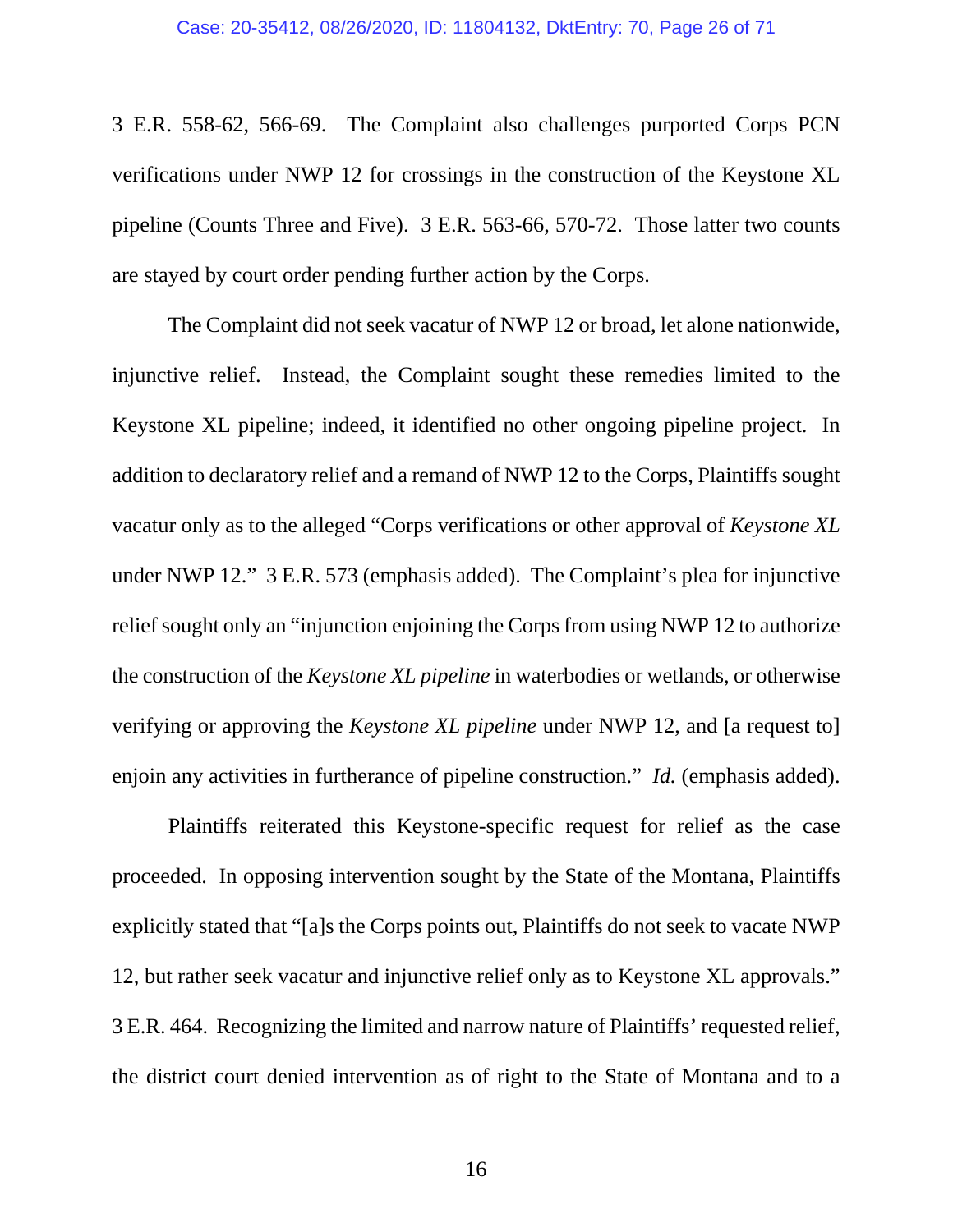coalition of business-related groups (the NWP 12 Coalition), though the court did grant permissive intervention. In its ruling, the court explained that "Plaintiffs do not ask the Court to vacate NWP 12. Plaintiffs seek instead declaratory relief as to NWP 12's legality." 3 E.R. 456-57 (citations omitted). Indeed, the court reassured that Montana and the NWP 12 Coalition that they "could still prospectively rely on the permit until it expires on its own terms in March 2022, even if Plaintiffs prevail on the merits." 3 E.R. 457.

 The parties then filed cross-motions for summary judgment on Counts One, Two, and Four. During summary judgment briefing, Plaintiffs again emphasized that they were seeking only Keystone-specific relief:

Montana argues that Plaintiffs' request for relief has been "everchanging" and "ambiguous" throughout this litigation, and suggests Plaintiffs are seeking broad relief that might impact other uses of NWP 12. Not so. Plaintiffs, from the outset, have asked the Court to declare that the Corps' issuance of NWP 12 violated the CWA, NEPA, and the ESA; remand NWP 12 to the Corps for compliance with these laws; declare unlawful and vacate the Corps' use of NWP 12 *to approve Keystone XL*; and enjoin activities *in furtherance of Keystone XL's construction*.

2 E.R. 274-75 (citations omitted and emphasis added).

# **2. The district court's April 15 decision**

 On April 15, 2020, the district court resolved the Parties' cross-motions for summary judgment on Counts One, Two, and Four. 1 E.R. 39. The court granted Plaintiffs summary judgment on their ESA claim, ruling that NWP 12 "may affect"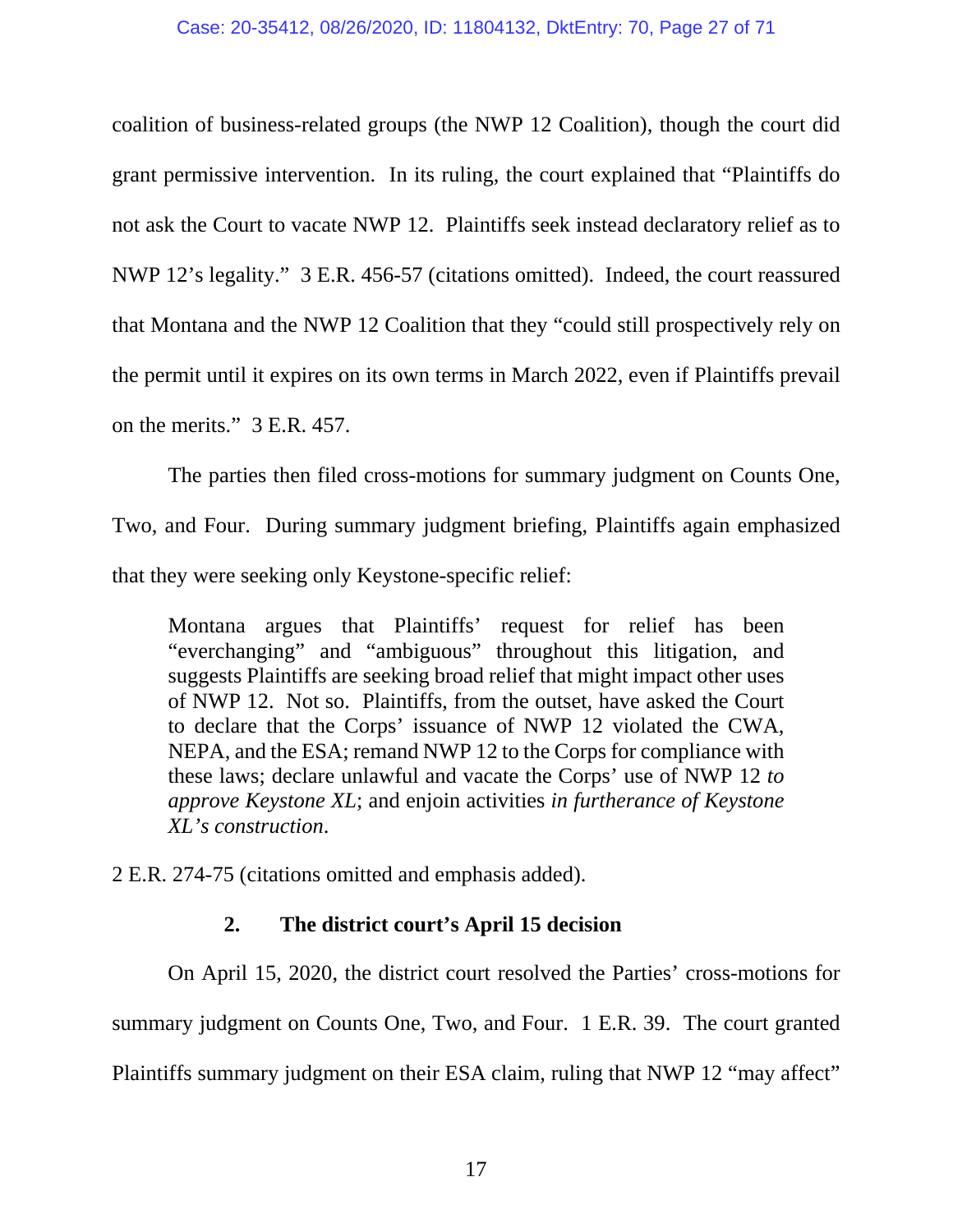## Case: 20-35412, 08/26/2020, ID: 11804132, DktEntry: 70, Page 28 of 71

listed species or critical habitat and, therefore, consultation with the Services was required. 1 E.R. 47-59.

The district court based this conclusion primarily on general statements from the Corps about minor environmental effects, none of which discussed General Condition 18 or even harm to species in general. 1 E.R. 49-51; *see also infra* pp. 31- 32. The court also relied on two short declarations submitted by Plaintiffs, which contended that the Corps' issuance of NWP 12 authorizes discharges that may affect endangered species and their habitats. 1 E.R. 52-53. The declarations were submitted for purposes of establishing Plaintiffs' standing, not in support of their merits position (or to establish irreparable harm). *See infra* p. 32. Doubtless for this reason, the declarations are largely devoid of detail: they do not discuss General Condition 18, regional conditions, or the other provisions of NWP 12 that trigger site-specific review; nor, for that matter, do they mention any project other than Keystone XL. 3 E.R. 346-52, 367-74. The district court concluded that these materials supplied " 'resounding evidence' . . . that the Corps' reissuance of NWP 12 may affect listed species and their habitat." 1 E.R. 49 (internal quotation marks omitted) (quoting *Western Watersheds Project v. Kraayenbrink*, 632 F.3d 472, 498 (9th Cir. 2011)).

The district court acknowledged that General Condition 18 requires permittees to submit a PCN to the Corps for any activity that might affect listed species or critical habitat, and that such a permittee may not commence that activity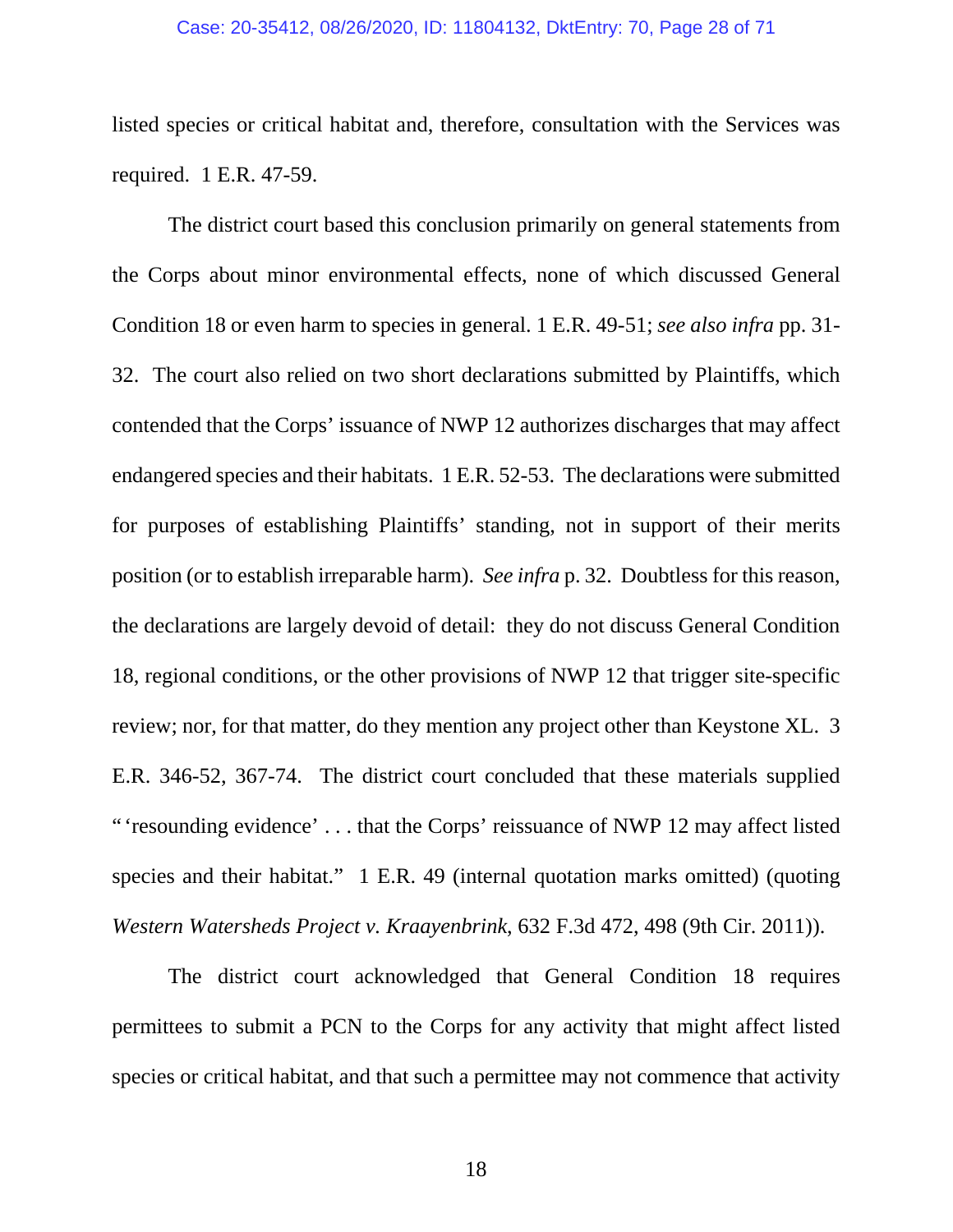unless and until the Corps — after completing any consultations — determines the activity is authorized. 1 E.R. 46-47. And the court did not suggest that permittees or the Corps would fail to comply with these requirements: Plaintiffs presented no evidence of such non-compliance, and the court "presume[d] that the Corps, the Services, and permittees will comply with all applicable statutes and regulations." 1 E.R. 57. But the district court concluded that "General Condition 18 fails to ensure that the Corps fulfills *its* obligations under ESA Section 7(a)(2) because it delegates the Corps' initial effect determination to non-federal permittees." *Id.* And the court held that activity-specific review of any activity that "might affect" listed species or habitat was an insufficient substitute for programmatic consultation on NWP 12 as a whole. 1 E.R. 54-57.

The district court accordingly granted Plaintiffs' summary judgment on their ESA claim and denied without prejudice all parties' motions for summary judgment on the remaining two non-stayed claims. 1 E.R. 60. After finding a violation of the ESA, the court "remanded" NWP 12 to the Corps "for compliance with the ESA." 1 E.R. 64. Without even mentioning the standards for injunctive relief, and despite Plaintiffs' repeated statements that they sought only narrow relief (and the court's own statements acknowledging this narrow requested relief), the court "vacated" NWP 12 and "enjoined" the Corps "from author[izing] any dredge or fill activities under NWP 12" until completion of the remand. *Id.*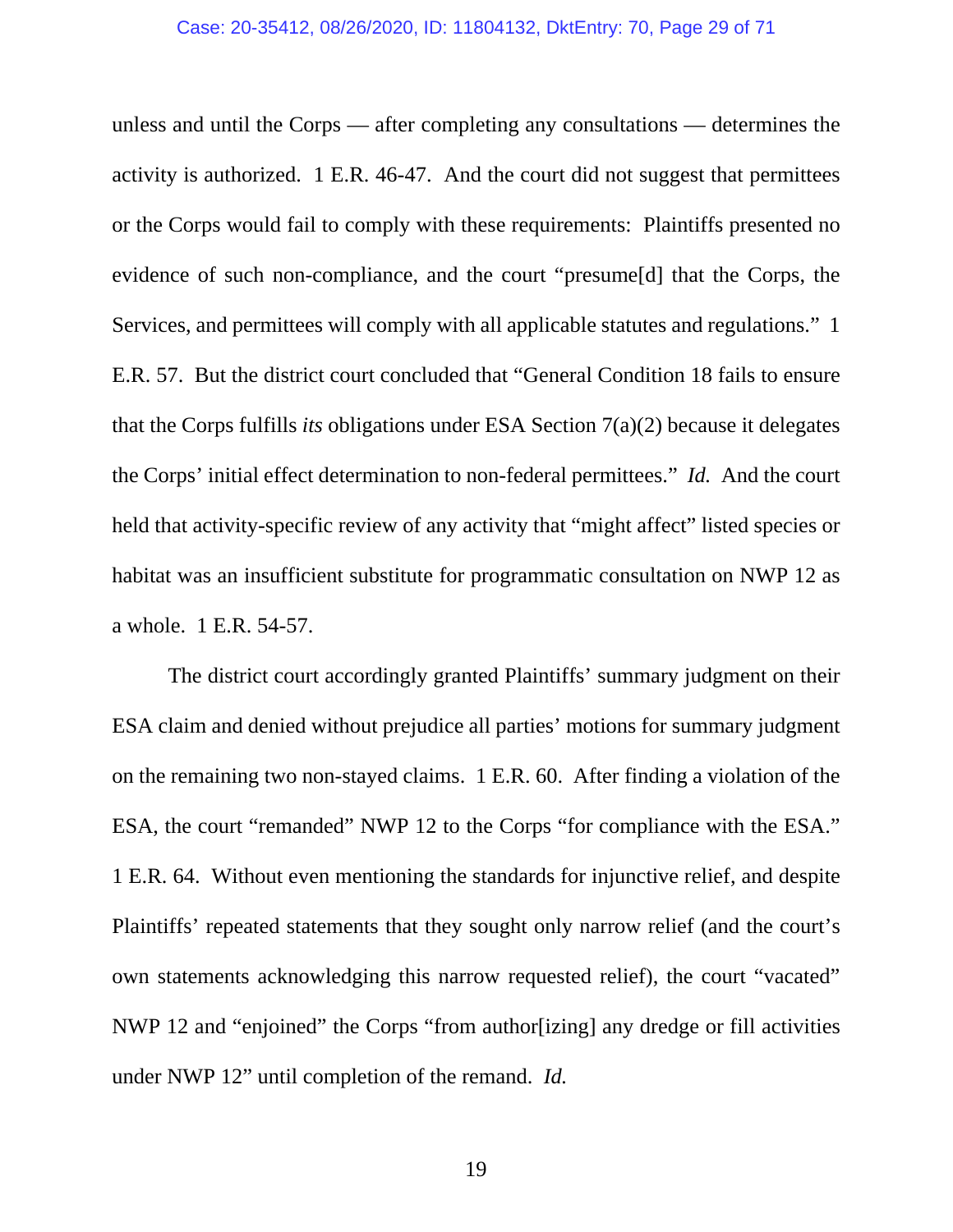## **3. Subsequent district court proceedings**

 On April 27, 2020, the Corps moved in the district court for a stay pending appeal. 2 E.R. 230. The Corps also suggested that the district court's broad remedies may have been unintentional and explained that it would delay filing a notice of appeal to ensure that the court retained authority to revise them.

Plaintiffs' defense of the relief ordered by the district court consisted of a onepage section reciting legal boilerplate. 2 E.R. 100-101. The remainder of Plaintiffs' opposition, however, proposed and defended a remedy that Plaintiffs had not previously sought and that the district court had not issued: vacatur of NWP 12 as applied to the construction of *all* new oil and gas pipelines anywhere in the country. 2 E.R. 101-33. In support of this novel proposal, Plaintiffs filed fourteen new declarations identifying a handful of additional oil and gas pipelines that the declarants allege will cause individual members various harms. 2 E.R. 137-227. As discussed further below, many if not all of these newly identified pipelines are the subject of separate environmental challenges in other courts and, in any event, have been subject to site-level environmental review far more specific than the general programmatic consultation that the district court faulted the Corps for failing to conduct prior to re-issuing NWP 12. *See infra* pp. 53-54 & n.6.

On May 11, 2020, the district court amended its order essentially along the lines that Plaintiff proposed, vacating NWP 12 "as it relates to the construction of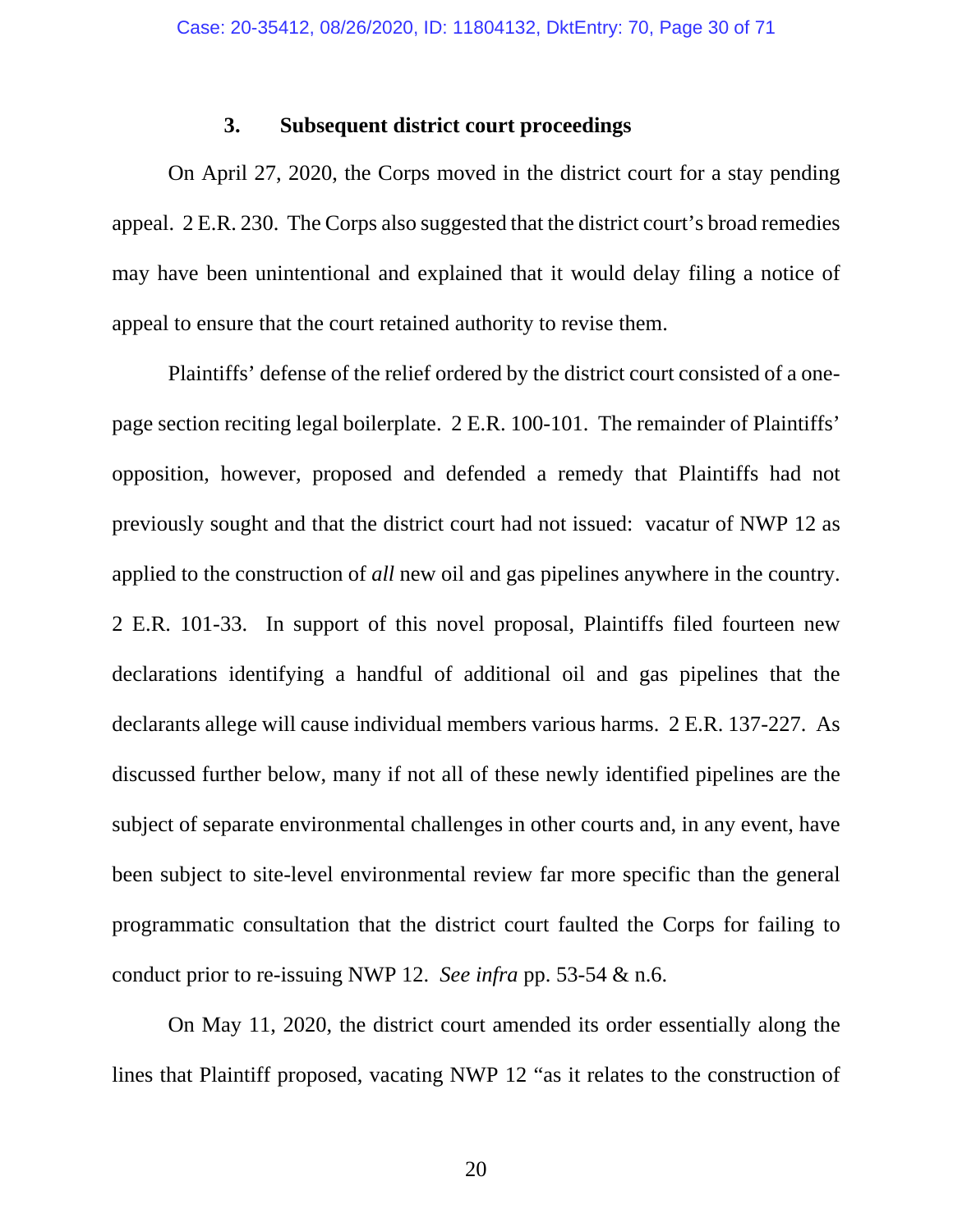## Case: 20-35412, 08/26/2020, ID: 11804132, DktEntry: 70, Page 31 of 71

new oil and gas pipelines" and enjoining its use to authorize "any dredge or fill activities for the construction of new oil and gas pipelines" pending completion of the consultation process and compliance with all environmental statutes and regulations. 1 E.R. 38. The court did not specifically acknowledge or address Plaintiffs' multiple representations expressly disclaiming broader relief, let alone the court's own assurances to the same effect. Rather, the district court simply cited the general principle that courts may grant relief broader than that requested in the pleadings. 1 E.R. 3-4.

## **4. Subsequent appellate proceedings**

The Corps, TC Energy, Montana, and the NWP 12 Coalition noticed appeals from the district court's order and (with the exception of Montana) all filed emergency motions for a stay pending appeal. Two Judges assigned to this Court's May motions panel denied a stay in a brief order. 2 E.R. 79.

The Corps then sought a stay from the Supreme Court. On July 6, 2020 without any noted dissent — that Court granted a stay in substantial part, staying the district court's order granting partial vacatur and an injunction of NWP 12 except as it applies to Keystone XL. 2 E.R. 65. In so ordering, the Court necessarily (and apparently unanimously) concluded that the district court's far-reaching order is not likely to survive appellate review. *See San Diegans for Mount Soledad National War Memorial v. Paulson*, 548 U.S. 1301, 1302 (2006) (Kennedy, J., in chambers).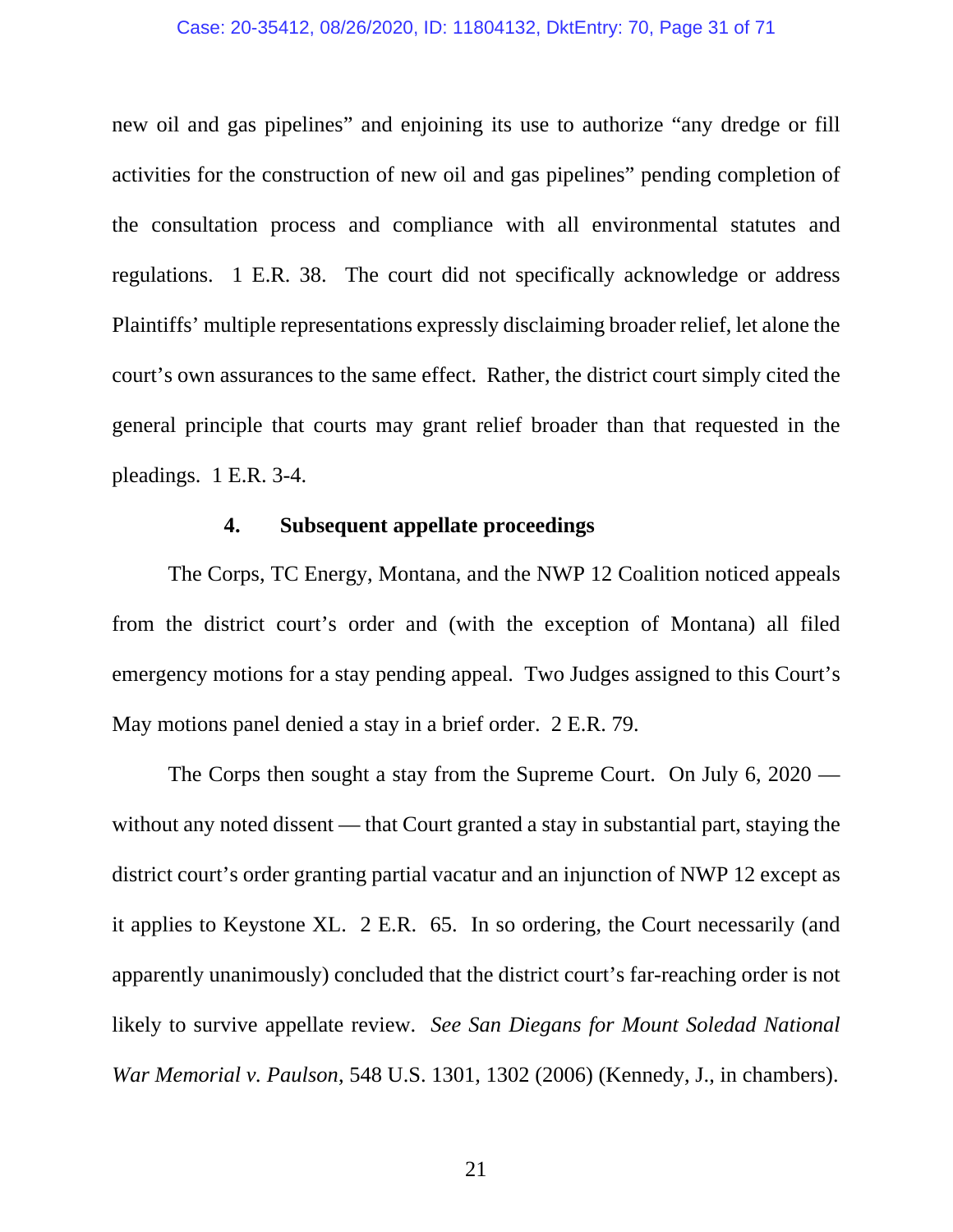## **SUMMARY OF ARGUMENT**

 The district court's broad and highly disruptive order lacks any sound basis in the ESA. And even if the court had correctly identified an ESA violation, its order was overbroad, procedurally improper, and unsupported by the record — as the Supreme Court necessarily concluded when it stayed that order in all respects except as applied to Keystone XL. The order should be reversed.

 1. The district court erred in ruling that the Corps' re-issuance of NWP 12 violated the ESA.

 a. The Corps correctly determined that the mere re-issuance of NWP 12 itself would have no effect on any listed species or designated critical habitat. General Condition 18 makes clear that NWP 12 does not authorize any activities that may affect listed species or habitat until consultation with the appropriate Service is completed, and the Condition requires notification to — and pre-construction approval from — the Corps for an even broader range of potentially sensitive activities. That Condition and many other safeguards ensure that any necessary consultation occurs on an activity-specific basis.

 b. The district court's reasons for discounting these and many other protections built into NWP 12 are unpersuasive. Contrary to the court's analysis, the Corps' regulatory scheme does not delegate the "may affect" determination to non-federal permittees because the Corps itself makes this determination. Nor is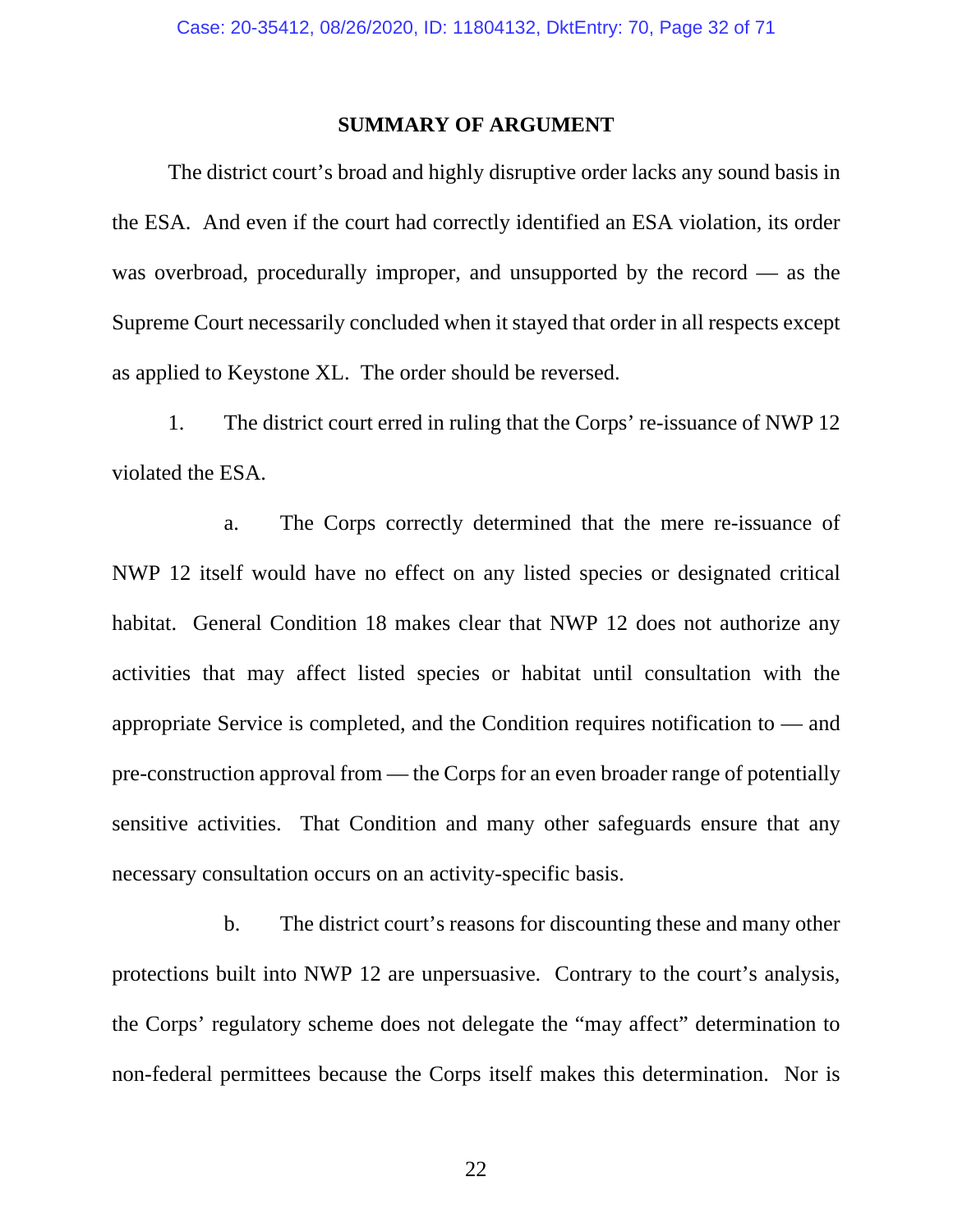## Case: 20-35412, 08/26/2020, ID: 11804132, DktEntry: 70, Page 33 of 71

there any merit to the court's conclusion that the record had "resounding evidence" contradicting the Corps' no-effect determination. The Corps' general statements referenced by the district court do not undermine the Corps' more specific determination that re-issuance of NWP 12 would not itself affect listed species or critical habitat. And the two extra-record declarations submitted by Plaintiffs solely for standing purposes likewise do not support the court's conclusion. The court's contention that activity-specific review is insufficient because it fails to consider the overall impacts of NWP 12-authorized activities misunderstands the regulatory scheme, which requires that any necessary activity-specific consultation take into account the effects of other human activities in the same area. Finally, the court relied on the Corps' voluntary consultation on prior agency actions for expired nationwide permits; but that history, to the extent that it is relevant at all, only further supports the Corps' determination here.

 2. Even if the district court had correctly identified an ESA violation, its remedy — enjoining the use of NWP 12 for new oil and gas pipeline construction anywhere in the country — was procedurally improper and substantively flawed.

 a. In issuing broad relief that Plaintiffs themselves repeatedly and explicitly disclaimed, the district court acted contrary to basic principles of party presentation, waiver, and fair notice. Nor were these defects somehow cured by the court's amendment of the order in response to Defendants' motion to stay. Indeed,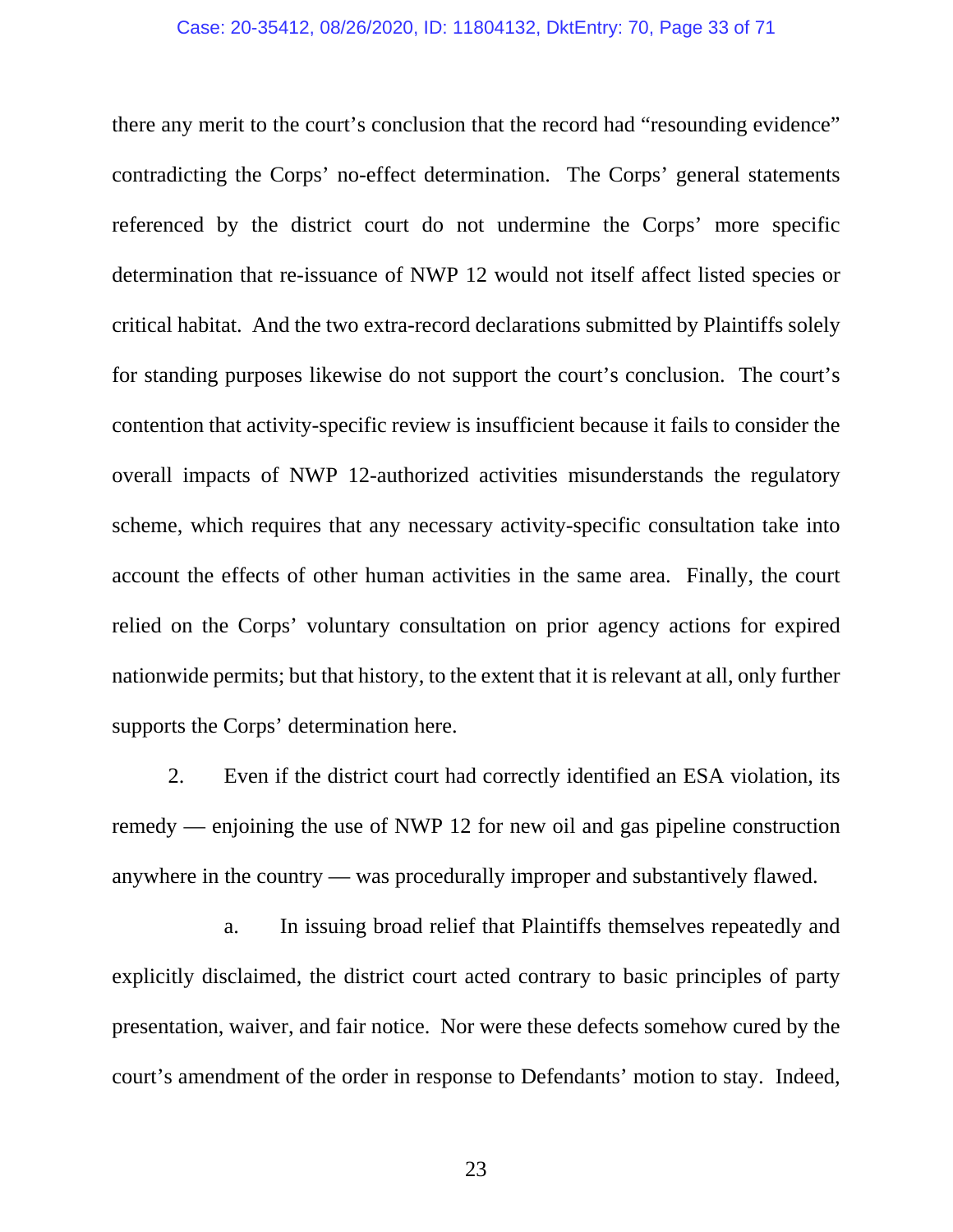### Case: 20-35412, 08/26/2020, ID: 11804132, DktEntry: 70, Page 34 of 71

the court had no basis for considering Plaintiffs' post-decisional submissions at all — either their new requested relief or the fourteen new declarations submitted in response to Defendants' motions to stay. Predictably, the district court's ruling blindsided both the regulatory community and many states, none of whom had reason to think this case implicated their interests. And the court's many deviations from ordinary litigation procedure unsurprisingly resulted in a poorly crafted order that is grievously ambiguous in several basic respects, which only underscores the impermissibility of the process that produced it.

 b. Although the Court need not consider this question here, even if the broad nationwide relief the district court imposed had been properly sought and litigated, neither the district court's vacatur nor its nationwide injunction would have been legally permissible or appropriate remedies. Plaintiffs' submissions fall far short of demonstrating that the district court's nationwide injunction was necessary to redress any Article III injury, let alone to prevent irreparable harm, which Plaintiffs also failed to demonstrate. Likewise, the court's broad vacatur is also contrary to basic equitable principles and this Court's case law.

## **STANDARD OF REVIEW**

 This Court reviews the district court's grant of summary judgment de novo. *Native Ecosystems Council v. Marten*, 883 F.3d 783, 789 (9th Cir. 2018). Challenges to an agency's compliance with the ESA are reviewed under the APA's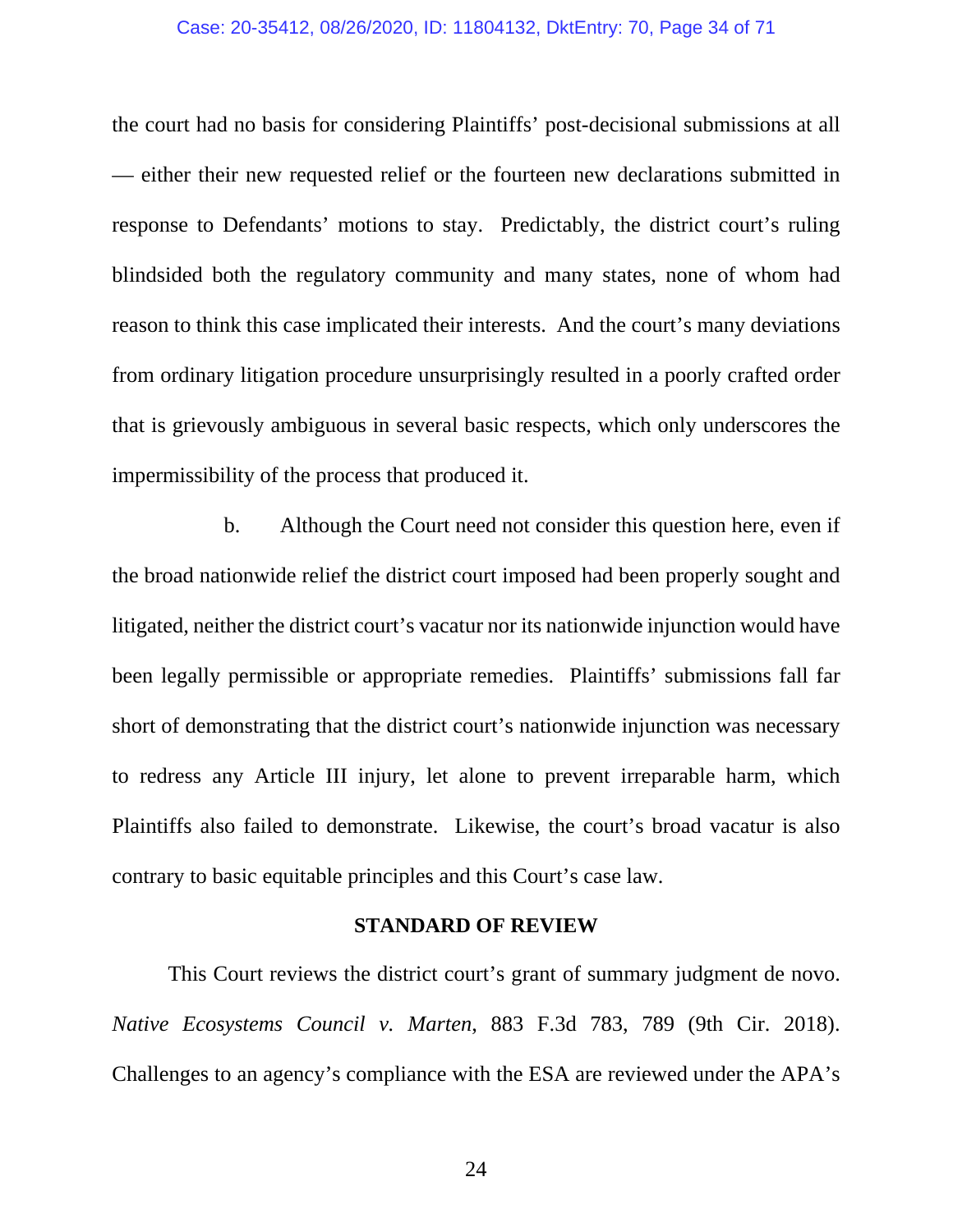deferential standard of review. *Id.* at 788; *accord Defenders of Wildlife v. Zinke*, 856 F.3d 1248, 1256-57 (9th Cir. 2017). Under that standard, courts uphold an agency's decision unless it is "arbitrary, capricious, an abuse of discretion, or otherwise not in accordance with law." 5 U.S.C. § 706(2)(A). Review is "highly deferential, presuming the agency action to be valid and affirming the agency action if a reasonable basis exists for its decision." *Ranchers Cattlemen Action Legal Fund v. USDA*, 499 F.3d 1108, 1115 (9th Cir. 2007) (internal quotation marks omitted).

## **ARGUMENT**

# **I. The Corps was not required to consult with the Services before re-issuing NWP 12.**

## **A. The Corps' no-effect determination was correct.**

The district court held that the Corps violated the ESA when it re-issued NWP 12 based on a single asserted defect: that the Corps was supposedly required to engage in "programmatic consultation" with the Services before re-issuing NWP 12. But neither Section 7(a)(2) of the ESA, 16 U.S.C. § 1536(a)(2), nor its implementing regulations require an agency to engage in formal or informal consultation unless the agency determines that its proposed action "may affect listed species or critical habitat." 50 C.F.R. § 402.14(a). Here, the Corps determined that NWP 12's reissuance would have "no effect" on protected species and critical habitat. 82 Fed. Reg. at 1873. Contrary to the district court's ruling, that determination was neither arbitrary nor inconsistent with the facts before the agency.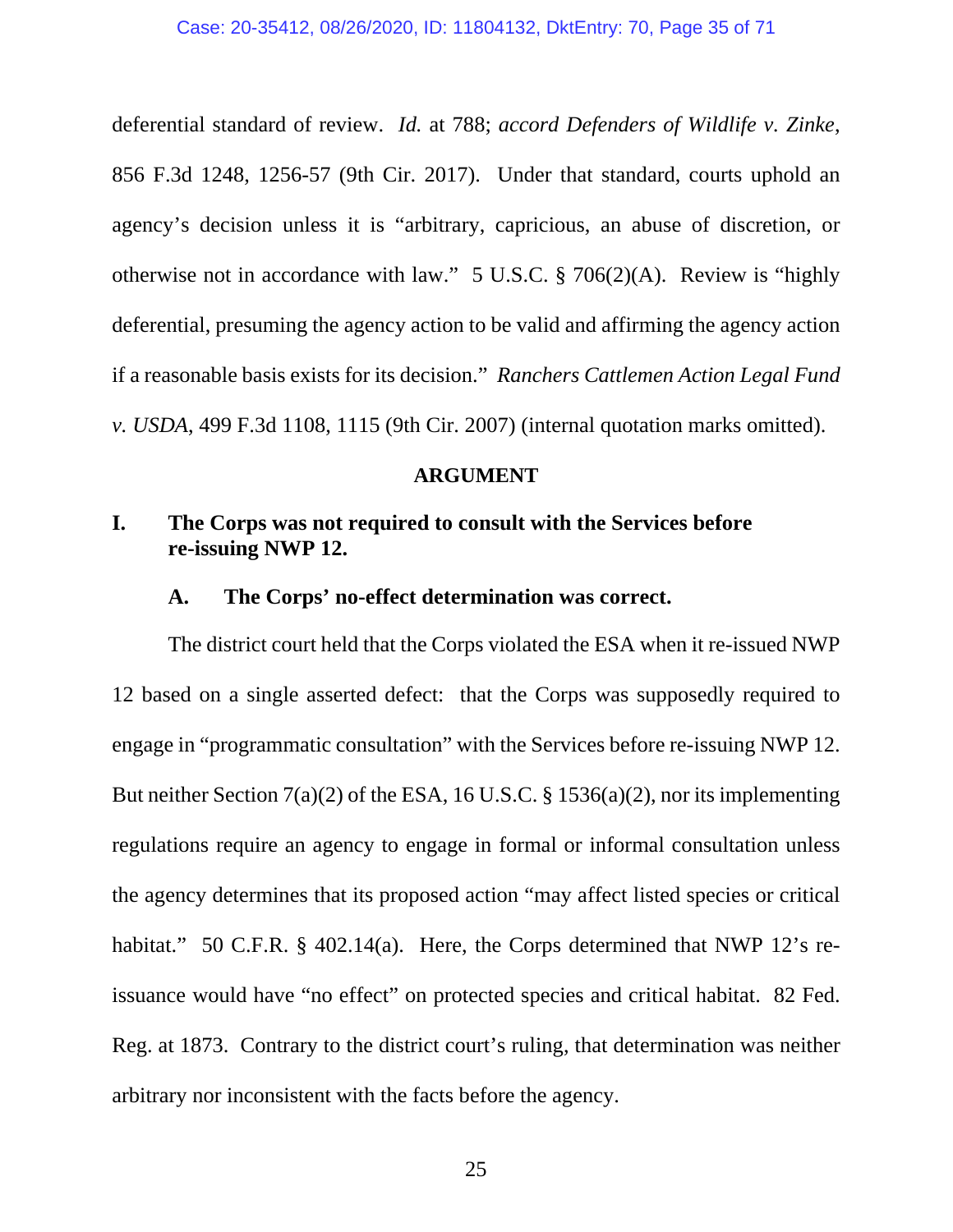Most prominently, General Condition 18 requires a PCN "if any listed species or designated critical habitat might be affected or is in the vicinity of the activity, or if the activity is located in designated critical habitat." 82 Fed. Reg. at 1999. The Corps has explained that the "might affect" threshold of General Condition 18 was intended to be "more stringent than the 'may affect' threshold for [ESA] section 7 consultation" with the Services. *Id.* at 1873. Although most General Conditions authorize permittees to begin construction if the Corps does not respond to a PCN within 45 days, *see id.* at 1861, General Condition 18 is structured differently: prospective permittees may not begin work under authority of NWP 12 unless and until the district engineer notifies them that the ESA's requirements have been satisfied, and that the activity is authorized. *Id.* at 1999; 33 C.F.R. § 330.4(f)(2).

 The district court did not dispute that NWP 12 simply does not authorize any activity that might implicate the ESA until the Corps either makes a "no effect" determination or completes a site-specific ESA Section 7 consultation. Nor did the court question the effectiveness of General Condition 18 in ensuring site-specific consultation where appropriate. To the contrary, the court "presume[d] that the Corps, the Services, and permittees will comply with all applicable statutes and regulations." 1 E.R. 57. Plaintiffs have provided not a single example of a permittee who did not submit a PCN where General Condition 18 required one. Indeed, permittees who proceed without submitting a PCN where General Condition 18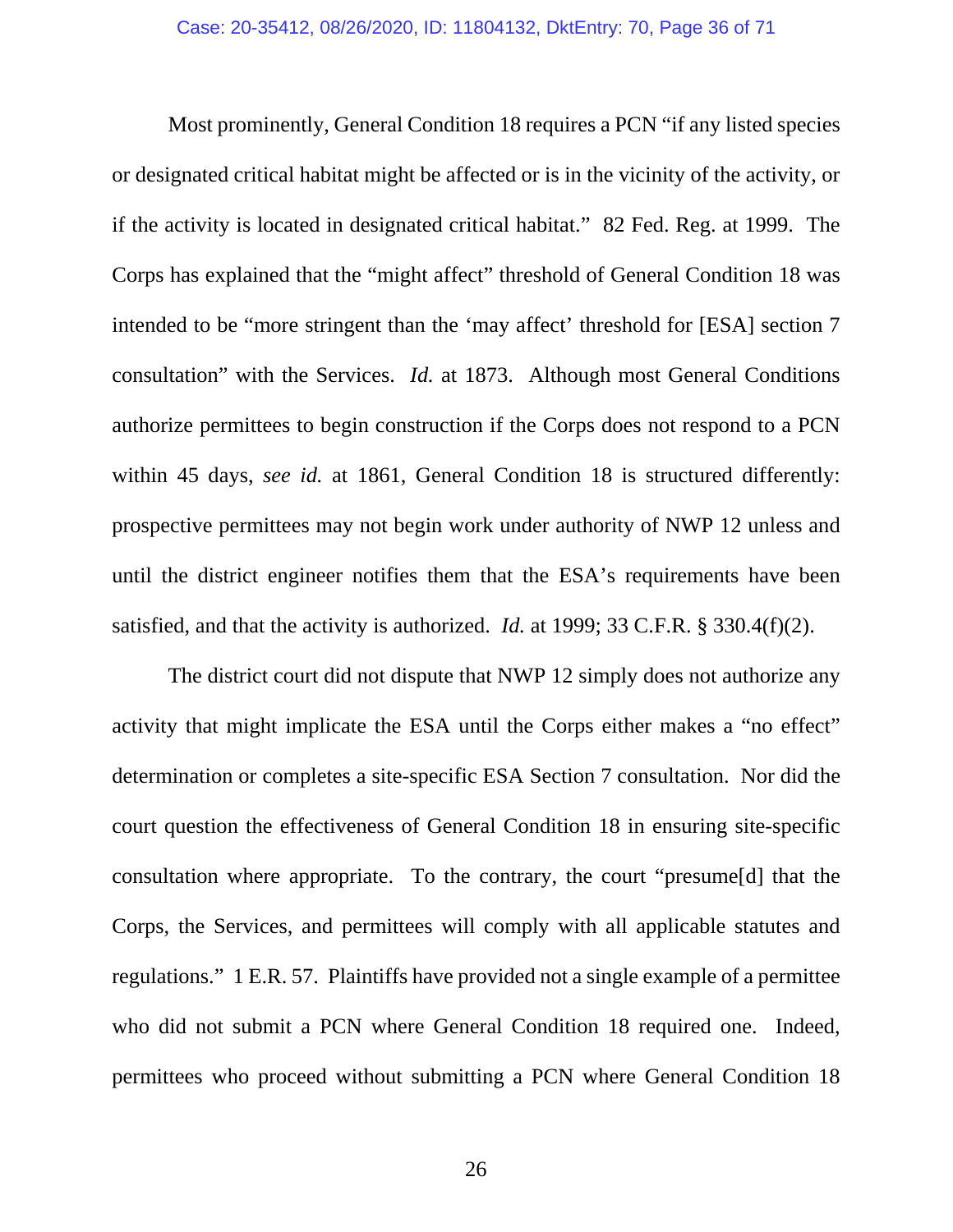applies are subject to Corps enforcement action, 33 C.F.R. § 330.1(c), and possibly even to civil or criminal penalties under the ESA, 16 U.S.C. §§ 1540(a)(1), (b)(1).

 General Condition 18 is also far from the only safeguard built into NWP 12. First of all, many other General Conditions also address potential environmental effects. Those include, but are not limited to —

- General Condition 2, which provides that activity may not substantially disrupt the necessary life cycle movements of indigenous aquatic life;
- General Condition 3, which requires that activities in spawning areas during spawning seasons be avoided to the maximum extent practicable, and which prohibits any activity resulting in the physical destruction of an important spawning area;
- General Condition 8, which requires any activities creating an impoundment of water to be structured to minimize adverse effects to the aquatic system and restricting the flow of the impoundment; and
- General Condition 12, which mandates appropriate soil erosion and sediment controls.

82 Fed. Reg. at 1998-99.

Regional conditions can and do provide additional protections. In March 2017, for example, the Corps' Omaha District imposed regional conditions on the use of nationwide permits, many of them to protect listed species or habitat. These conditions include requiring PCNs for activities in Nebraska habitat for protected species that include the whooping crane, pallid sturgeon, and American burying beetle. 3 E.R. 576-85.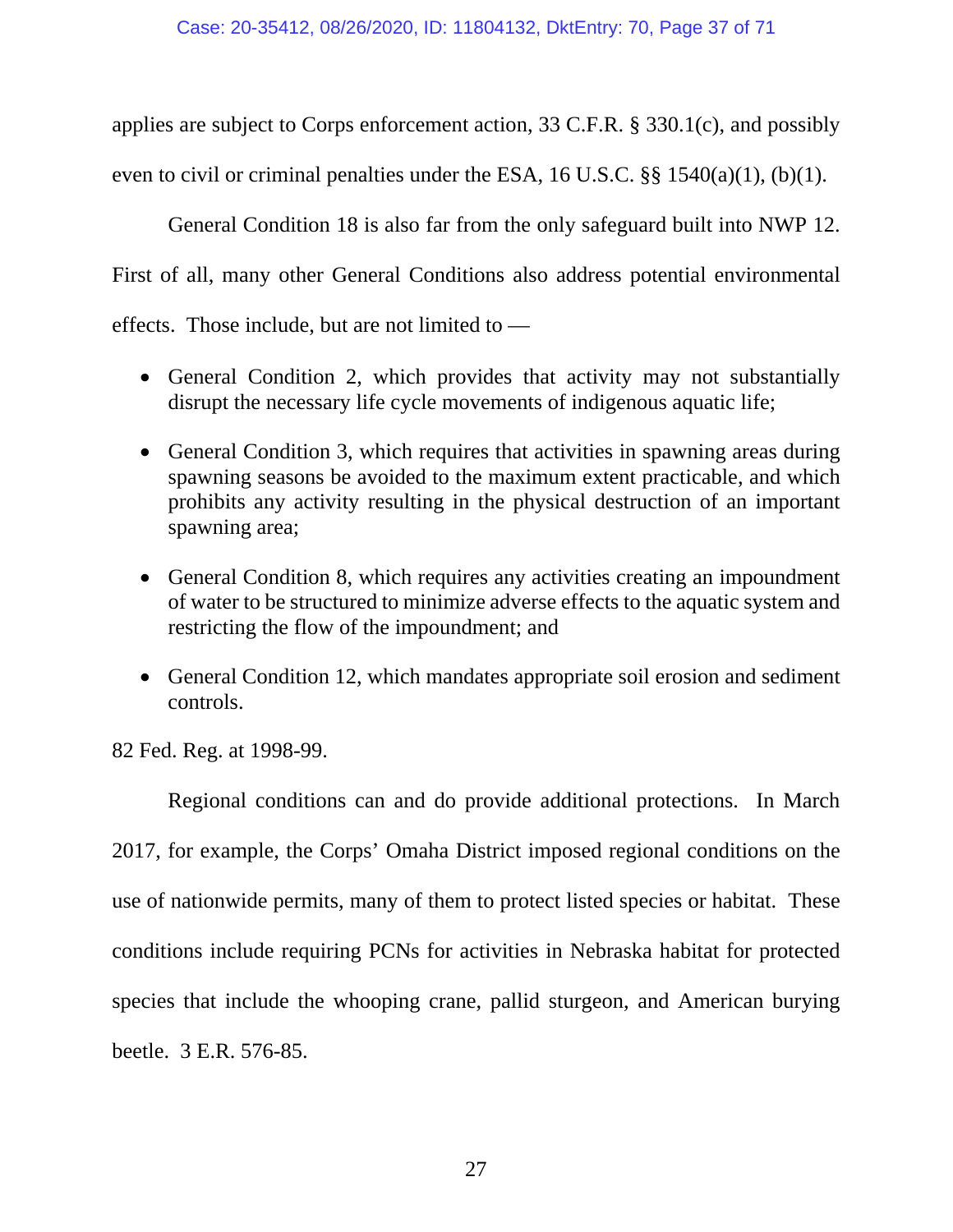## Case: 20-35412, 08/26/2020, ID: 11804132, DktEntry: 70, Page 38 of 71

More generally, NWP 12 requires a PCN if discharges from a proposed project will "result in the loss of greater than 1/10-acre of waters of the United States." 82 Fed. Reg. at 1986. The Corps estimated, based on historical data, that the vast majority of NWP 12 authorizations would likely require a PCN, thus providing the Corps with notice of the project and an opportunity to make a determination about whether consultations are required. *See supra* p. 12. The district court discussed none of these other safeguards.

The Corps' determination that re-issuance of NWP 12 did not require programmatic consultation is particularly appropriate in light of the structure of CWA general permits — which, given the breadth of activities that they authorize, necessarily involve prediction under conditions of imperfect information. *See Ohio Valley Environmental Coalition v. Bulen*, 429 F.3d 493, 500 (4th Cir. 2005) ("Congress anticipated that the Corps would make its initial minimal-impact determinations under conditions of uncertainty."). And as in *Bulen*, the Corps' partial reliance on post-issuance procedures does not render its initial no-effect determination any less valid. *See id.* at 502. The Tenth Circuit made similar points in rejecting a challenge to the prior version of NWP 12. *See Bostick*, 787 F.3d at 1057-58. Indeed, the great utility of a general permit, like NWP 12 (or like the nationwide permit in *Bulen*) as compared to a nationwide regulation on the one hand, or as compared to an individual permit on the other hand, is precisely that it permits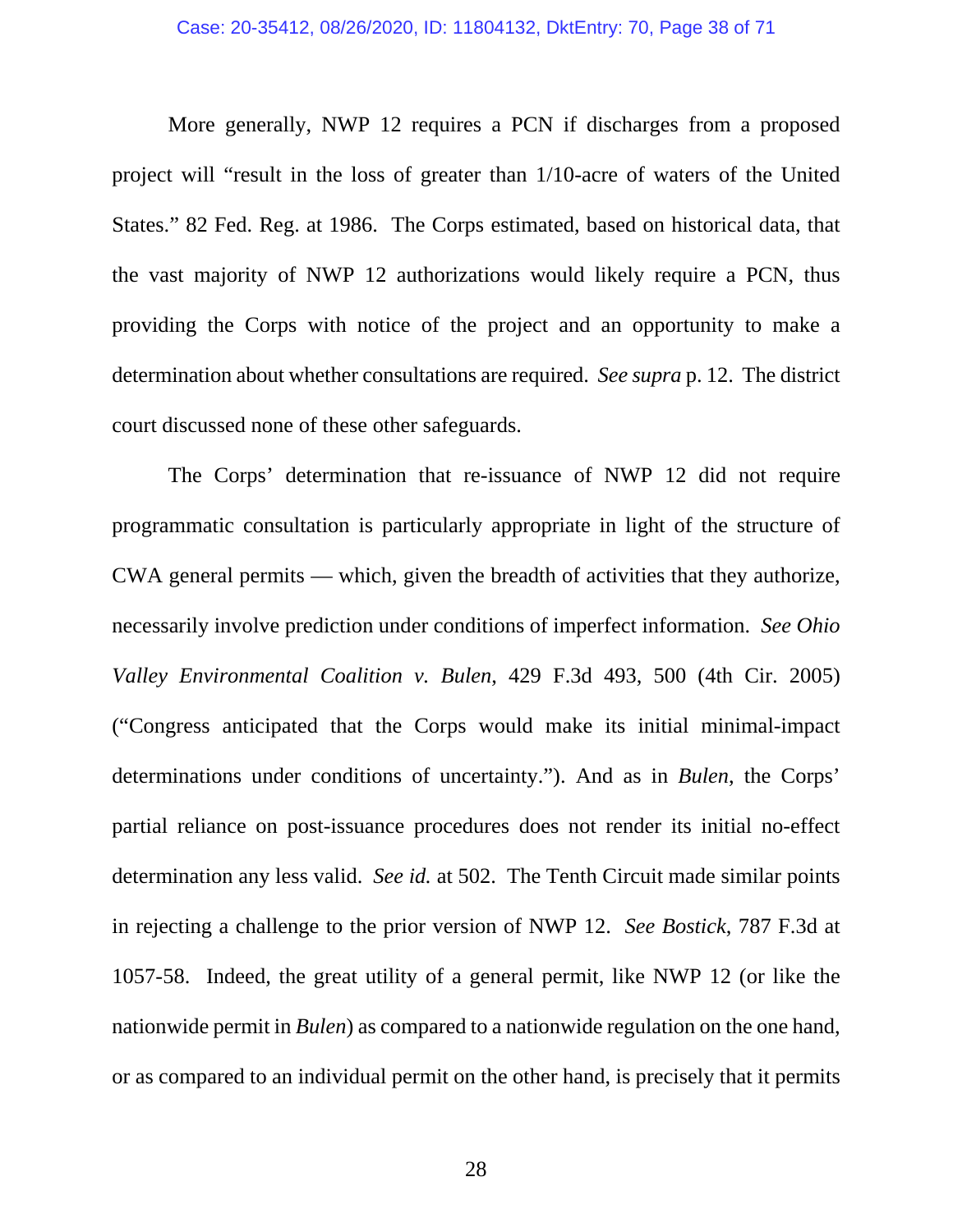hybridization of a rulemaking-like approach and an individual-permitting approach, fusing the virtues of each. *See Bulen*, 429 F.3d at 498 (overruling district court's conclusion that a nationwide permit was invalid because it allowed back-end, post-NWP issuance actions by the Corps tied to particular sites instead of establishing across-the-board "objective requirements or standards").

## **B. The district court's contrary analysis is unpersuasive.**

Against all of these considerations, the district court gave four sets of reasons for rejecting the Corps' no effect determination. None withstands scrutiny.

# **1. General Condition 18 does not delegate the no-effect determination to permittees.**

While purporting not to doubt the effectiveness of General Condition 18, the district court dismissed the Corps' reliance on that Condition, reasoning that it "fails to ensure that the Corps fulfills *its* obligations under ESA Section 7(a)(2) because it delegates the Corps' initial effect determination to non-federal permittees." 1 E.R. 57. This is incorrect: the Corps itself makes the Section 7(a)(2) determination. *See* 82 Fed. Reg. at 1954-55, 1999-2000. As the Corps noted, the General Condition "is written so that prospective permittees *do not decide* whether ESA section 7 consultation is required." *Id.* at 1954 (emphasis added); *see also id.* at 1955 ("that is the Corps' responsibility").

To be sure, General Condition 18 does rely on prospective permittees to identify those activities for which such a determination might be necessary. But all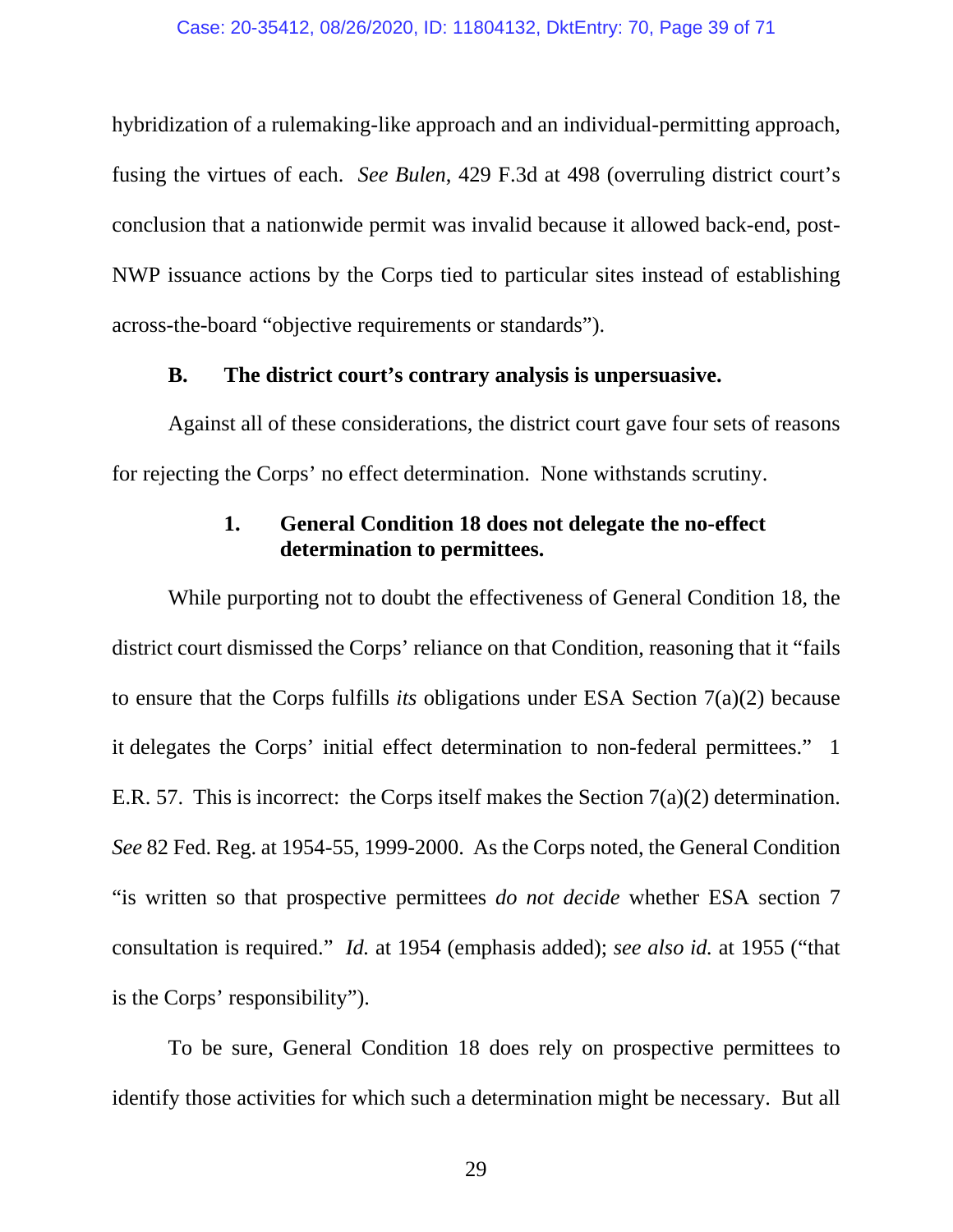### Case: 20-35412, 08/26/2020, ID: 11804132, DktEntry: 70, Page 40 of 71

PCN conditions require permittees to evaluate whether a given activity triggers the relevant condition. Indeed, this basic feature applies in any situation in which a private party must obtain a federal permit or authorization: a permittee who moves forward with its action without providing the appropriate information or making the required notification does so at its own peril.

 General Condition 18, moreover, sets a threshold that is both broad and objective. It applies not only when listed species or critical habitat "might be affected," but also when listed species are "in the vicinity of the activity" or when the activity is "located in designated critical habitat." 82 Fed. Reg. at 1999. As noted above, permittees who proceed without submitting a PCN where General Condition 18 applies are subject to potentially serious civil and criminal liability. The district court gave no reason why General Condition 18 would not be effective to ensure site-specific consultation for projects warranting consultation; indeed, the court presumed that permittees would comply with it (as TC Energy did with respect to Keystone XL proposed activities). *See supra* p. 19. This is accordingly not a basis for rejecting the Corps' no-effect determination. The record demonstrates that the Corps considered the relevant factors and articulated a rational connection between (1) the available data and the structure of regulatory scheme and (2) the "no effect" determination. *Center for Biological Diversity v. BLM*, 833 F.3d 1136, 1150 (9th Cir. 2016). Even if the data and regulatory scheme is "susceptible of more than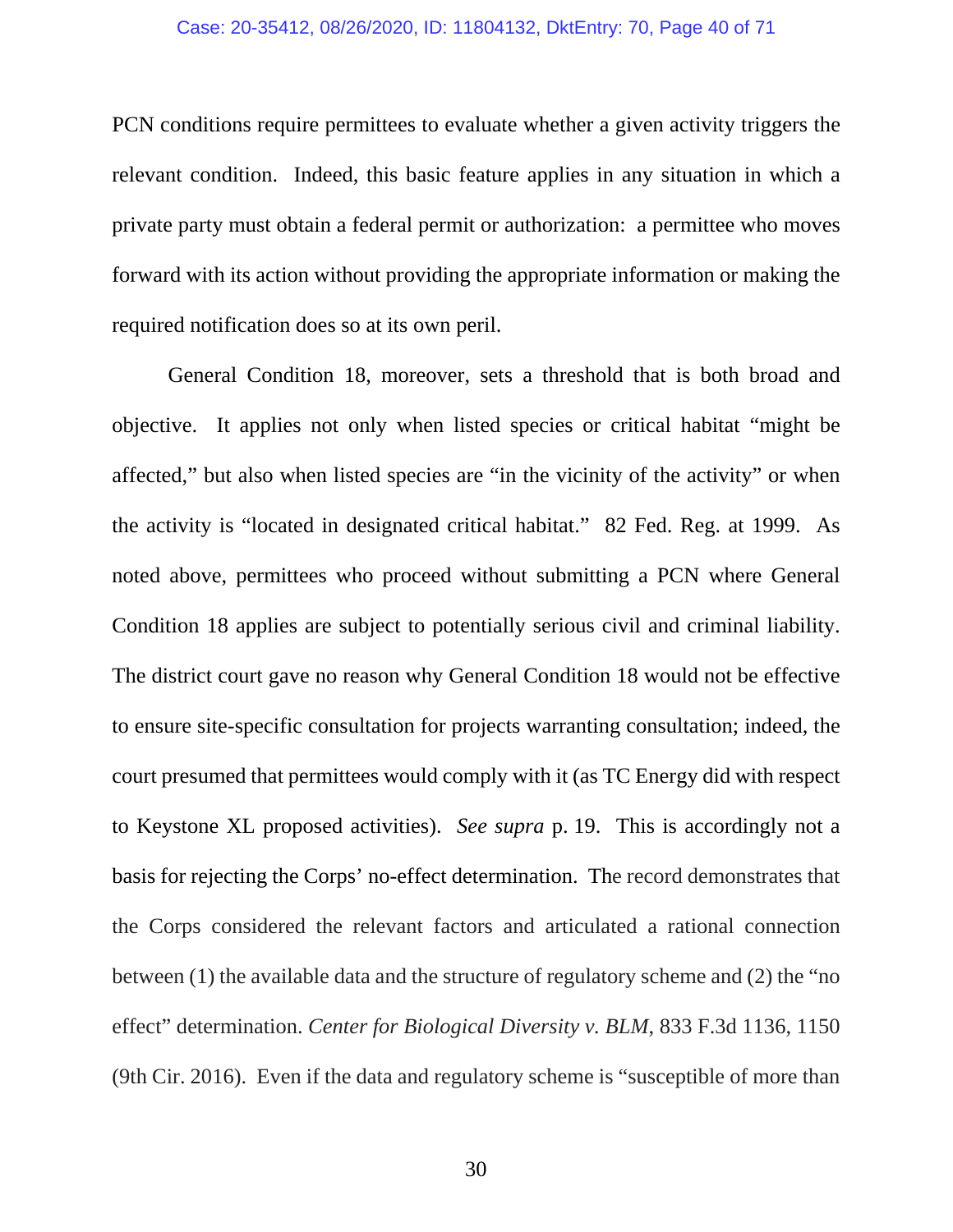one rational interpretation, [the court] must uphold [the agency's] findings." *Bear Lake Watch, Inc. v. FERC*, 324 F.3d 1071, 1076 (9th Cir. 2003).

# **2. The Corps' no-effect determination is consistent with the record and the evidence before the Corps.**

The district court also reasoned that consultation was required because there was "'resounding evidence' in this case that the Corps' reissuance of NWP 12 may affect listed species and their habitat." 1 E.R. 49 (some internal quotation marks omitted) (quoting *Western Watersheds Project v. Kraayenbrink*, 632 F.3d 472, 498 (9th Cir. 2011)). There was no such evidence.

The district court initially pointed to the Corps' general acknowledgment that discharges authorized by NWP 12 would have certain environmental effects. *See, e.g.*, 1 E.R. 50 (quoting Corps' acknowledgments that authorized activities, among other things, "have resulted in direct and indirect impacts to wetlands, streams, and other aquatic resources" and "will fragment terrestrial and aquatic ecosystems"); *see also id.* (court's observation that "Human activities alter ecosystem structure and function"). But the district court's extrapolation from these broad statements is simply not reasonable. The Corps did not suggest that any of these highly general effects may affect listed species or critical habitat and the court did not suggest otherwise. Indeed, these statements were part of the Corps' general *NEPA* review, similar variants of which were upheld in *Bulen* and *Bostick* — and they have nothing to do with the ESA.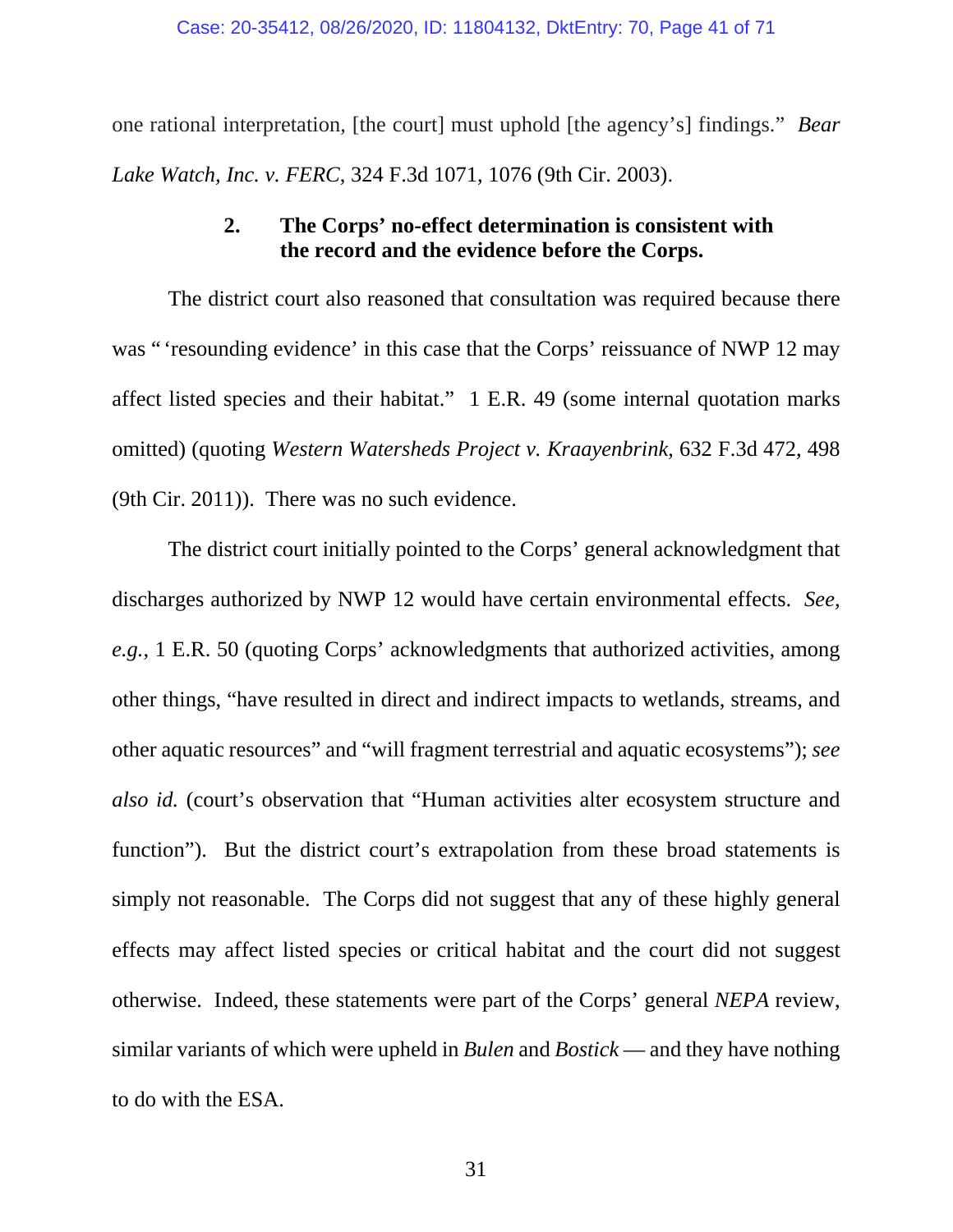In any event, the district court's reliance on these statements misses the point. The very existence of General Condition 18 assumes that some proposed activities may affect listed species and habitat. It therefore mandates activity-specific review and consultation in those circumstances. The Corps reasonably concluded that General Condition 18 — as well as other General Conditions, regional restrictions, and additional site-specific circumstances triggering PCN requirements — ensure that re-issuance of NWP 12 itself would have no effect on endangered species or critical habitat. The general statements identified by the district court are simply not inconsistent with, or even in tension with, that conclusion.

 The district court's reliance on Plaintiffs' two extra-record declarations fares no better. As a threshold matter, consideration of those declarations for merits purposes was improper, because they were submitted only for standing purposes. In moving for summary judgment, Plaintiffs cited the declarations only in their general discussion of standing but not at all in their ESA merits argument. 2 E.R. 307, 325- 36. Although Plaintiffs moved to supplement the record with other materials including a prior NMFS BiOp — they did not move to supplement with either of these two declarations. 2 E.R. 279-88. Because they were submitted for standing purposes only, the Corps could not reasonably have been expected to address them.

In any event, because not even Plaintiffs intended these two declarations to support their ESA merits claims, the declarations not surprisingly lend no support to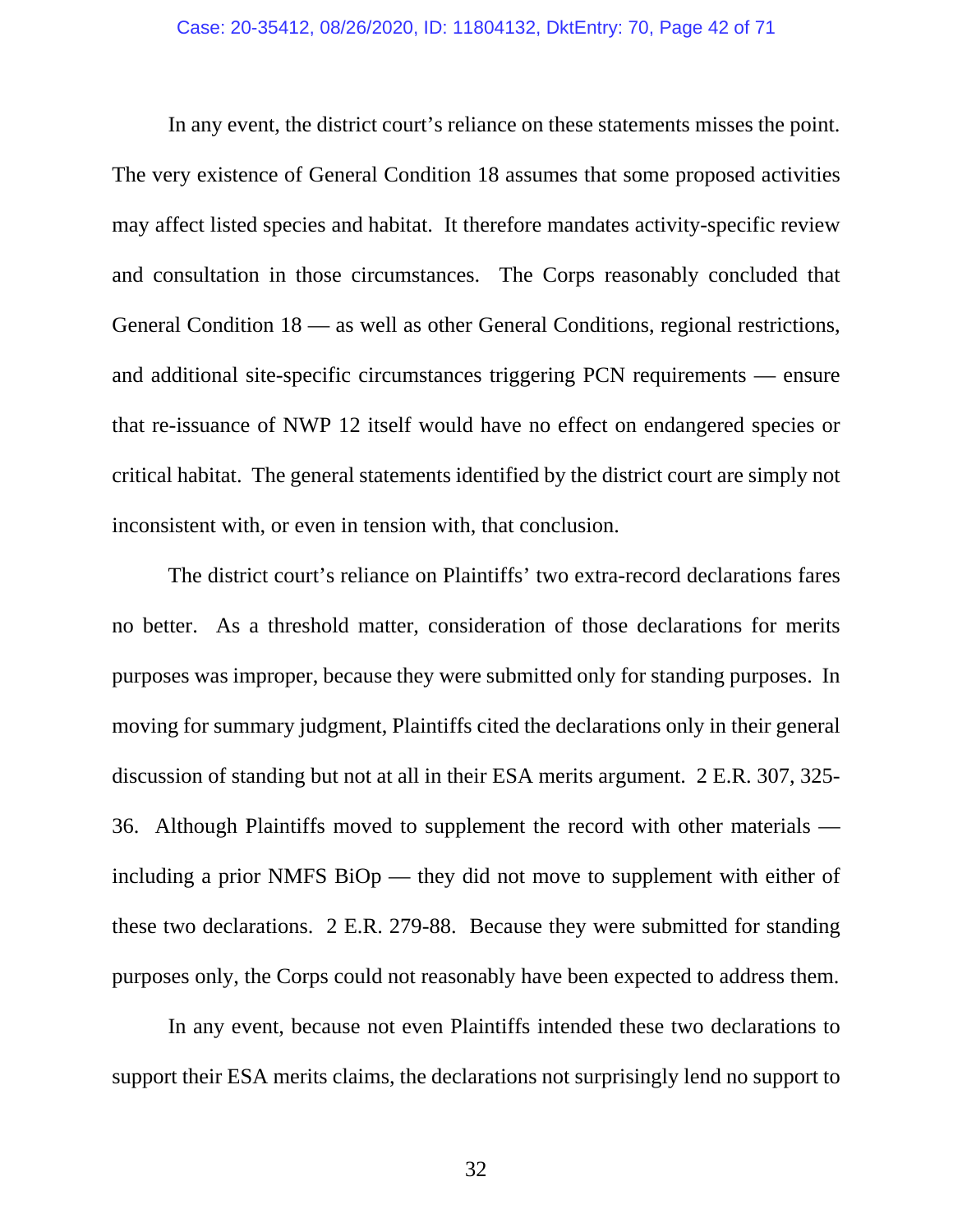#### Case: 20-35412, 08/26/2020, ID: 11804132, DktEntry: 70, Page 43 of 71

the district court's conclusion. Putting aside that neither mentions a project other than Keystone XL, the declarations do not discuss General Condition 18, regional conditions, or the other provisions of NWP 12 that trigger site-specific review; and they certainly do not engage with the Corps' reasoned conclusion that, given these safeguards, the issuance of NWP 12 itself does not have any effect on endangered species or critical habitat. *See generally* 3 E.R. 346-52, 367-74. For example, although the two declarants express concern about the potential status of the pallid sturgeon and American burying beetle species in particular, *see* 3 E.R. 348, 370, they fail to discuss or even acknowledge regional conditions requiring PCNs for activities in Nebraska habitat for these two species. These sorts of conclusory and almost entirely unresponsive submissions outside the administrative record are no basis for disturbing the Corps' reasoned determination that the mere re-issuance of NWP 12 would have no effect on listed species or critical habitat.

## **3. The Corps may rely in part on future activity-specific review for its no-effect determination.**

The district court also more broadly criticized the Corps' reliance on future activity-specific review, suggesting that neither activity-specific review nor General Condition 18 could substitute for programmatic review because the former would not consider the effects of NWP 12 as a whole. 1 E.R. 54-57. Programmatic review, the court opined, "provides the only way to avoid piecemeal destruction of species and habitat." 1 E.R. 56. This logic is wrong and, indeed, entirely circular. The court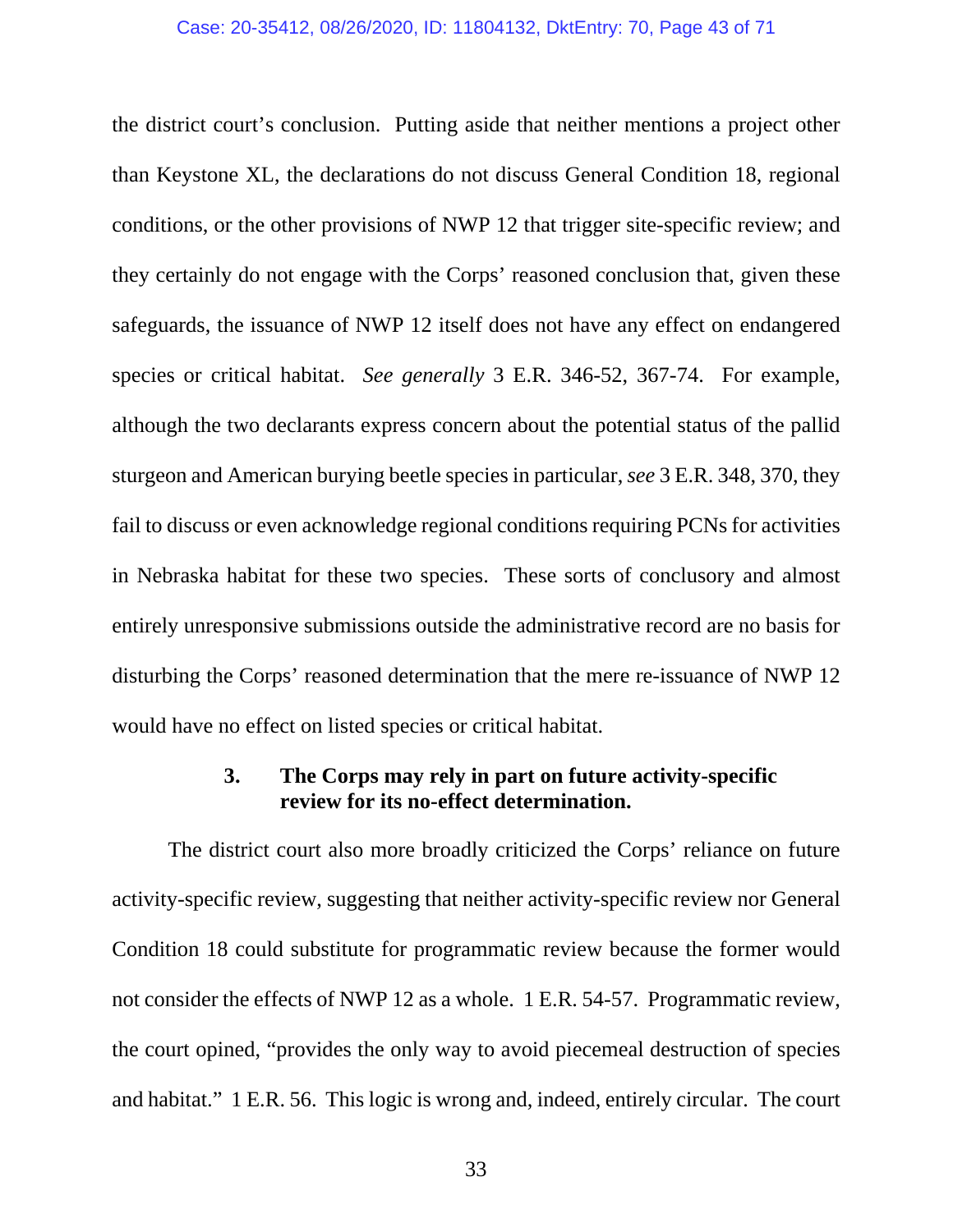## Case: 20-35412, 08/26/2020, ID: 11804132, DktEntry: 70, Page 44 of 71

did not explain why NWP 12 as a whole "may affect" listed species or habitat when all activities that "might affect" listed species or habitat (a lower threshold) receive the requisite environmental review before they are permitted to proceed.3

To the extent that the district court intended to suggest that activity-specific review fails to take into account the combined effects of other NWP 12-authorized activities, *see* DktEntry 45-1, at 18-19 (May 20, 2020) (Plaintiffs making this argument), the court simply misunderstood the regulatory scheme. To the contrary, whenever a particular activity triggers a formal consultation requirement, the effects of the proposed action must be measured against the "environmental baseline" for the listed species or critical habitat, 50 C.F.R.  $\S\S 402.14(g)(2)$  and  $(4)$  — which requires taking account "the past and present impacts of all Federal, State, or private actions and other human activities in the action area," *id.* § 402.02. The regulations also require considering "cumulative effects," *id.* §§ 402.14(g)(3) and (4), which are

-

<sup>&</sup>lt;sup>3</sup> The district court relatedly suggested that consultation is required "when an agency's proposed action provides a framework for future proposed action," and that the Services "have listed the Corps' nationwide permit program as an example of the type of federal program that provides a national-scale framework and that would be subject to programmatic consultation." 1 E.R. 48. The Services' guidance is not binding on the Corps. *See infra* p. 38. In any event, the district court misunderstood that guidance. The Services have recognized that "framework programmatic actions" *might* require ESA Section 7 consultation, and that "the U.S. Army Corps of Engineers' Nationwide Permit Program" is an example of such a framework action. *See* 80 Fed. Reg. 26,832, 26,835 (May 11, 2015). But the Services made clear that "this regulatory change does not imply that section 7 consultation is required for a framework programmatic action that has no effect on listed species or critical habitat," *id.* at 26,835, as the Corps determined was the case here.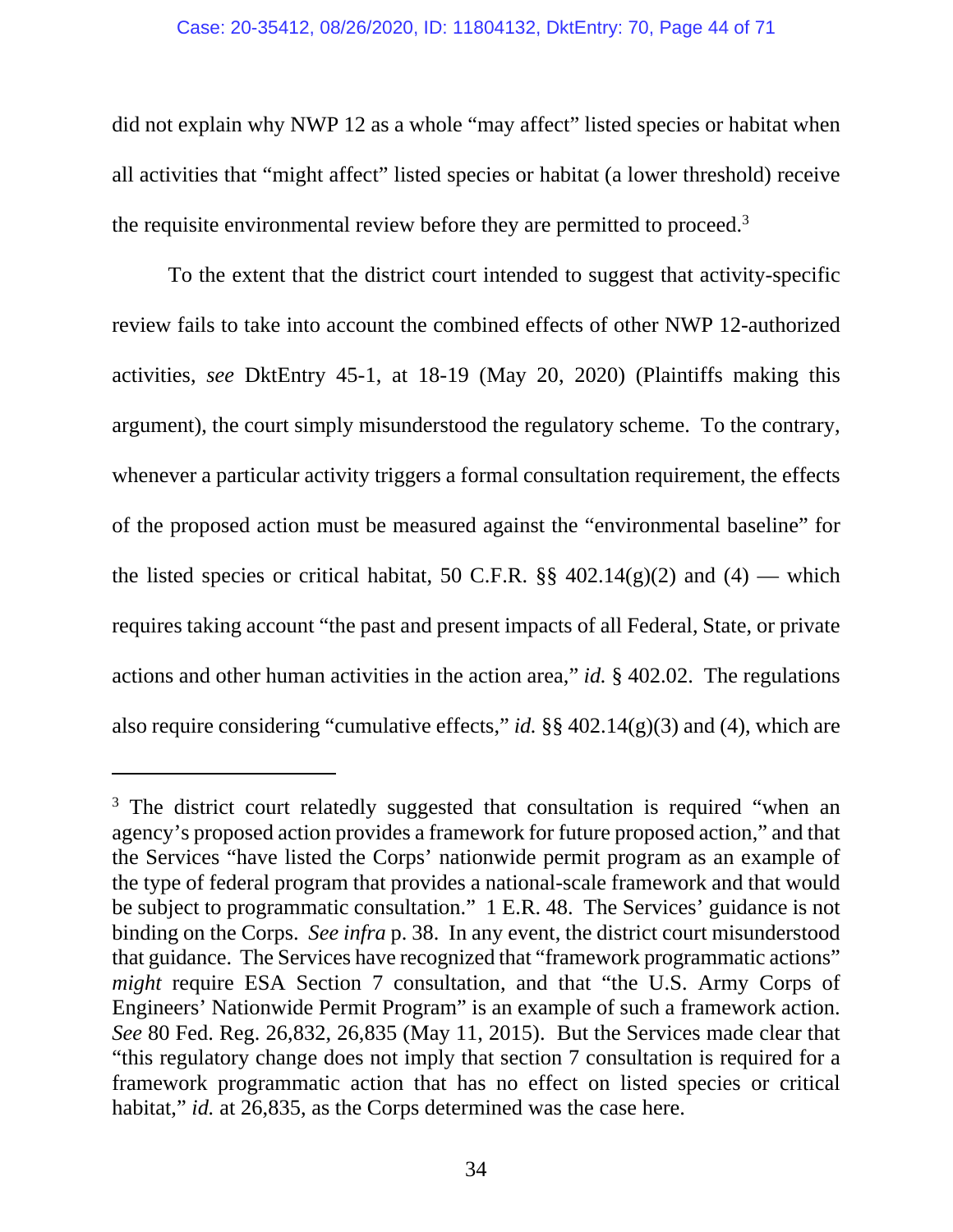## Case: 20-35412, 08/26/2020, ID: 11804132, DktEntry: 70, Page 45 of 71

defined to include future state or private activities reasonably certain to occur within the action area, *id.* § 402.02. An "action area" in turn is itself described broadly to include "all areas to be affected directly or indirectly by the Federal action and not merely the immediate area involved in the action." *Id.*

Therefore, the regulatory scheme assuredly does not consider the effects of particular activities in isolation. Moreover, the district court's order is not actually responsive to any such concerns. As the court acknowledged, in the absence of a valid general permit, the proponents of activities that would otherwise be authorized under NWP 12 would need to apply to the Corps for an individual permit. 1 E.R. 16- 17. But any ESA consultation that occurs during the individual permitting process involves the same activity-specific analysis that would occur in a formal consultation — with no added layer of nationwide programmatic review that the court wrongly thought was needed here. *See* 50 C.F.R. § 402.02; 33 C.F.R. § 325.2(b)(5). Thus, in addition to being legally erroneous, the court's order would impose significant economic harm and inconvenience (to the Corps, to the regulated community, and to the public) without any meaningful countervailing benefit to the environment.4

l

<sup>&</sup>lt;sup>4</sup> The district court at various points cited four decisions from this court in support of this or similar points: *Western Watersheds Project v. Kraayenbrink*, 632 F.3d 472, 496 (9th Cir. 2011); *Conner v. Burford*, 848 F.2d 1441 (9th Cir. 1988); *Cottonwood Environmental Law Center v. U.S. Forest Service*, 789 F.3d 1075 (9th Cir. 2015); and *Lane County Audubon Society v. Jamison*, 958 F.2d 290 (9th Cir. 1992). Those cases are readily distinguishable from the situation here. Whatever impacts that the Court in *Kraayenbrink* believed the action at issue might have had on species, *see*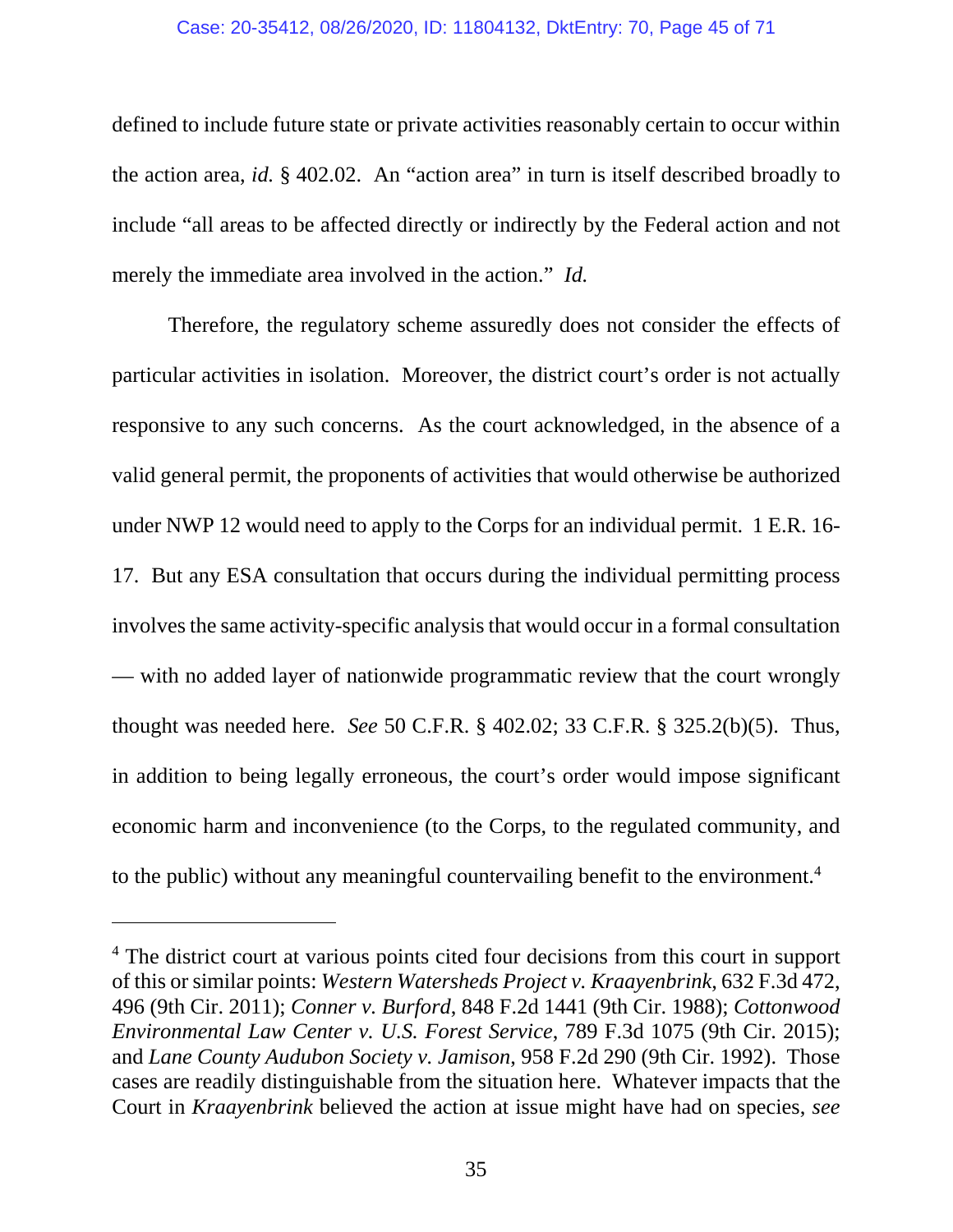# **4. The district court's contention that the Corps was "aware" of its supposed duty to consult is irrelevant and, in any event, incorrect.**

Finally, the district court suggested that the Corps was "well aware that its reauthorization of NWP 12 required Section 7(a)(2) consultation," because the Corps consulted with the Services prior to re-issuing NWP 12 in 2007 and 2012, and because NMFS initially issued a biological opinion in 2012 that the Corps' implementation of the nationwide permit program had "more than minimal adverse environmental effects on the aquatic environment when performed separately or cumulatively." 1 E.R. 58. The court's analysis on this point is flawed for several reasons.

 First, the district court's inferences about the Corps' supposed "awareness" are irrelevant. Whether consultation is required is a legal question that is governed by legal standards, not an issue as to which agency omniscience is somehow pertinent. Even if the Corps had concluded at an earlier point in time that consultation

 $\overline{a}$ 632 F.3d at 495-97, those impacts cannot occur here because NWP 12 does not apply where it might affect a listed species. Because *Conner* involved a situation in which FWS failed to prepare a BiOp despite its concession that the relevant lease sale could affect listed species, pursuant to a statute that provided "no checks and balances" following that sale, it is also unlike the situation here. 848 F.2d at 1452, 1455-56. In *Cottonwood*, there was no dispute that the underlying agency action required consultation, and the issue was merely whether and under what circumstances an agency retained responsibility to reinitiate consultation when the underlying action was complete. 789 F.3d at 1086. Finally, in *Jamison*, this Court concluded with little analysis that the BLM strategy under review may affect the spotted owl because it sets forth criteria for harvesting owl habitat; as in *Kraayenbrink*, whatever those impacts might have been in this 28-year-old case not involving a nationwide permit, those impacts cannot occur here (at least absent consultation) given the existence of General Condition 18.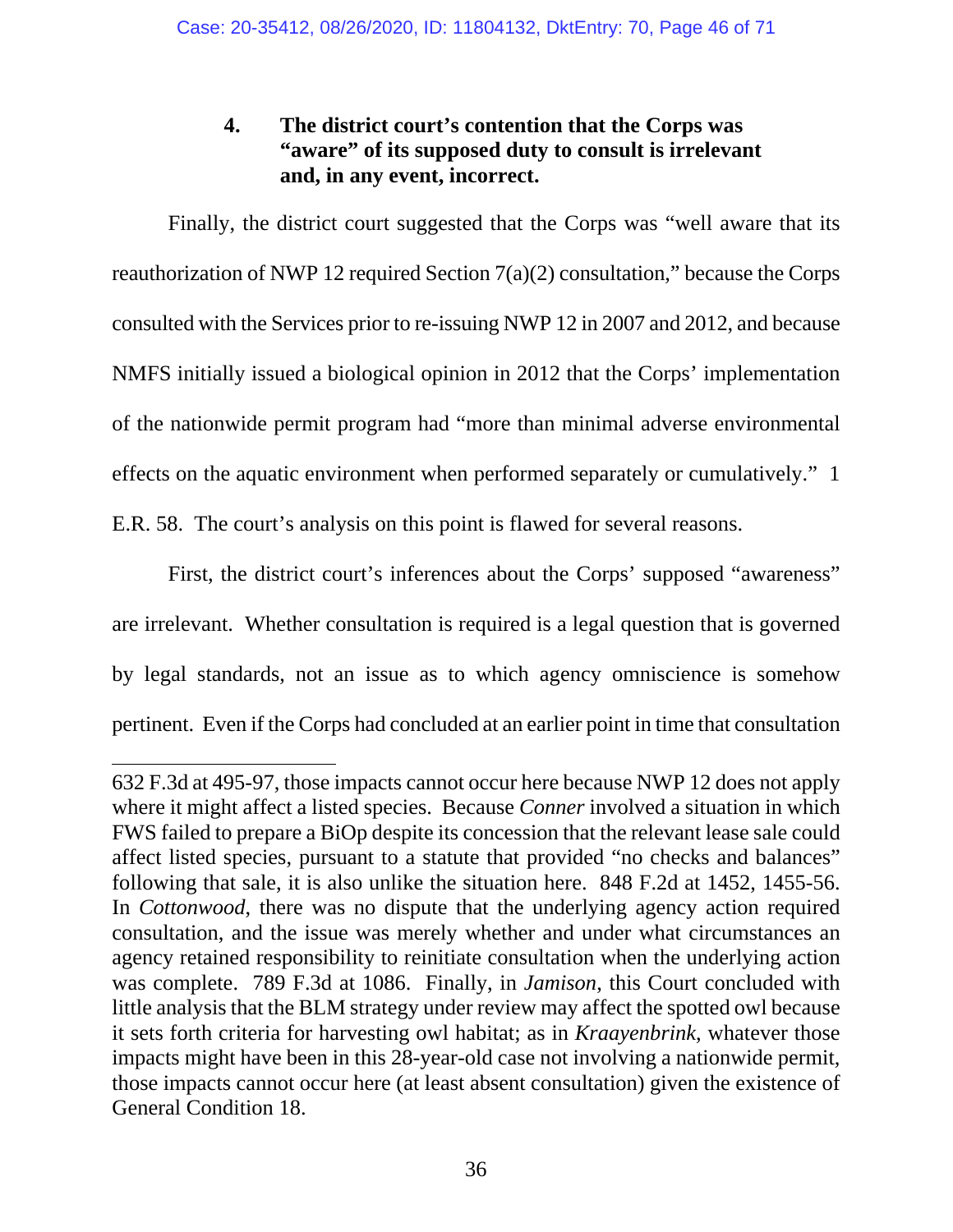## Case: 20-35412, 08/26/2020, ID: 11804132, DktEntry: 70, Page 47 of 71

was legally required — when considering a different version of NWP 12 — it no doubt would have been entitled to change its mind. *See National Ass'n of Home Builders v. Defenders of Wildlife*, 551 U.S. 644, 658-59 (2007) (noting both that action agency is not bound by initial determination to consult and that agencies may pursue voluntary consultations); *cf. FCC v. Fox Television Stations, Inc.*, 556 U.S. 502, 514 (2009) (agencies may reverse course).

Second, even assuming that the history discussed by the district court was pertinent, the court drew the wrong lessons from that history — which, if anything, supports the Corps' 2017 no-effect determination. First of all, no appellate court has ever held that such consultation is required for the nationwide permit program. And although the Corps initiated voluntary consultation on the 2007 and 2012 nationwide permits, it made clear in doing so that it did not believe consultation was legally required. *See supra* p. 13. Again, consistent with that position, the Corps proceeded with the 2012 re-issuance even though FWS had not concluded the consultation. 81 Fed. Reg. at 35,194. Nor was the 2012 re-issuance an outlier in this respect. *See* 65 Fed. Reg. 12,818, 12,828 (Mar. 9, 2000) (rejecting commenters' assertion that the Corps could not issue previous version of nationwide permits prior to completing programmatic consultations). Consequently, it is the district court's position that cannot be reconciled with the history of the nationwide permit system, not the Corps' position.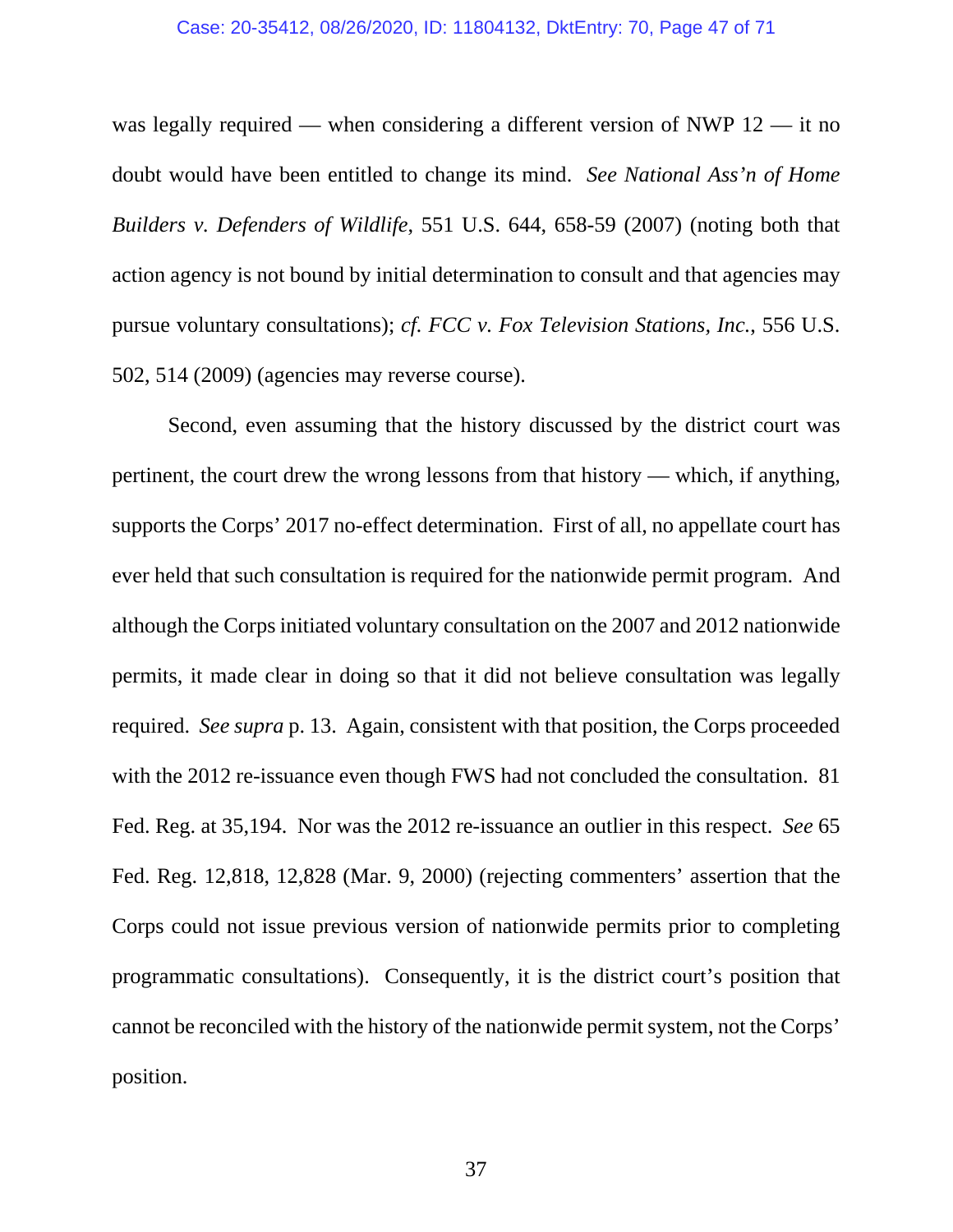Third and finally, the district court's reliance on NFMS's 2012 BiOp was illconsidered. To start, that opinion was *superseded* when NMFS issued another BiOp in 2014 concluding that the nationwide permits were *not* likely to jeopardize the continued existence of any listed species or destroy or adversely modify designated critical habitat. 3 E.R. 603. In any event, the no-effect determination was the Corps' to make and an expired BiOp addressing a previous and expired version of NWP 12 has no bearing on whether the Corps' no-effect determination for the 2017 reissuance was lawful. *Cf.* 51 Fed. Reg. 19,926, 19,949 (June 3, 1986) (Services' longstanding recognition that the action agency, here the Corps, "makes the final decision on whether consultation is required, and it likewise bears the risk of an erroneous decision"). Prior to the 2017 re-issuance, the Corps engaged with the Services in an OMB-led inter-agency process that culminated in an agreement between the Corps and NMFS to work together to improve protection for ESA-listed species, with the Corps maintaining all of the feasible protective measures identified in NMFS's 2014 BiOp, and neither of the Services requesting consultation. *See supra* pp. 13-14. This context reinforces the Corps' reasoned judgment that the mere re-issuance of NWP 12 would have no effect on listed species or critical habitat.

\* \* \* \* \*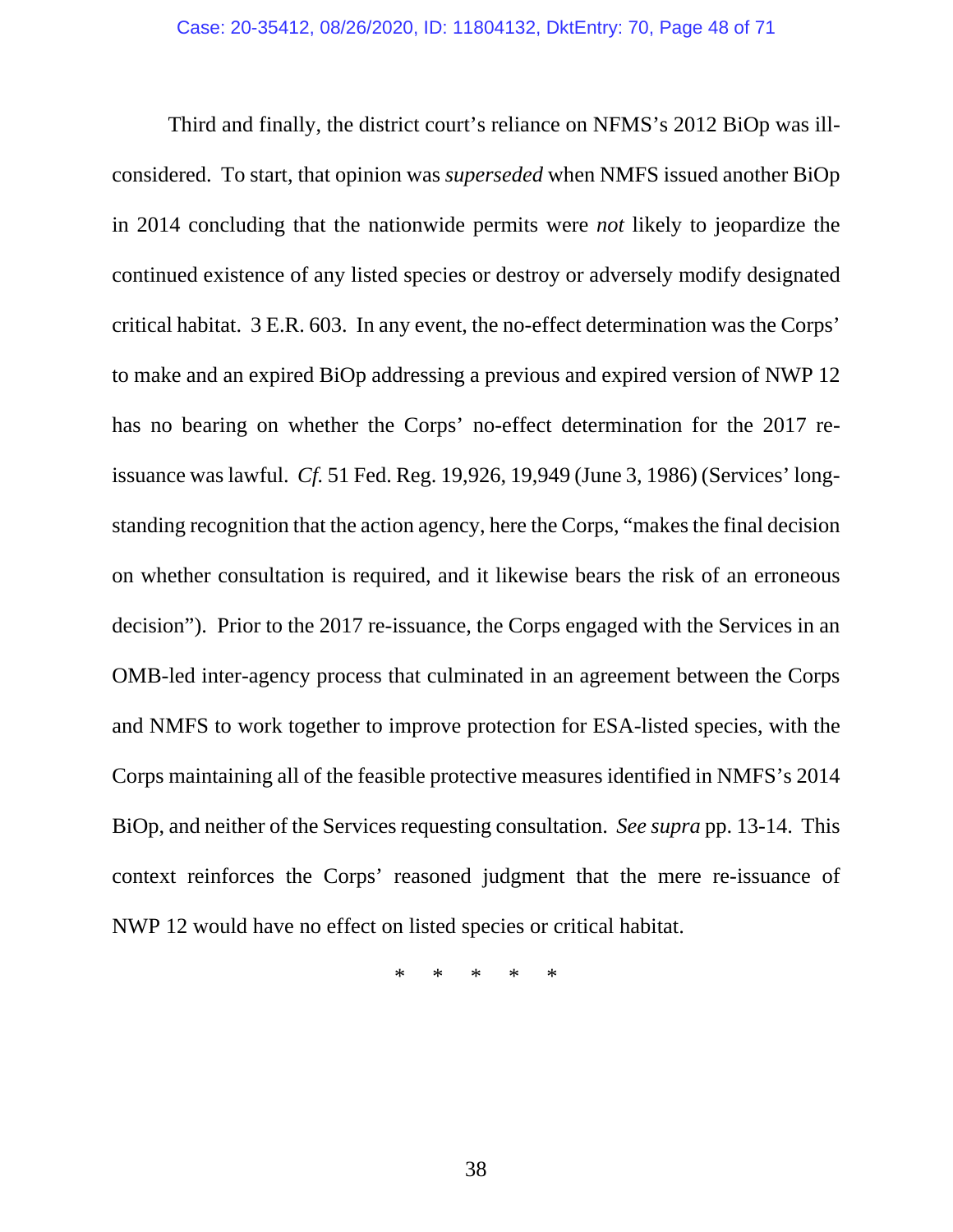The district court erred in concluding that the Corps violated the ESA by determining there was no duty to engage in programmatic consultation before reissuing NWP 12. For this reason alone, the district court's order should be reversed.<sup>5</sup>

# **II. Irrespective of the merits, the district court erred in vacating NWP 12 and enjoining its use for new oil and gas pipelines.**

For the reasons explained in the previous section, the Corps was not required to programmatically consult with the Services before re-issuing NWP 12. But even if the district court had correctly identified an ESA violation, the court had no basis for vacating and enjoining NWP 12 as it applied to new oil and gas pipeline construction anywhere in the country. On this point, the Supreme Court's July 6 order is instructive, if not dispositive. That Court necessarily concluded that the district court's remedy was unlikely to survive appellate review. *See supra* pp. 21-22.

Initially, the relief the district court ordered was procedurally improper: The court granted relief that Plaintiffs did not seek and expressly disclaimed, and it imposed remedies that the court itself ruled out at an earlier stage of the case. In any event, the district court's nationwide injunction and vacatur are contrary to basic tenets of Article III standing, equitable principles, and the law of this Circuit, and this relief is likewise unwarranted as to Keystone XL.

l

<sup>&</sup>lt;sup>5</sup> Even if the district court had correctly identified an ESA violation, it should have remanded the issue back to the agency for further analysis, not decided itself whether consultation was required: "When an agency's inquiry is inadequate, we generally remand the matter to the agency for further consideration." *Center for Biological Diversity v. U.S. Fish & Wildlife Service*, 450 F.3d 930, 943 (9th Cir. 2006).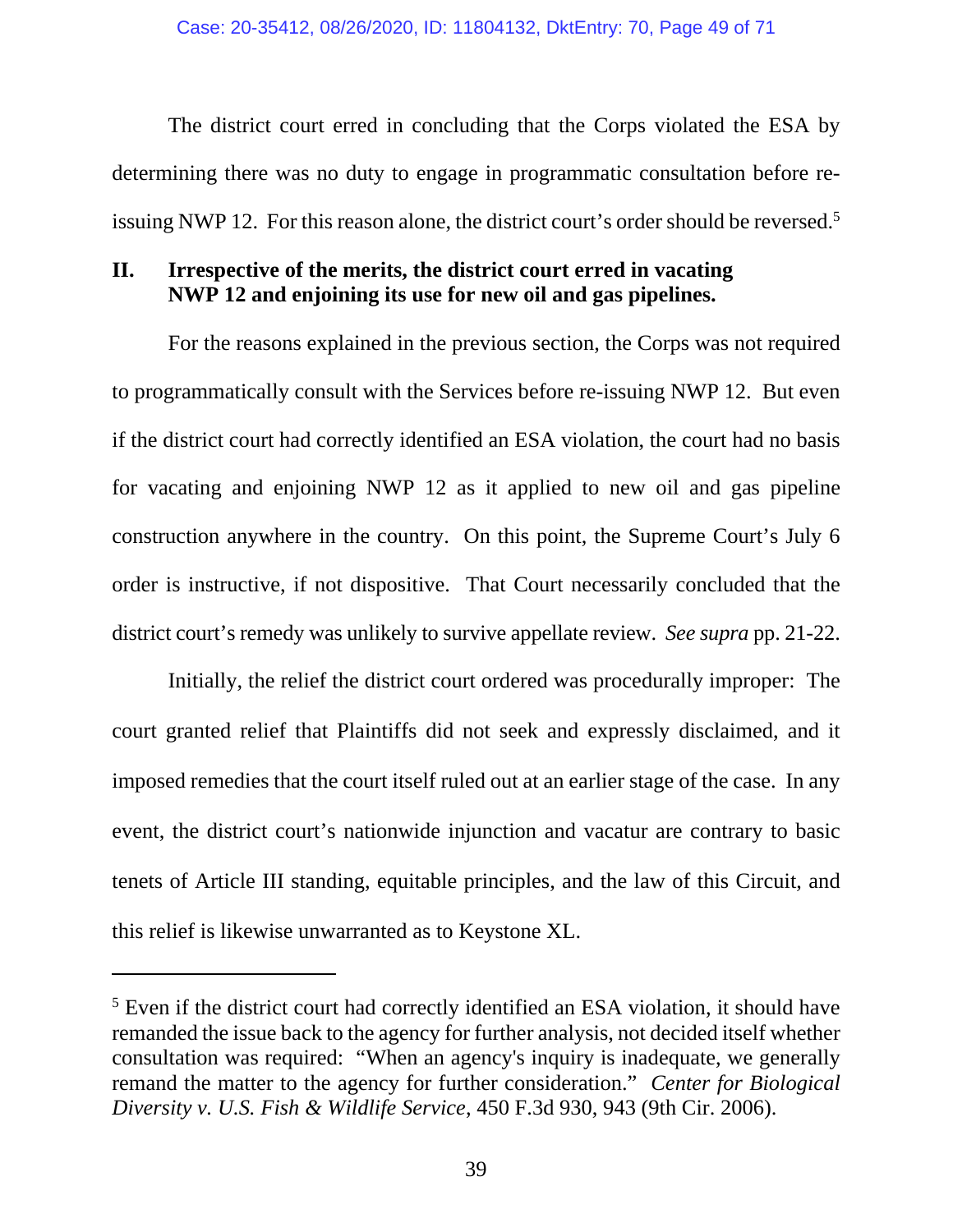# **A. The relief ordered by the district court was procedurally improper.**

The Supreme Court recently emphasized that in "our adversarial system of adjudication, we follow the principle of party presentation." *United States v. Sineneng-Smith*, 140 S. Ct. 1575, 1579 (2020). Because courts "are essentially passive instruments of government," "our system is designed around the premise that parties represented by competent counsel know what is best for them, and are responsible for advancing the facts and argument entitling them to relief." *Id.*

The district court's order cannot be reconciled with these principles. The record in this case is clear: Plaintiffs' Complaint sought only injunctive relief and vacatur directed at the Keystone XL project; indeed, the Complaint identifies no other pipeline project. *See supra* p. 16. Throughout the proceedings below, Plaintiffs have denied seeking broader relief and have done so expressly. *See, e.g.*, 3 E.R. 464 ("Plaintiffs do not seek to vacate NWP 12, but rather seek vacatur and injunctive relief only as to Keystone XL approvals."); *see also supra* pp. 16-17. Consistent with all of this, the district court itself explained that "Plaintiffs do not ask the Court to vacate NWP 12," and that "Montana and the Coalition could still prospectively rely on the permit until it expires," even if Plaintiffs prevailed. 3 E.R. 456-57.

In previous briefing, Plaintiffs principally argued that the relief ordered by the district court was nonetheless appropriate because they asserted "facial" claims challenging re-issuance of NWP 12 and asked for "broad relief" on those claims.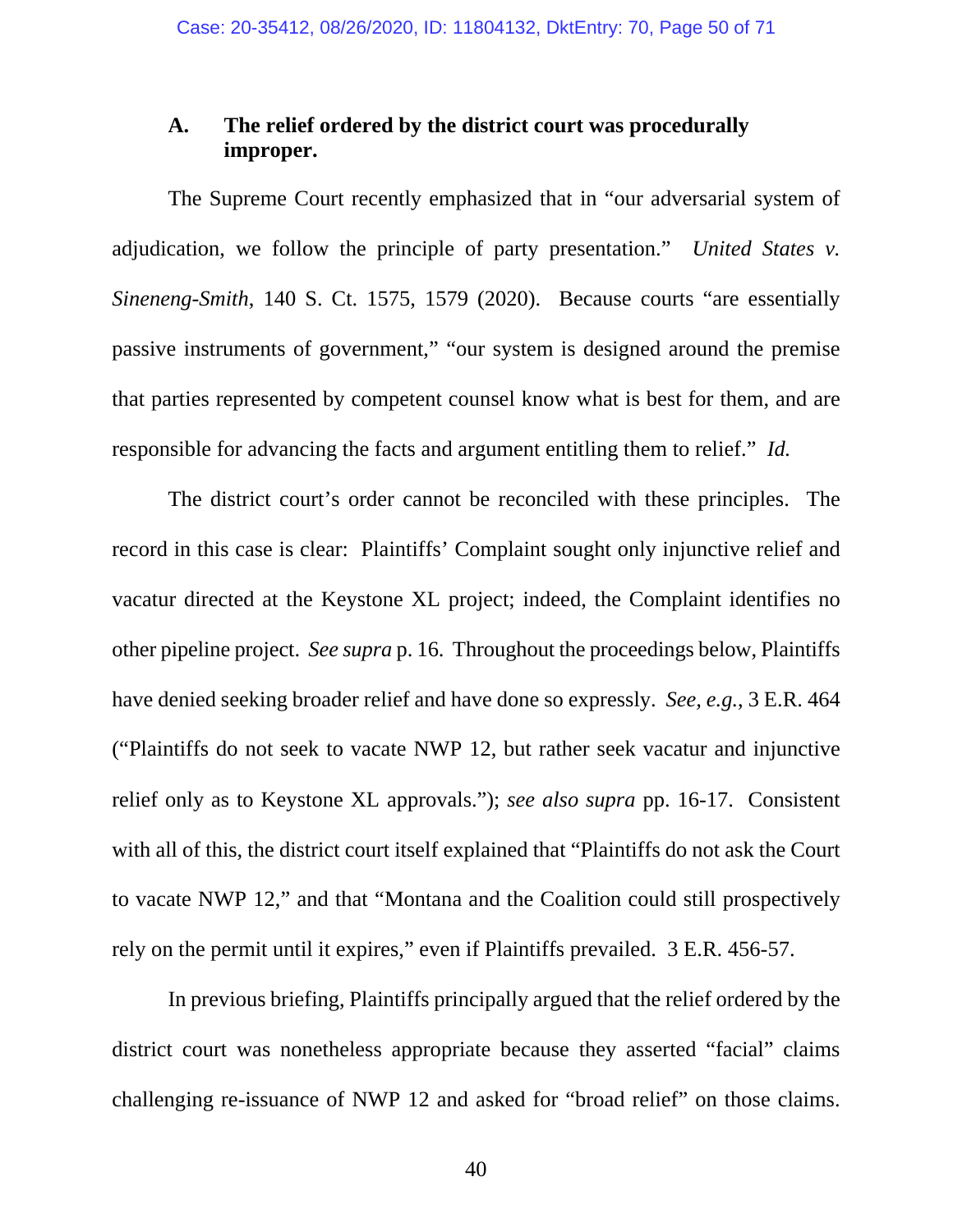*See* DktEntry 45-1, at 49-51. This is a red herring. There is no dispute that Plaintiffs challenged the re-issuance of NWP 12 "on its face," i.e., that prior programmatic consultation was required without regard to how NWP 12 was later applied to Keystone XL or any other project. But there is likewise no dispute that Plaintiffs repeatedly made clear that they sought only declaratory relief and remand without vacatur as to those claims. The district court could not have said it better: "Plaintiffs do not ask the Court to vacate NWP 12." 3 E.R. 456.

Nor does it matter that, after the district court issued its initial overbroad order, Plaintiffs embraced that order (while urging the court to narrow it somewhat in hopes of strengthening it for appeal). This circumstance was also present in *Sineneng-Smith*, where "[u]nderstandably," the defendant "rode with an argument suggested by the panel." 140 S. Ct. at 1581. Similarly here, Plaintiffs' desire to preserve the unrequested windfall the district court gave them is understandable but does not justify the court's takeover of the case.

It should also go without saying that "[n]o extraordinary circumstances justified [that] takeover. *Id.* Indeed, as in *Sineneng-Smith*, the expansion of this case was particularly egregious in that it resulted in remedies (a nationwide injunction and partial vacatur of an important nationwide permit) that are highly disruptive. *Cf. id.* (noting that the remedy imposed in that case, invalidation for First Amendment overbreadth, "is strong medicine that is not to be casually employed"). Nationwide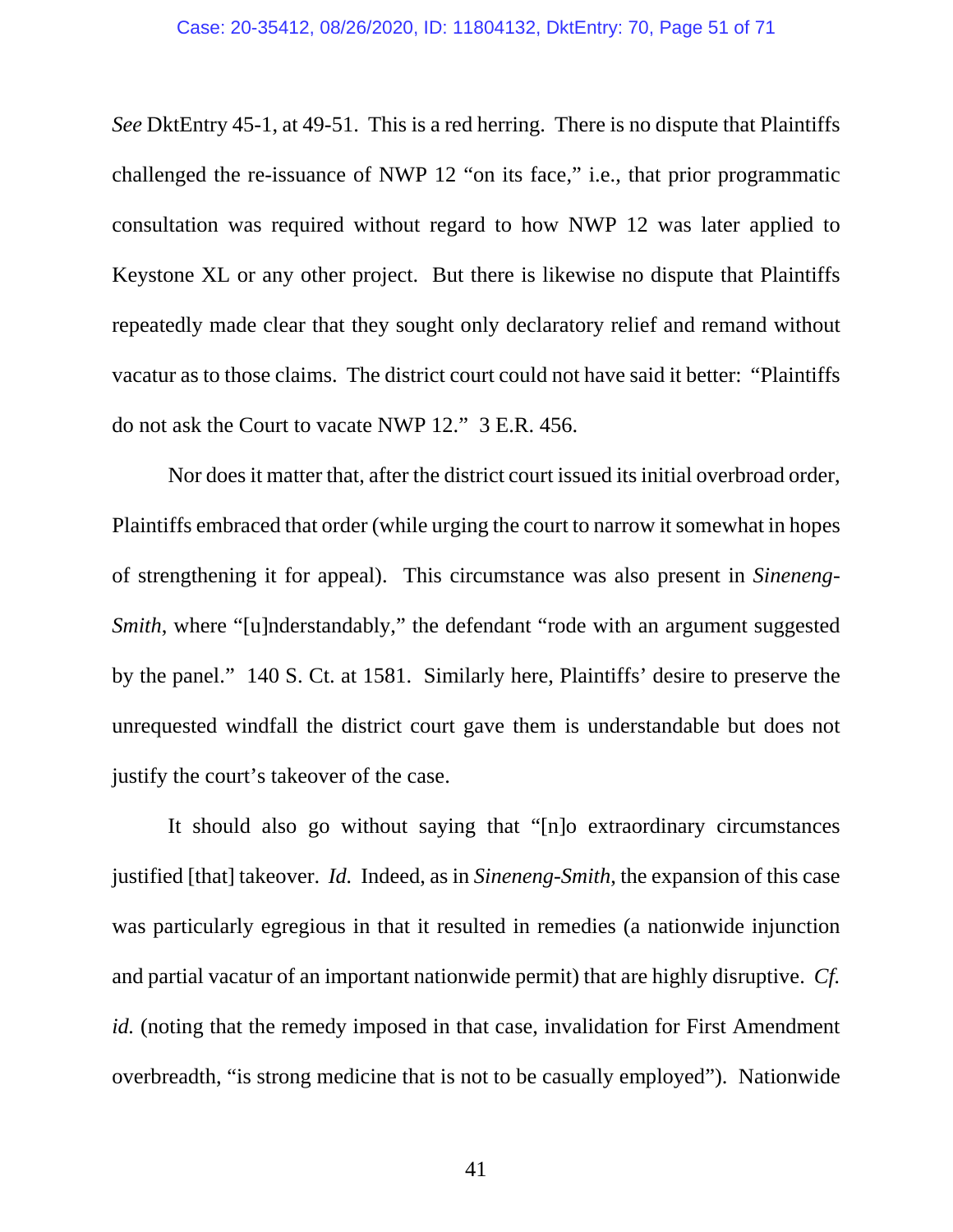## Case: 20-35412, 08/26/2020, ID: 11804132, DktEntry: 70, Page 52 of 71

injunctions are at best highly dubious and controversial even when properly sought and litigated; similarly, this Court's case law recognizes that vacatur can have disruptive consequences. Indeed, as discussed in the next section, the remedies imposed by the district court would have been inappropriate in any event. *See infra*  pp. 48-56. But at the very least, it is certainly not appropriate to impose those remedies where, as here, Plaintiffs expressly declined to seek them — and based on those representations, the district court expressly denied intervention as of right by some of the very parties ultimately most affected by the injunction.

Relatedly, Plaintiffs plainly waived any claim for injunctive relief or vacatur of NWP 12 extending beyond the Keystone XL project. This Court has made clear that a "plaintiff may waive a claim for injunctive relief by failing to argue its merits at summary judgment." *Bayer v. Neiman Marcus Group, Inc.*, 861 F.3d 853, 864 (9th Cir. 2017). Here, of course, Plaintiffs did far more than that: they expressly and repeatedly made clear that they were not seeking injunctive relief or vacatur extending beyond Keystone XL. That is waiver under any standard. *See, e.g., Donnelly v. Glickman*, 159 F.3d 405, 410 (9th Cir. 1998) (holding that plaintiffs' express waiver of certain remedies at oral argument "eliminates the possibility of their obtaining those remedies in this action"); *Shinault v. Hawks*, 782 F.3d 1053, 1060 n.7 (9th Cir. 2015) (dismissing claim after plaintiff "disclaimed an injunctive remedy during oral argument").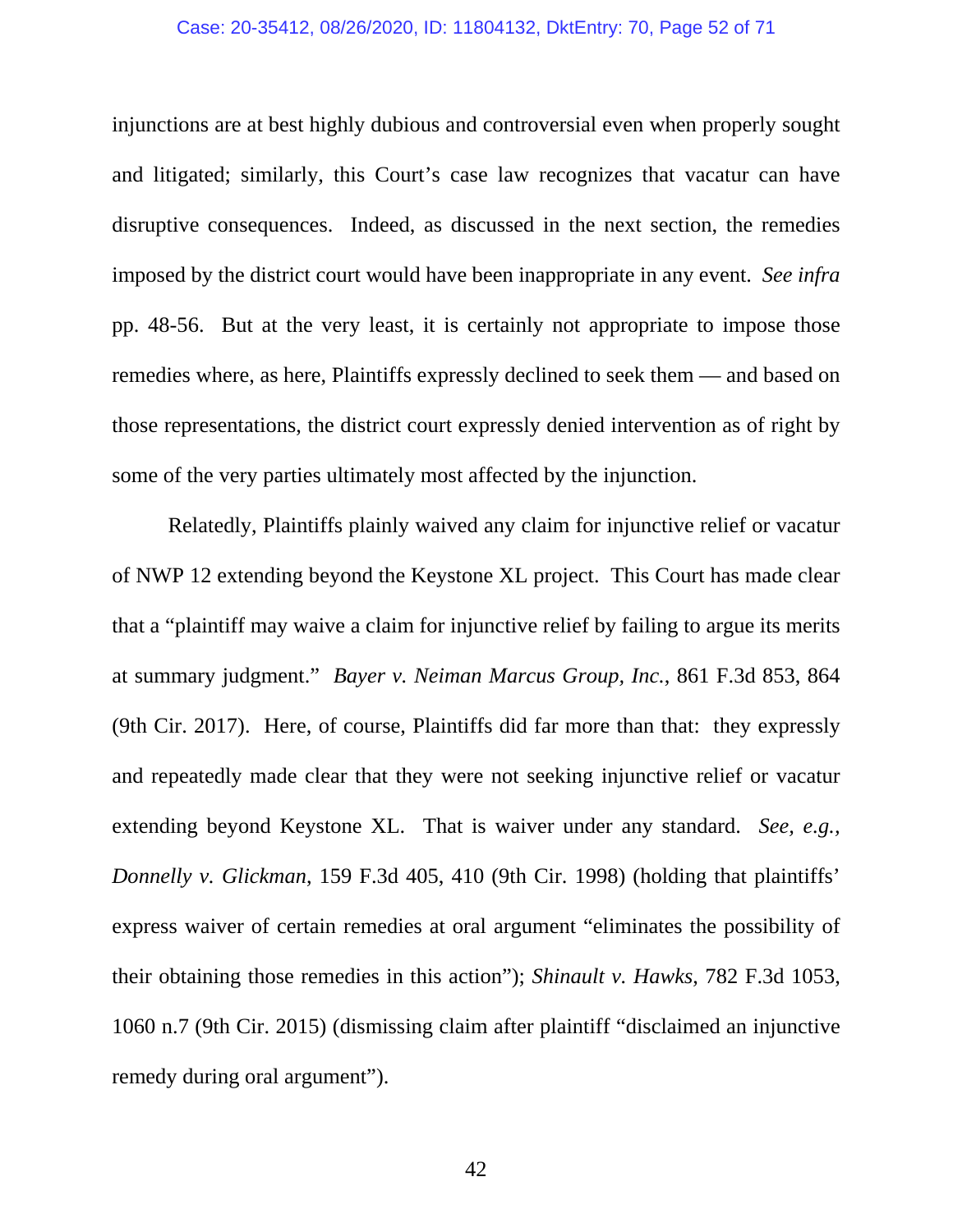## Case: 20-35412, 08/26/2020, ID: 11804132, DktEntry: 70, Page 53 of 71

The district court offered no legally sound basis for ignoring principles of party presentation and for imposing remedies that Plaintiffs had expressly waived. In its amended order, the court did not dispute that Plaintiffs' complaint expressly sought only vacatur and injunctive relief as applied to Keystone XL, or that Plaintiffs expressly disavowed the very relief that the court ordered. Remarkably, the court made no attempt to reconcile either its April 15 order or its amended order with the its own prior reassurances, even after the Corps brought those rulings to its attention.

Instead, the district court stated that it could award these broad remedies both because the Complaint included an umbrella request for "such other relief as the Court deems just and appropriate," and because Federal Rule of Civil Procedure 54(c) provides that a court "should grant the relief to which each party is entitled, even if the party has not demanded that relief in its pleadings." 1 E.R. 3. To be sure, a court *may* grant relief to which a party is entitled even if the party has not expressly demanded it. *See Whole Woman's Health v. Hellerstedt*, 136 S. Ct. 2292, 2307 (2016) (cited by the district court for this unremarkable proposition). But there is "an exception [to Rule 54(c)] for explicit waivers." *Chicago United Industries, Ltd. v. City of Chicago*, 445 F.3d 940, 948 (7th Cir. 2006); *see also Peterson v. Bell Helicopter Textron, Inc.*, 806 F.3d 335, 341 (5th Cir. 2015) ("Peterson's failure to seek injunctive relief until after the judgment was entered unduly prejudiced Bell and waived Peterson's claim, which cannot be salvaged by Rule 54(c)."). And for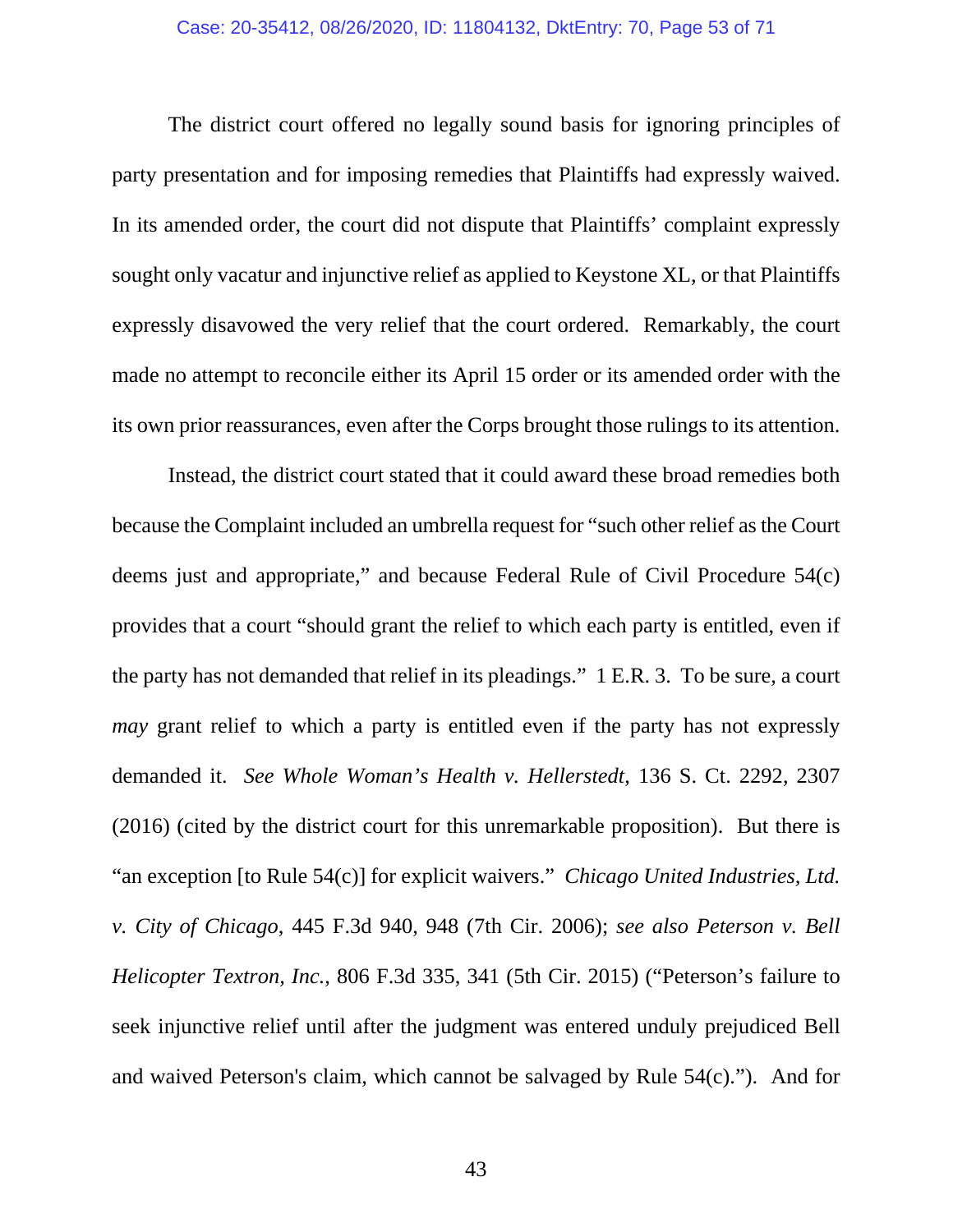## Case: 20-35412, 08/26/2020, ID: 11804132, DktEntry: 70, Page 54 of 71

good reason: were it otherwise, parties could never shape their own litigation, party opponents could never rely on their adversaries' representations, and courts could not fulfill their role as "essentially passive instruments of government." *Sineneng-Smith*, 140 S. Ct. at 1579.

But even if the district court theoretically retained authority to impose the remedies that Plaintiffs did not seek and expressly waived — which it did not — at the very least the order was entered without fair notice. *See* Fed. R. Civ. P. 65(a)(1) (even preliminary injunction may not issue without notice to the adverse party); *see also Granny Goose Foods, Inc. v. Brotherhood of Teamsters & Auto Truck Drivers*, 415 U.S. 423, 432 n.7 (1974); *Powell v. National Board of Medical Examiners*, 364 F.3d 79, 86 (2d Cir. 2004) (although court may grant relief not expressly sought in the complaint, there is an "exception to this rule . . . when a court grants relief not requested and of which the opposing party has no notice, thereby prejudicing that party"); *Versatile Helicopters, Inc. v. City of Columbus*, 548 Fed. Appx. 337, 343 (6th Cir. 2013) (similar).

Indeed, consistent with the previously discussed representations by both Plaintiffs and the district court, neither Plaintiffs nor the Corps even *briefed* the propriety of broad vacatur or injunctive relief during summary judgment, precisely because Plaintiffs and the court had made clear that those remedies were off the table. For example, the Corps' summary judgment reply brief noted that Plaintiffs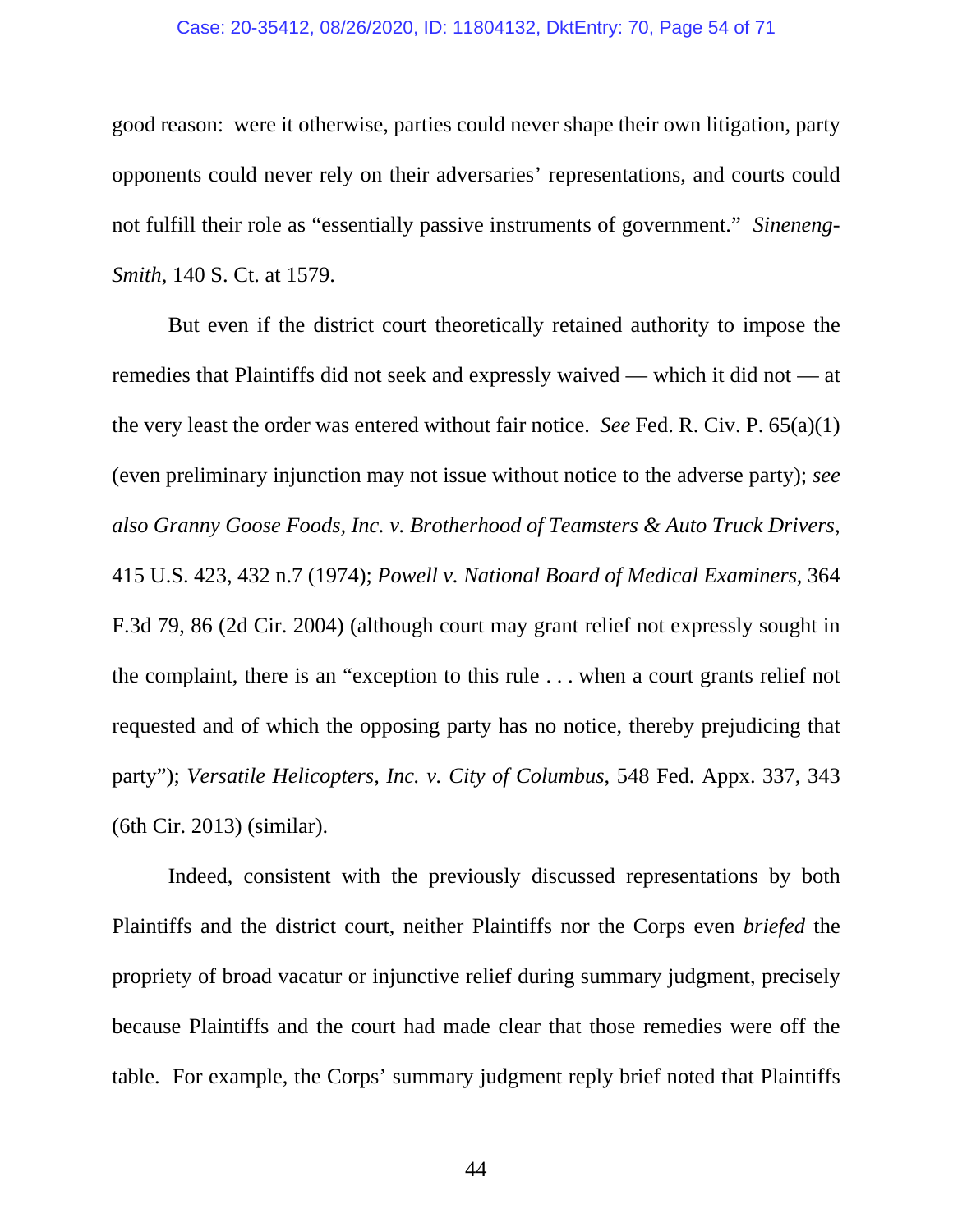## Case: 20-35412, 08/26/2020, ID: 11804132, DktEntry: 70, Page 55 of 71

sought a remand without vacatur and sought only injunctive relief as to use of NWP 12 for the Keystone XL pipeline (while arguing that further briefing would be required for even such limited injunctive relief). 2 E.R. 271-72. The NWP 12 Coalition similarly stated that further briefing would be required prior to imposition of *any* remedy. 2 E.R. 278 n.7. Plaintiffs did not push back on these statements, and neither did the district court. Moreover, during the hearing on the parties' summary judgment motions, the issue of remedy was addressed only once, when the NWP 12 Coalition's counsel asked for "the opportunity to submit additional briefing on the appropriate scope of a remedy" if the court ruled for plaintiffs, to which the district court responded: "All right." 2 E.R. 269.

Plaintiffs previously argued that this lack of notice was harmless because the parties had the opportunity to contest the scope of relief after the fact, which caused the district court to narrow somewhat its vacatur and injunction. *See* DktEntry 45-1, at 58-61. But that course of events only underscores the irregularity of the order. After the court had already adjudicated Plaintiffs' failure-to-consult claim and had granted sweeping nationwide relief, Plaintiffs submitted (and the court relied on) fourteen new and untested declarations seeking new relief and identifying new targeted projects. The court had no basis for considering these post-decisional submissions — either the declarations themselves or the new requested relief that they purportedly supported. *See Summers v. Earth Island Institute*, 555 U.S. 488,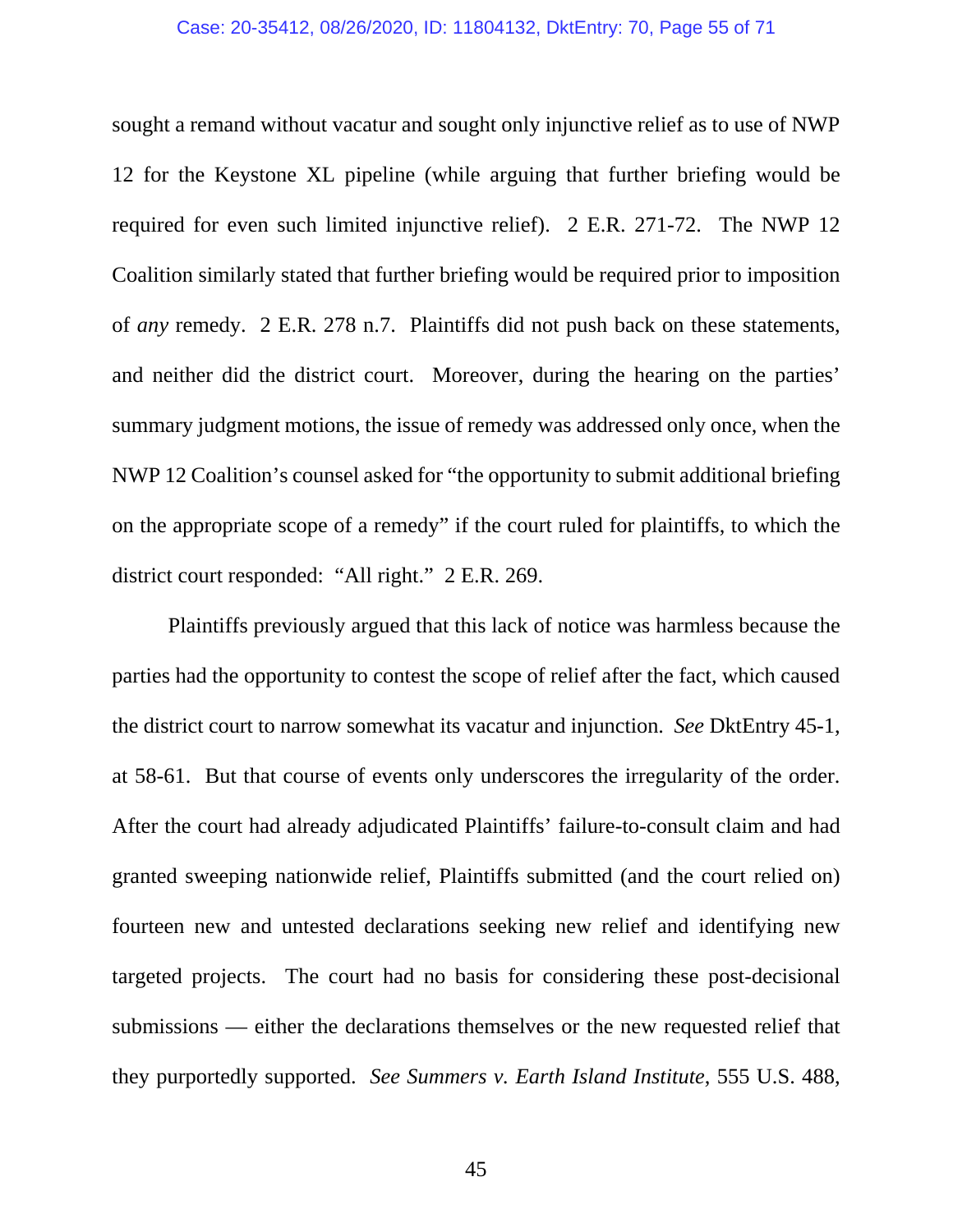#### Case: 20-35412, 08/26/2020, ID: 11804132, DktEntry: 70, Page 56 of 71

495 n.\*, 508 (2009) (declining to consider standing affidavits submitted after decision as part of opposition to a motion to stay); *Lujan v. National Wildlife Federation*, 497 U.S. 871, 894-95 (1990) (affirming exclusion of similarly belated affidavits); *Frito-Lay, Inc. v. Willoughby*, 863 F.2d 1029, 1035-36 (D.C. Cir. 1988) ("[T]he obligation of this Court is to look at the record before the District Court at the time it granted the motion [for summary judgment], not at some later point."). The district court's consideration and acceptance of Plaintiffs' entirely new proposal made the procedural irregularity of its remedies worse, not better.

The district court's many deviations from principles of party presentation, waiver, and fair notice resulted in a ruling that blindsided not only the parties but also project proponents and other affected members of the public across the country — who certainly had no notice or opportunity to object to the court's far-reaching decision. For example, 18 States, all but one of which are outside this Circuit, previously explained to this Court that they "had no notice that the district court would go beyond Plaintiffs-Appellees' requested relief to issue an Order affecting States far afield of the Keystone XL route." DktEntry 33, at 2 (May 15, 2020). Because the district court acted without fair notice and contrary to ordinary principles of party presentation and waiver, it lacked the benefit of hearing from those affected third parties about the harms that its sweeping order would impose.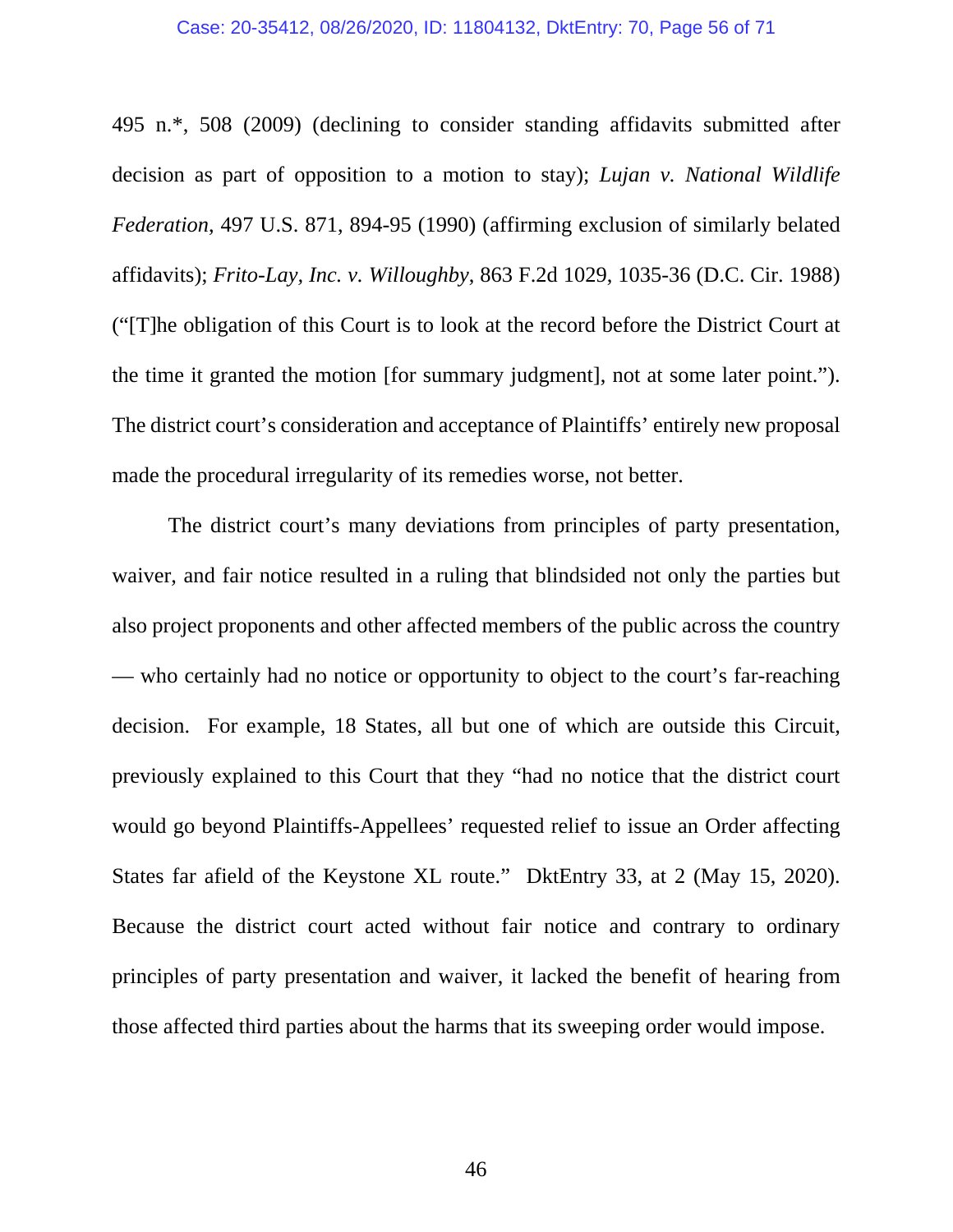Finally, the substance of the district court's order reflects the deficient process through which it was crafted. Because the court bypassed traditional rules of litigation, the order in many respects fails to give reasonable notice as to what it permits and prohibits — ambiguities that would undoubtedly have been fleshed out and corrected if the court had followed ordinary litigation procedure. First, as to pipeline construction, regulated parties need guess how the order applies to midconstruction projects, as it alternates among "construction of new . . . pipelines," 1 E.R. 6, 15, 36, 38; "new . . . pipeline construction," 1 E.R. 15, 17, 18, 29; and "new construction of . . . pipelines," 1 E.R. 22. Second, although the order carves out "routine" maintenance on "existing NWP 12 projects," it does not define such projects: are they projects that have already been completed? projects that have started the NWP 12 verification process? any project that complies with the existing NWP 12? or something else entirely? Third, the order does not delineate which maintenance and repair projects will be considered "routine": those that relocate or replace an existing pipeline? those that replace fill?

These ambiguities hardly involve minor or ancillary issues; indeed, they relate to core aspects of the district court's vacatur and injunction. But given the deficient process followed by the court, those oversights are as predictable as they are regrettable. As a result of the limited nature of Plaintiffs' challenge, the court had before it no evidence concerning the universe of potential pipeline activities or the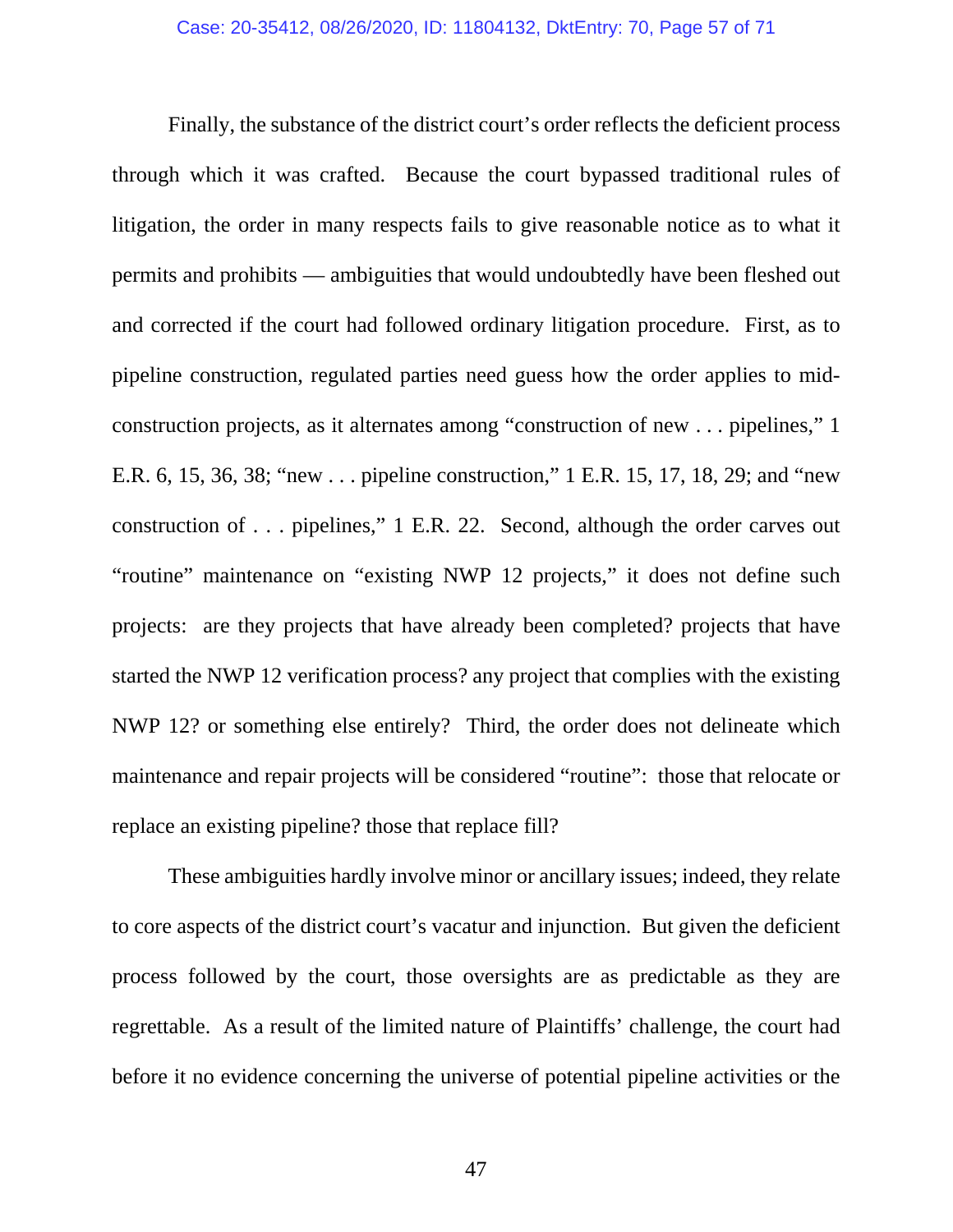consequences of eliminating NWP 12 as a source of authorization for them. For this reason as well, it had no basis to reach out to vacate and enjoin NWP 12 broadly with respect to the construction of all new oil and gas pipelines.

\* \* \* \* \*

Although "a court is not hidebound by the precise arguments of counsel," the district court's "radical transformation of this case goes well beyond the pale." *Sineneng-Smith*, 140 S. Ct. at 1581-82. For this reason alone, the district court's order should be reversed.

# **B. The district court's injunction and vacatur were in any event unsupported by the record.**

Even if this Court were to overlook the issues of party presentation, waiver, and fair notice discussed above, the nationwide injunction and partial vacatur should nonetheless be reversed. Equitable principles require that an injunction "be no more burdensome to the defendant than necessary to provide complete relief to the plaintiffs*.*" *Madsen v. Women's Health Center, Inc.*, 512 U.S. 753, 765 (1994). Accordingly, this Court has repeatedly vacated or stayed the nationwide scope of injunctions where such broad relief is not necessary to provide the plaintiff with complete relief. *See, e.g.*, *East Bay Sanctuary Covenant v. Barr*, 934 F.3d 1026, 1029 (9th Cir. 2019) ("Under our case law . . . all injunctions — even ones involving national policies — must be narrowly tailored to remedy the specific harm shown."); *California v. Azar*, 911 F.3d 558, 584 (9th Cir. 2018) (collecting cases).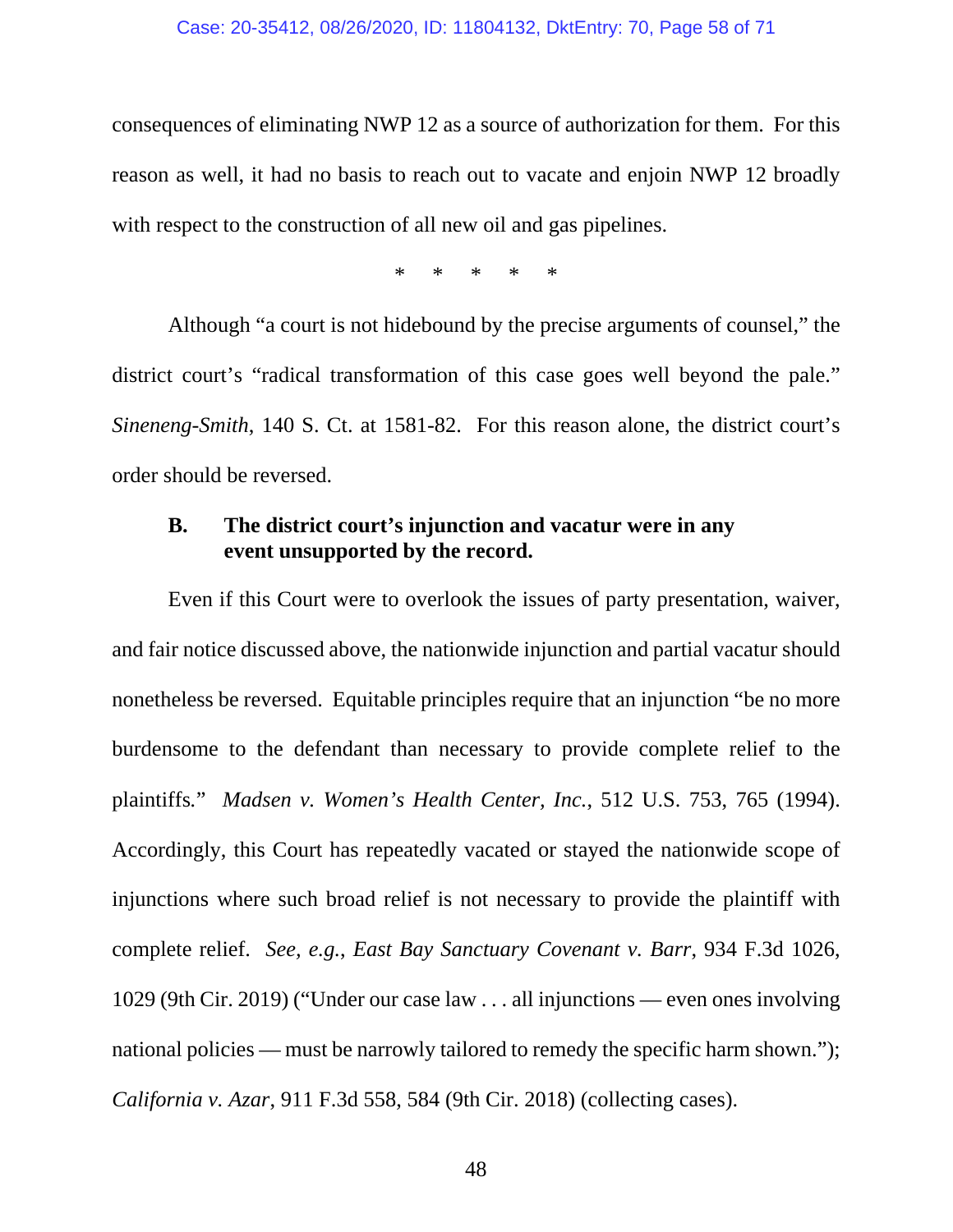Prior to its response to the Corps' motion to stay, Plaintiffs alleged only harms emanating from the Keystone XL pipeline: no surprise, given that Plaintiffs *sought relief* related only to Keystone XL. *See supra* p. 16. For example, Plaintiffs submitted fourteen declarations with their motion for summary judgment. With one *de minimis* exception — a declaration discussing *past* use of a prior version of NWP 12 on the Flanagan South, Dakota Access pipeline and the Gulf Coast pipeline — none of those declarations even *identified* a specific project besides Keystone XL. *See* 2 E.R. 137-227.

Nor do Plaintiffs' post-decisional declarations justify the district court's injunction. As explained above, the court should not have considered those materials to begin with. In any event, those declarations identified only a handful of selected pipeline projects, which categorically cannot justify an injunction against every oil and gas pipeline project all over the country. Plaintiffs cannot conceivably be said to have met the standard for obtaining injunctive relief against all new pipeline construction when they have not plausibly alleged concrete, particularized, and certainly impending injuries that are caused by every impacted pipeline.

Even as to the identified projects (including Keystone XL), the district court acknowledged that Plaintiffs must demonstrate irreparable injury to obtain injunctive relief, and that "there is no presumption of irreparable injury where there has been a procedural violation in ESA cases." 1 E.R. 20 (quoting *Cottonwood Environmental*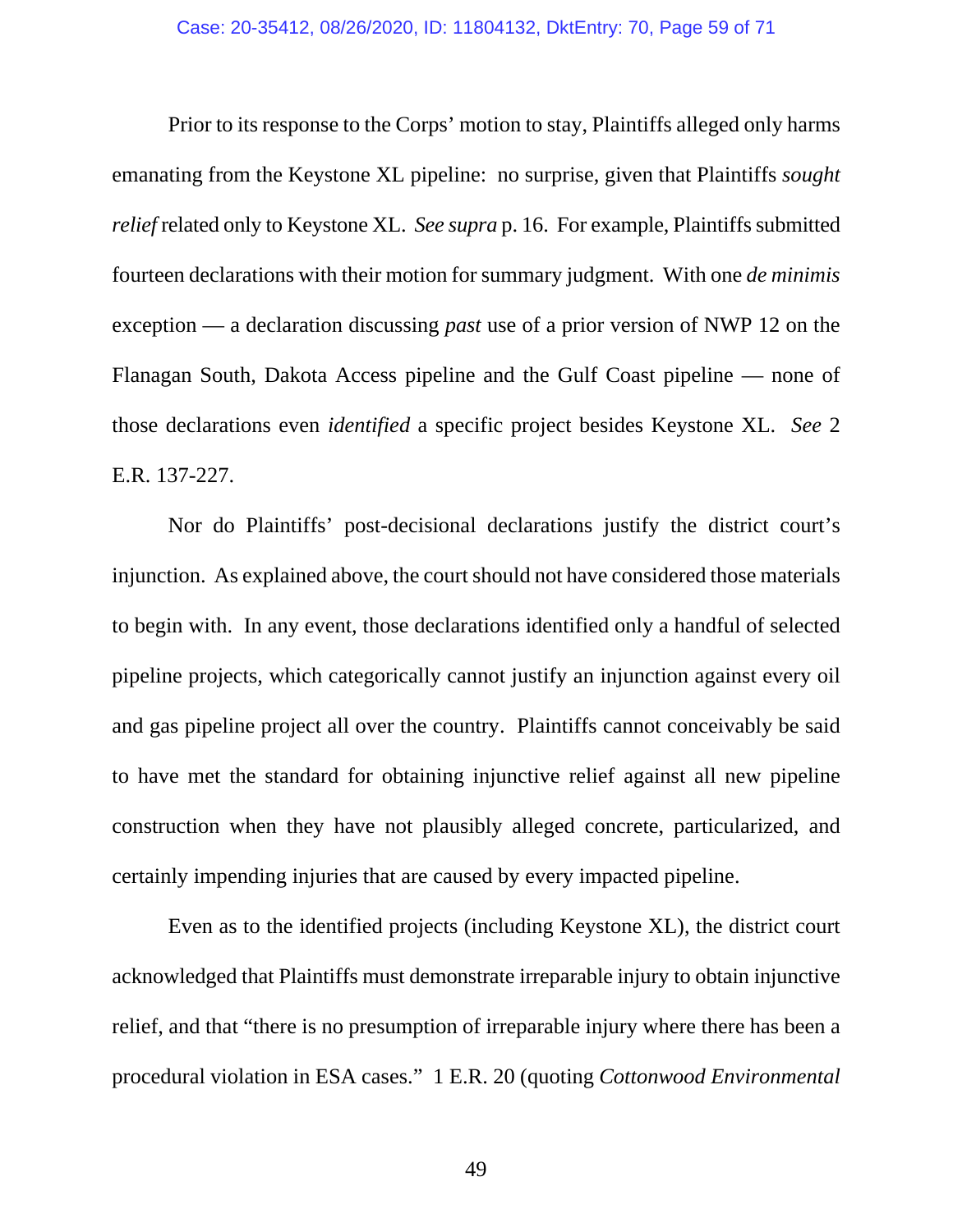*Law Center v. U.S. Forest Service*, 789 F.3d 1075, 1091 (9th Cir. 2015)). But the court then ignored this very principle. Plaintiffs' initial declarations concerning Keystone XL were simply submitted to establish standing; they do not even attempt to establish that Keystone XL *will* cause a definitive threat of harm to endangered species or critical habitat. Plaintiffs' belated declarations are equally defective; they do not even attempt to establish that the identified pipeline projects will potentially harm endangered species or critical habitat, let alone that such harms would impact the declarants' stated interests. Many do not discuss endangered species at all; in those that do, the discussion is entirely conclusory. *See, e.g.*, 2 E.R. 176 (asserting without elaboration that the Double E Pipeline "will potentially impact Endangered Species Act listed species, such as the Pecos bluntnose shiner, northern aplomado falcon, western snowy plover, and southwestern willow flycatcher").

Indeed, the District of Montana would not even have jurisdiction to review challenges to several of the pipelines that Plaintiffs belatedly named, as those are subject to the Natural Gas Act. *See* 15 U.S.C. § 717r(d)(1) (providing that the court of appeals for the circuit in which a facility subject to the Act is proposed to be constructed, expanded, or operated has "original and exclusive jurisdiction" over any civil action for the review of an action of a federal agency). On this record, the district court's issuance of a nationwide injunction was improper. *See City & County of San Francisco v. Trump*, 897 F.3d 1231, 1244-45 (9th Cir. 2018) (nationwide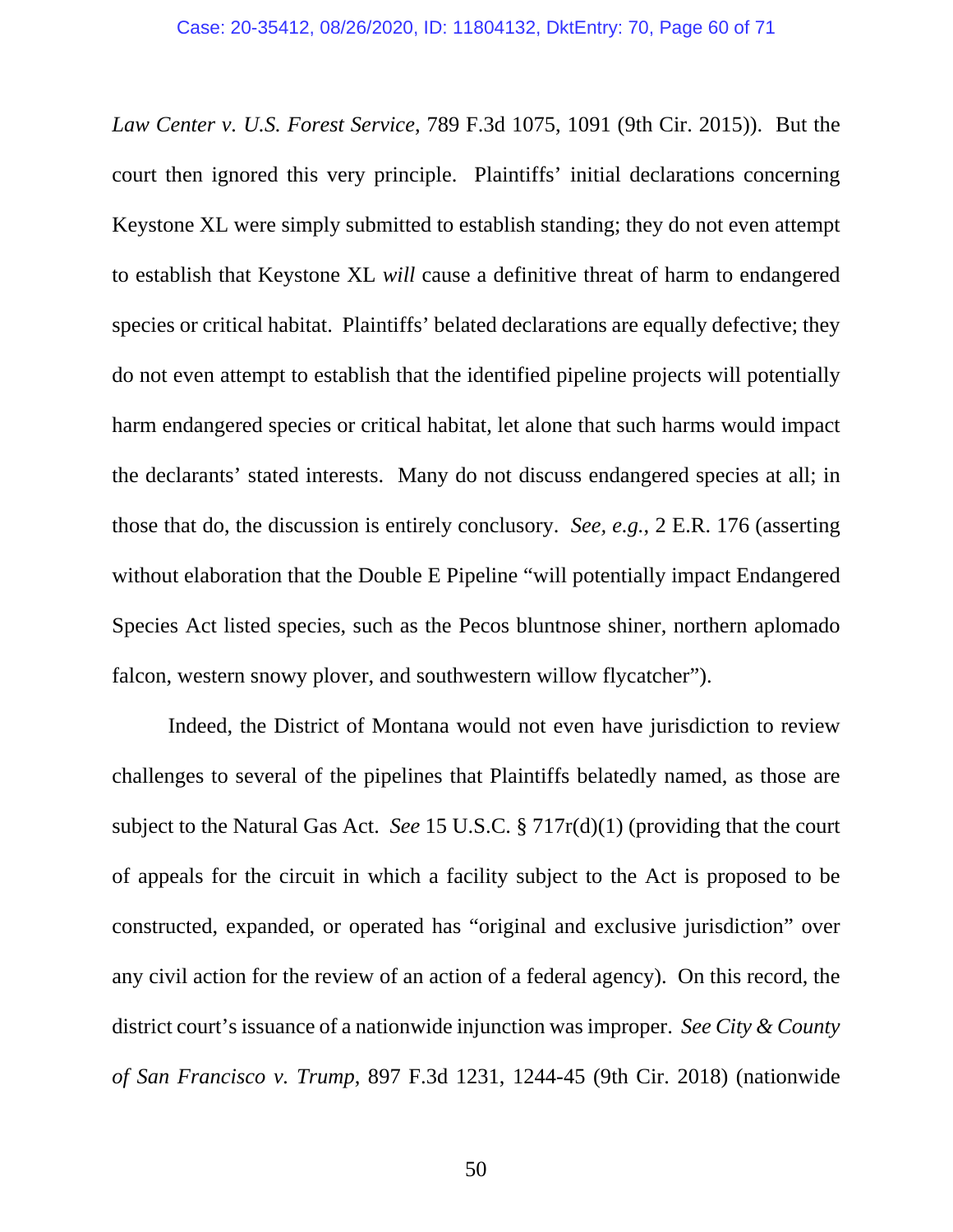## Case: 20-35412, 08/26/2020, ID: 11804132, DktEntry: 70, Page 61 of 71

injunction was abuse of discretion because plaintiffs' "tendered evidence is limited to the effect of the Order on their governments and the State of California").

Given all this, Plaintiffs previously made little attempt to defend the district court's nationwide injunction. Instead, Plaintiffs have insisted that this case is distinguishable from others involving impermissible nationwide injunctions because the court also partially vacated NWP 12 — an equitable remedy that Plaintiffs argued was, in any event, justified under the APA. *See* DktEntry No. 45-1, at 44-47 (defending injunction exclusively on ground that it paralleled the partial vacatur).

This argument is unfounded. The APA provides that a reviewing court shall "set aside agency action" found to be unlawful. 5 U.S.C. 706(2)(A). But the only "agency action" that Plaintiffs had Article III standing to challenge — and the only agency action as to which they actually sought vacatur or an injunction throughout this case — was the Corps' purported use of NWP 12 to verify the Keystone XL project. *See Lujan*, 497 U.S. at 891 (an APA plaintiff generally must allege "some concrete action applying [a] regulation to the claimant's situation in a fashion that harms or threatens to harm him"). Moreover, the APA does not provide that a reviewing court "set aside" a challenged agency action *universally*, rather than as applied to the parties. Instead, the "set aside" language in Section 706 is best read to "direct[] the court not to decide [a case] in accordance with [an unlawful] agency action." John Harrison, *Section 706 of the Administrative Procedure Act Does Not*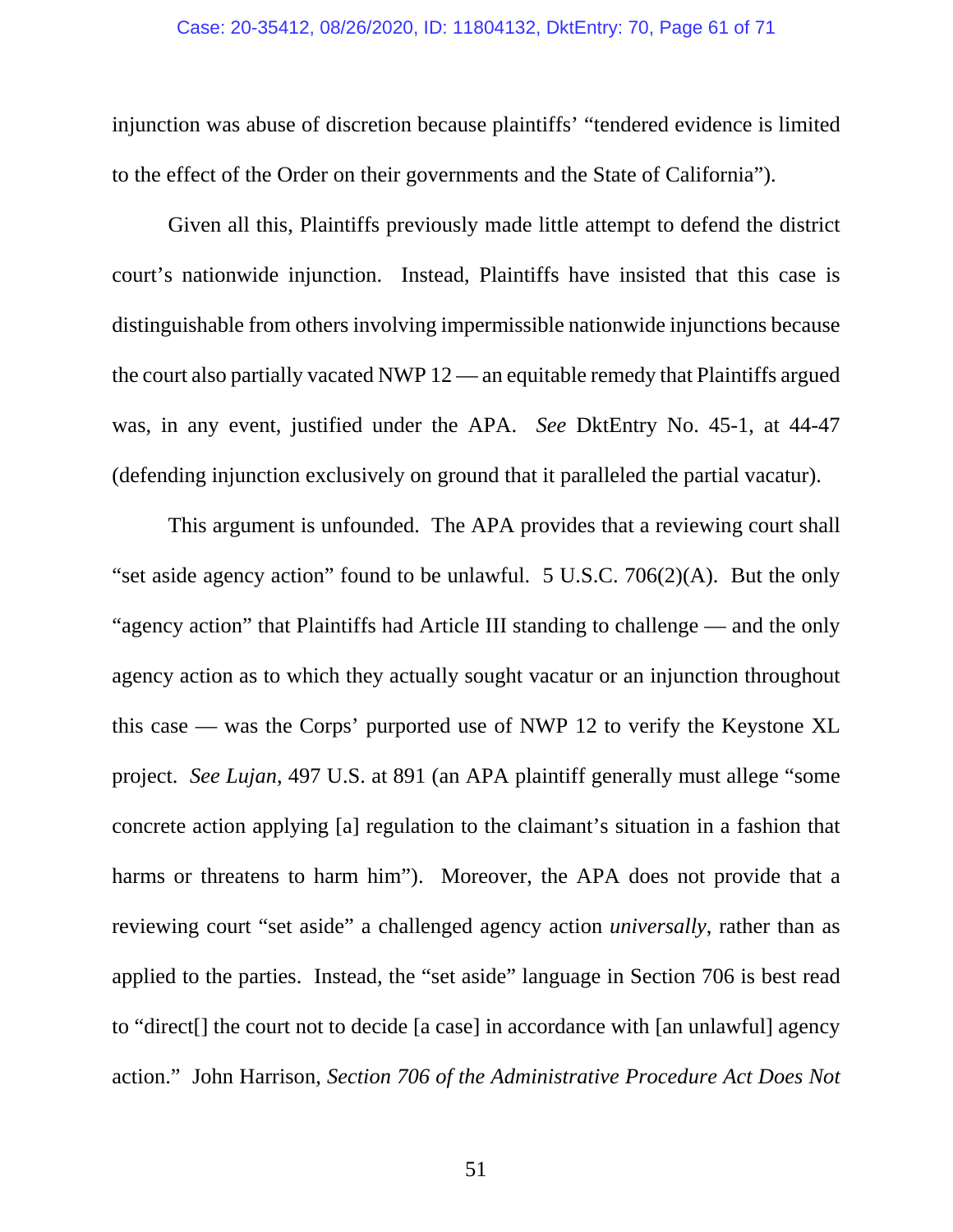*Call for Universal Injunctions or Other Universal Remedies*, 38 Yale J. on Reg. Bull. (Apr. 12, 2020). In short, "[n]othing in the language of the APA" requires an unlawful regulation to be enjoined or vacated "for the entire country." *Virginia Society for Human Life, Inc. v. FEC*, 263 F.3d 379, 394 (4th Cir. 2001).

More fundamentally, there is no basis for exempting the equitable remedy of vacatur from the principles that apply to all other remedies. As the Supreme Court has explained, underlying Article III principles apply with respect to "each form of relief that is sought." *Town of Chester v. Laroe Estates, Inc.*, 137 S. Ct. 1645, 1650 (2017) (internal quotation marks omitted). Accordingly, for vacatur no less than an injunction, the "remedy must of course be limited to the inadequacy that produced the injury in fact that the plaintiff has established." *Gill v. Whitford*, 138 S. Ct. 1916, 1931 (2018) (same). If the rule were otherwise, a district court could evade any limitations on nationwide injunctions in APA litigation (which of course is almost all litigation challenging federal agency action) by relying instead on nationwide vacatur. To the extent that this Court's decisions suggest that vacatur is subject to less stringent requirements, those decisions are incorrect.

 In any event, vacatur is not an appropriate remedy here under this Court's decisions. It is "well established" that the APA does not compel vacatur whenever there is a legal violation or procedural flaw. *United States v. Afshari*, 426 F.3d 1150, 1156 (9th Cir. 2005). In deciding whether to vacate a flawed agency action, this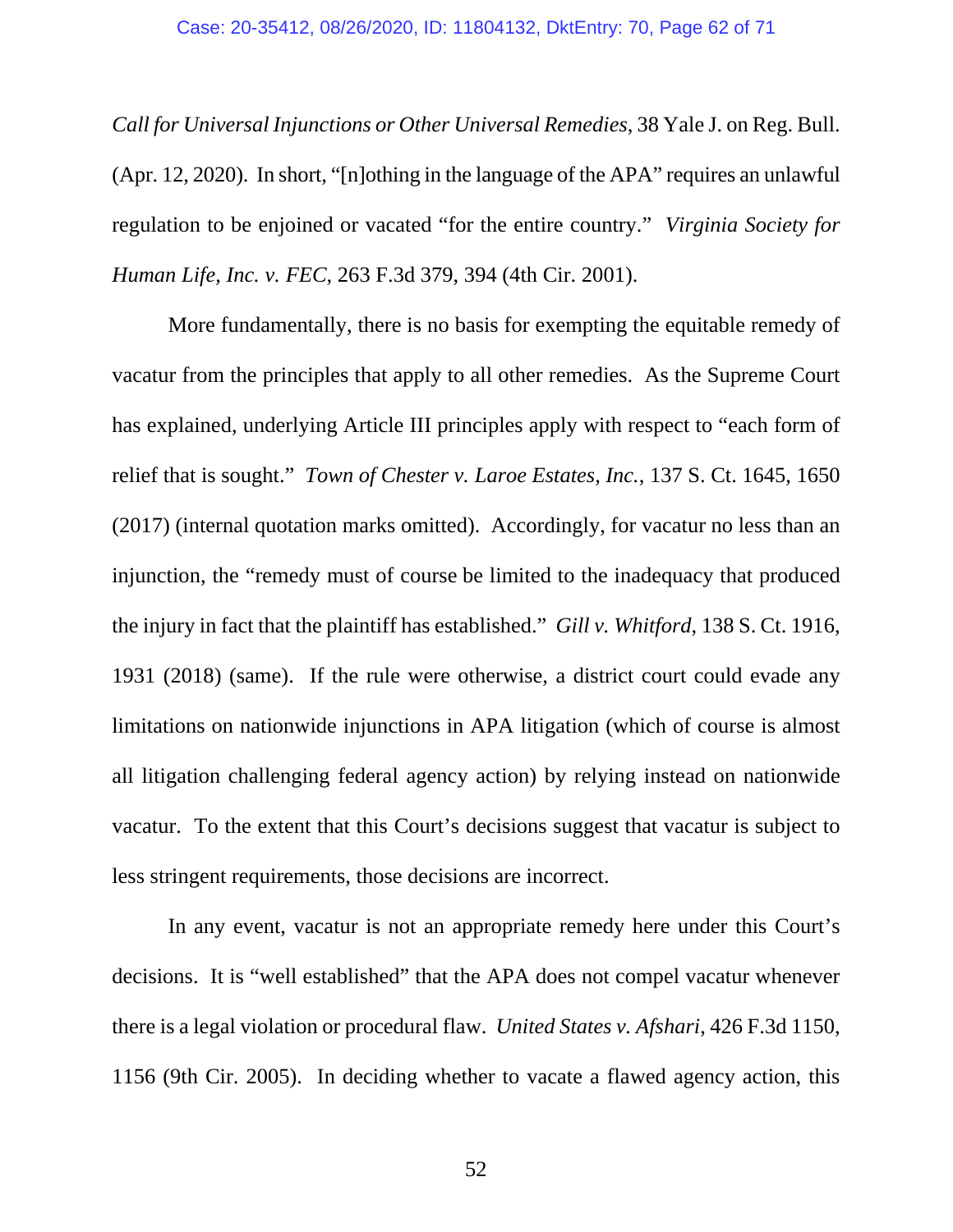#### Case: 20-35412, 08/26/2020, ID: 11804132, DktEntry: 70, Page 63 of 71

Court has looked to the two factors described in *Allied-Signal, Inc. v. U.S. NRC*, 988 F.2d 146, 150-51 (D.C. Cir. 1993). *See California Communities Against Toxics v. EPA*, 688 F.3d 989, 992 (9th Cir. 2012). Those two factors are the seriousness of the agency's errors and the disruptive consequences that would result from vacatur. *Id.* These factors do not support any vacatur here, including as to Keystone XL.

 As to the first factor, even if the district court were correct that formal consultation was required, this would simply not be a serious ESA violation. As explained previously (pp. 9-12), NWP 12 is itself structured to ensure additional consultation when a project at a particular crossing might impact listed species or habitat. Plaintiffs previously characterized the Corps' determination that formal consultation was not required as a "serious" and "egregious" error, DktEntry 45-1, at 31-33, but this claim is difficult to take seriously given the many safeguards built into NWP 12, including its triggers for (far more specific) activity-level review. Indeed, this contention is not even consistent with Plaintiff Sierra Club's own previous behavior. When Sierra Club challenged the 2012 re-issuance of NWP 12, it did not even bother to assert an ESA claim, even though FWS never completed the consultation for that re-issuance either. *See Bostick*, 787 F.3d at 1046-47.

Indeed, given NWP 12's built-in protections, it is far from obvious what formal programmatic consultation would meaningfully add in this specific context. The Keystone XL project — the only project that Plaintiffs have plausibly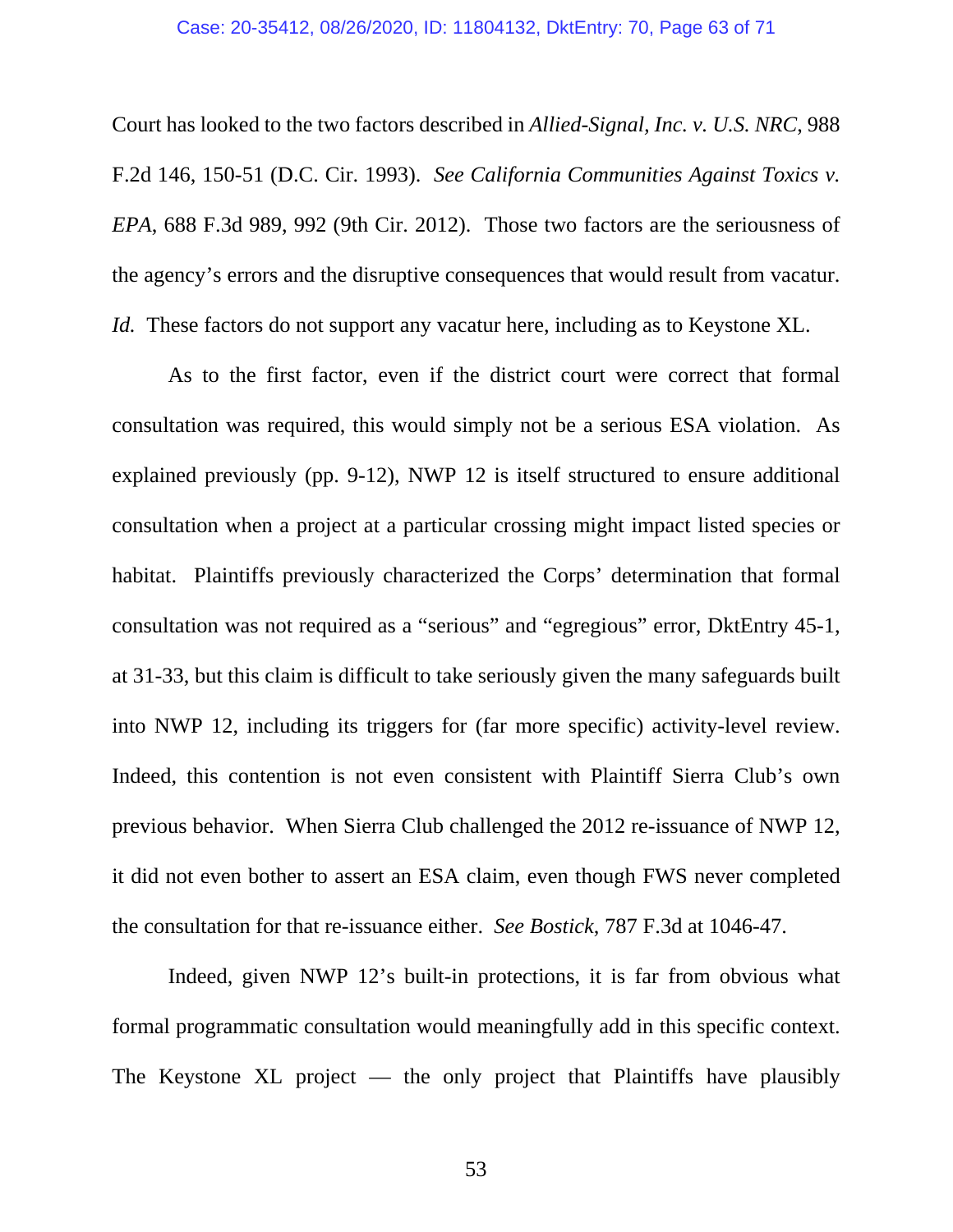established constitutional standing to challenge — illustrates the point. As explained above (pp. 14-15), Keystone XL has already undergone extensive and site-specific environmental analysis. In fact, a Biological Opinion issued in December 2019 concluded that only one protected species would be adversely affected by the project, but that its continued existence was not jeopardized. *See supra* note 2 (p. 15). The other pipelines that Plaintiffs purported to challenge for the first time in response to the Corps' motion for a stay pending appeal have also been subject to similarly specific review, and many are the subject of pending or past litigation.<sup>6</sup> The programmatic review for which the district court's order would place many of these projects and others on hold, by contrast, would not even address their particular environmental effects.

-

<sup>&</sup>lt;sup>6</sup> For example, Plaintiffs' post-decisional declarations repeatedly referred to the Atlantic Coast Pipeline — which was at issue in *U.S. Forest Service v. Cowpasture River Preservation Ass'n*, 140 S. Ct. 1837 (2020) — and the Mountain Valley Pipeline. The Federal Energy Regulatory Commission prepared environmental impact statements for each of those pipelines, one of which has already been upheld by the D.C. Circuit*. See Appalachian Voices v. FERC*, No. 17-1271, 2019 WL 847199 (Feb. 19, 2019) (per curiam). The Fourth Circuit, by contrast, has held that NWP 12 did not cover the proposed construction of the Mountain Valley Pipeline, and so it vacated the Corps' authorization, *see Sierra Club v. U.S. Army Corps of Engineers*, 909 F.3d 635, 655 (4th Cir. 2018), and the Corps thereafter withdrew its authorization of the Atlantic Coast Pipeline on the same grounds. The Permian Highway Pipeline and the Dakota Access Pipeline — other projects identified in Plaintiffs' belated declarations — are the subject of ongoing litigation. *See City of Austin v. Kinder Morgan Texas Pipeline, LLC*, No. 1:20-cv-00138 (W.D. Tex. filed Feb. 5, 2020); *Sierra Club v. U.S. Army Corps of Engineers*, No. 1:20-cv-00460 (W.D. Tex. filed Apr. 30, 2020); *Standing Rock Sioux Tribe v. U.S. Army Corps of Engineers*, 440 F. Supp. 3d 1 (D.D.C. 2020).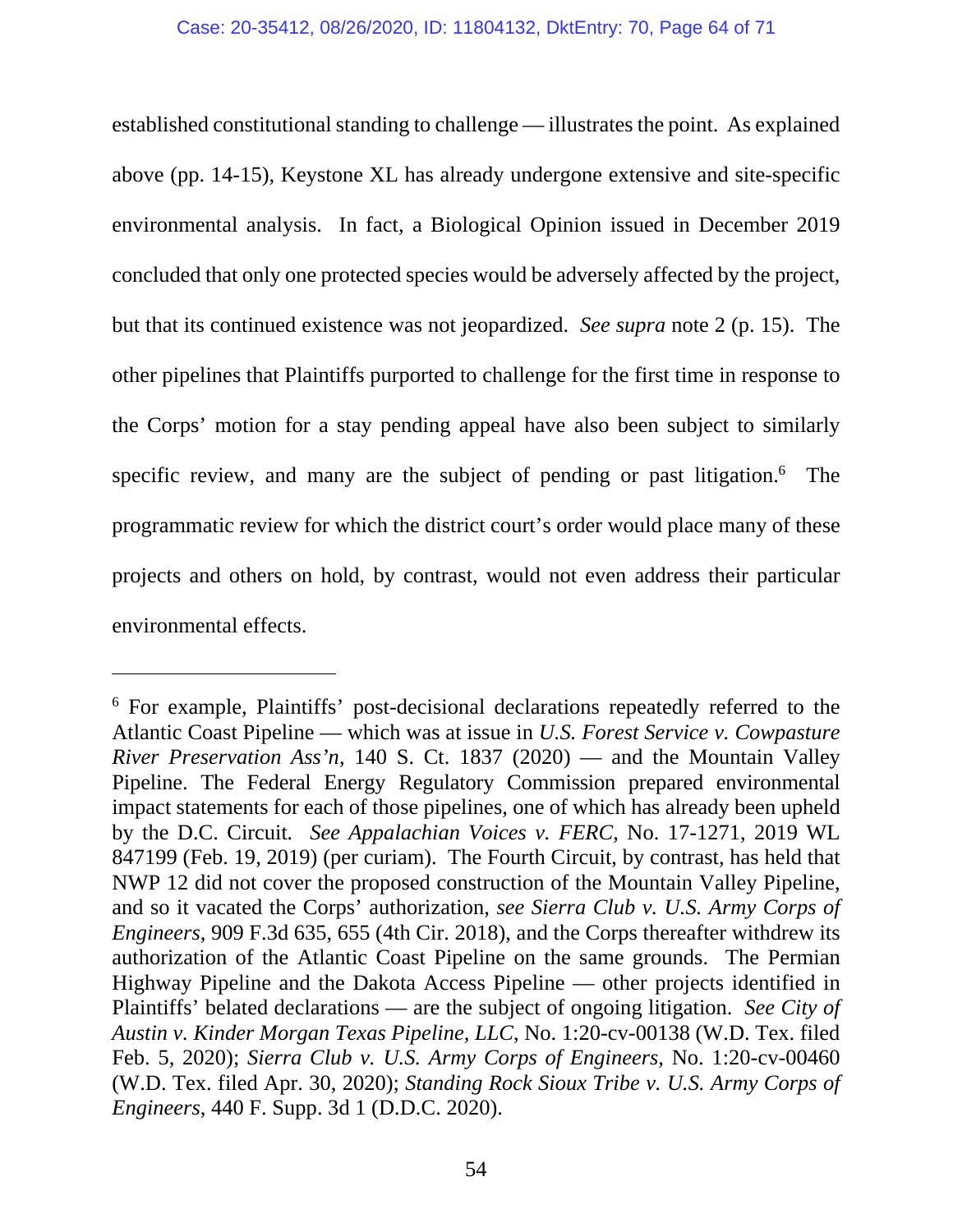As to the second factor, the disruptive consequences flowing from the district court's partial vacatur of NWP 12 would be severe. The court's order, before the Supreme Court stayed it, halted NWP 12's use for all new oil and gas pipeline construction anywhere in the country. Under that order, all proposed activities associated with these projects — regardless of diameter, length, purpose, or even whether they are in the vicinity of protected species — would have been channeled into the time-consuming and resource-intensive individualized permit process, which would increase strain on the Corps' resources and result in delays and increased costs for projects across the nation. *See* 2 E.R. 258-67 (First Moyer Declaration); 1 E.R. 66-76 (Second Moyer Declaration); DktEntry 11, at 30, 40-43 (prior Corps briefing); DktEntry 48, at 13, 19-26 (same). This frustrates Congress's very purpose in having established the more efficient mechanism of nationwide general permits. *See supra* p. 1. The disruptions at issue here are no less pervasive and severe than those that counseled against vacatur in *California Communities. See* 688 F.3d at 993 (noting that vacatur "could well delay a much needed power plant," threatening blackouts and economic disruption).<sup>7</sup>

 $\overline{a}$ 

<sup>7</sup> The district court suggested that, under the second *Allied Signal* factor, a "court largely should focus on potential environmental disruption, as opposed to economic disruption." 1 E.R. 11. This distinction has no basis in law or common sense. *See California Communities*, 688 F.3d at 994 (citing power outages and observing that "stopping construction would also be economically disastrous"); *Public Employees for Environmental Responsibility v. Hopper*, 827 F.3d 1077, 1084 (D.C. Cir. 2016) (vacatur analysis considers "the social and economic costs of delay" (quoting *NRDC v. U.S. NRC*, 606 F.2d 1261, 1272 (D.C. Cir. 1979))).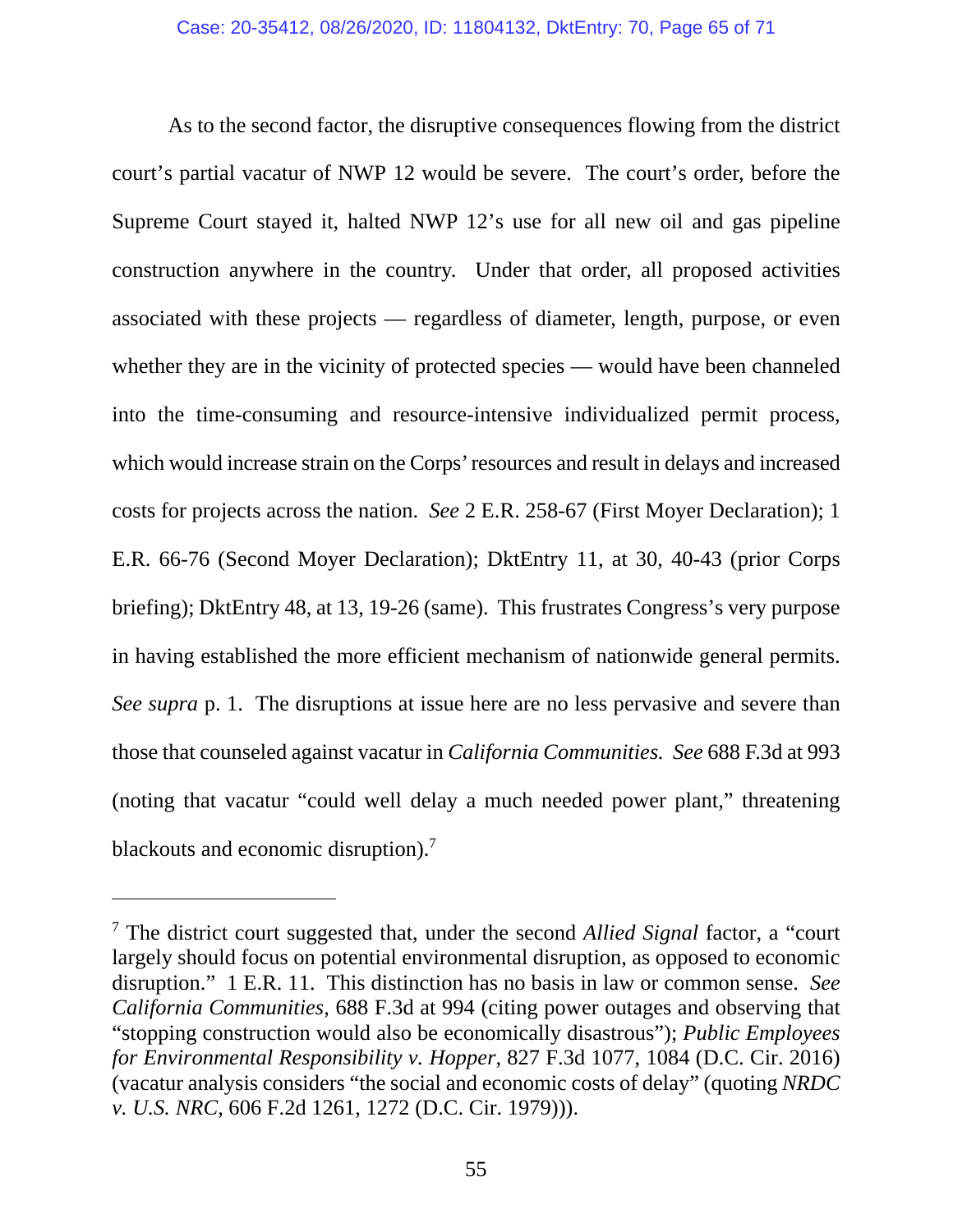Case: 20-35412, 08/26/2020, ID: 11804132, DktEntry: 70, Page 66 of 71

# **CONCLUSION**

For the foregoing reasons, this Court should reverse the district court's order.

Dated: August 26, 2020.

Respectfully submitted,

s/ *Eric Grant* JEFFREY BOSSERT CLARK *Assistant Attorney General* ERIC GRANT *Deputy Assistant Attorney General* ANDREW C. MERGEN ANDREW M. BERNIE *Attorneys*  Environment and Natural Resources Division U.S. Department of Justice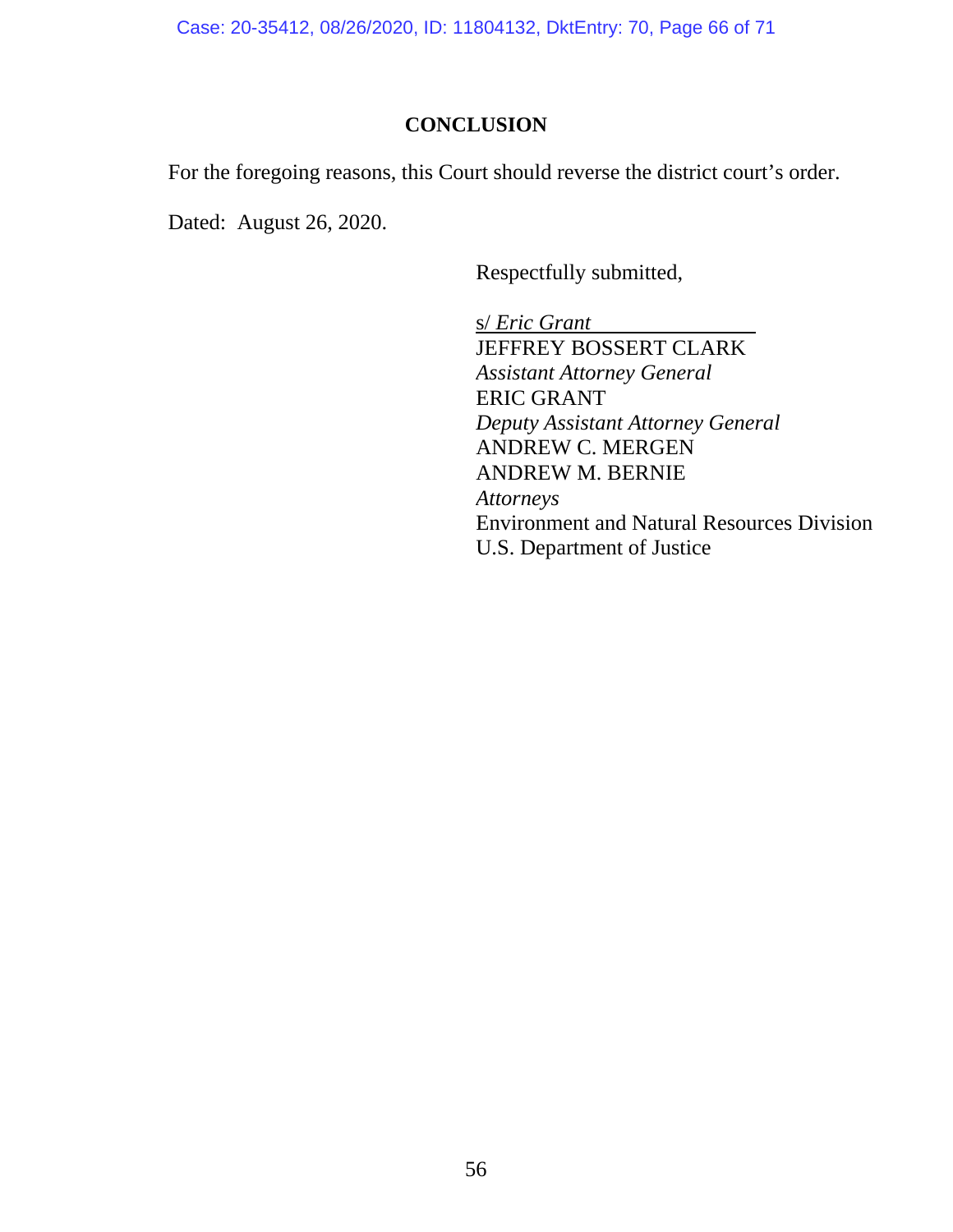# **Form 8. Certificate of Compliance for Briefs**

**9th Cir. Case Number(s)** 20-35412, 20-35414, 20-35415, and 20-35432

I am the attorney or self-represented party.

 **This brief contains 13,729 words,** excluding the items exempted by Fed. R.

App. P. 32(f). The brief's type size and typeface comply with Fed. R. App. P.

 $32(a)(5)$  and (6).

I certify that this brief *(select only one)*:

- [X] complies with the word limit of Cir. R. 32-1.
- [ ] is a **cross-appeal** brief and complies with the word limit of Cir. R. 28.1-1.
- [ ] is an **amicus** brief and complies with the word limit of Fed. R. App. P. 29(a)(5), Cir. R. 29-2(c)(2), or Cir. R. 29-2(c)(3).
- [ ] is for a **death penalty** case and complies with the word limit of Cir. R. 32-4.
- [ ] complies with the longer length limit permitted by Cir. R. 32-2(b) because *(select only one)*:
	- [] it is a joint brief submitted by separately represented parties;
	- [ ] a party or parties are filing a single brief in response to multiple briefs; or
	- [ ] a party or parties are filing a single brief in response to a longer joint brief.

 $\lceil$   $\lceil$  complies with the length limit designated by court order dated

[ ] is accompanied by a motion to file a longer brief pursuant to Cir. R. 32-2(a).

**Signature** s/ *Eric Grant*

**Date** August 26, 2020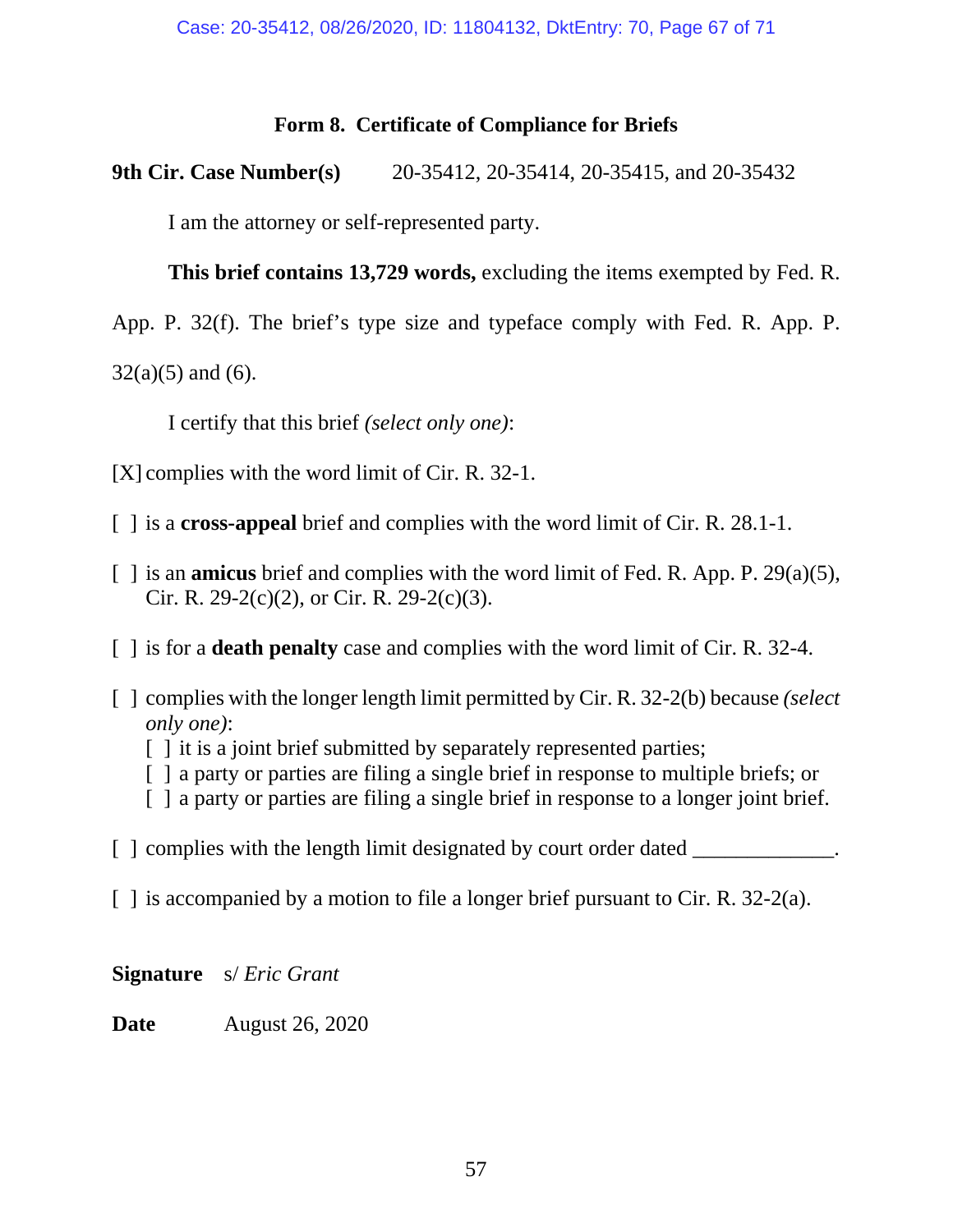Case: 20-35412, 08/26/2020, ID: 11804132, DktEntry: 70, Page 68 of 71

# **ADDENDUM**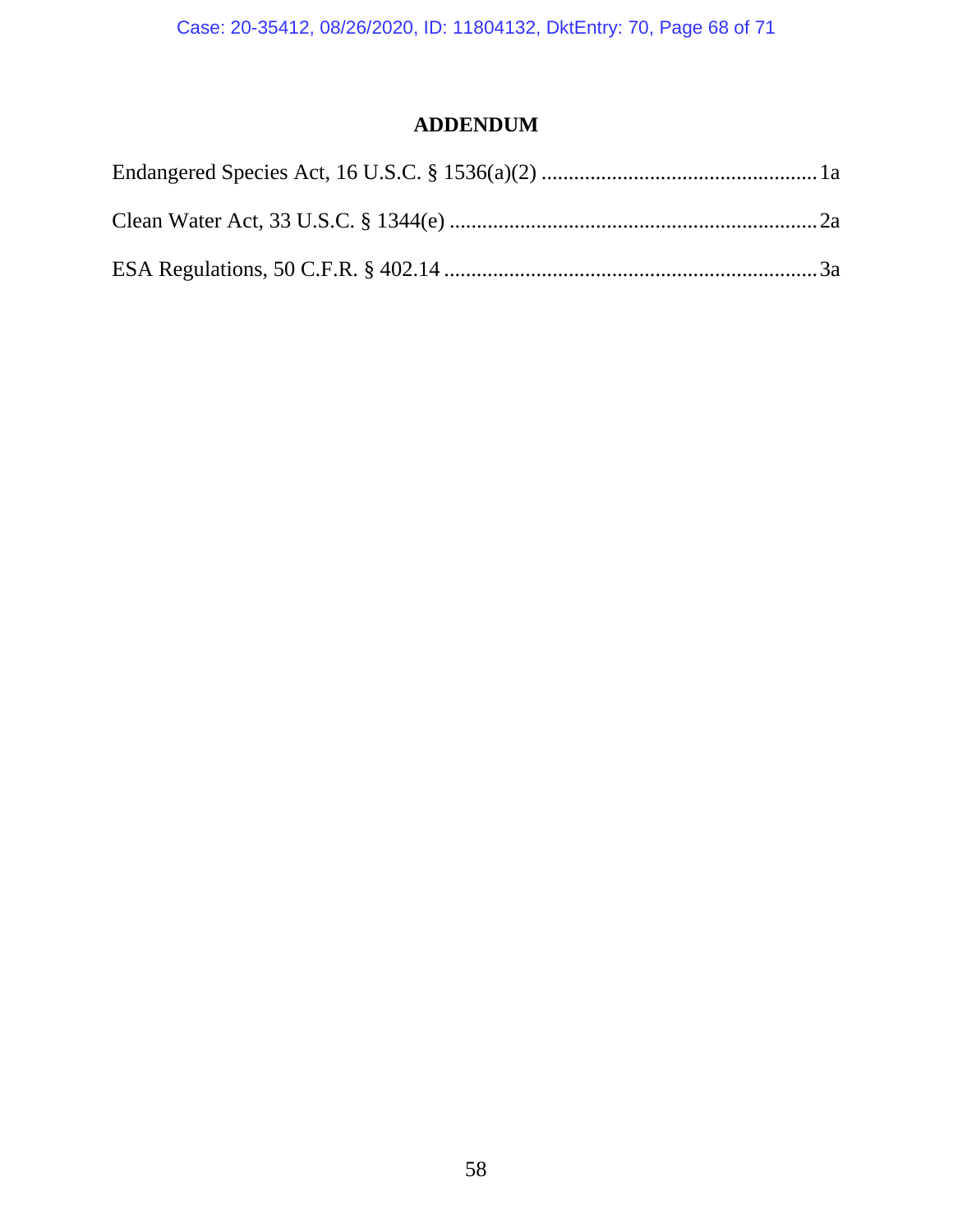# **Endangered Species Act 16 U.S.C. § 1536(a)(2)**

# **§ 1536. Interagency cooperation**

# **(a) Federal agency actions and consultations**

. . . .

 (2) Each Federal agency shall, in consultation with and with the assistance of the Secretary, insure that any action authorized, funded, or carried out by such agency (hereinafter in this section referred to as an "agency action") is not likely to jeopardize the continued existence of any endangered species or threatened species or result in the destruction or adverse modification of habitat of such species which is determined by the Secretary, after consultation as appropriate with affected States, to be critical, unless such agency has been granted an exemption for such action by the Committee pursuant to subsection (h) of this section. In fulfilling the requirements of this paragraph each agency shall use the best scientific and commercial data available.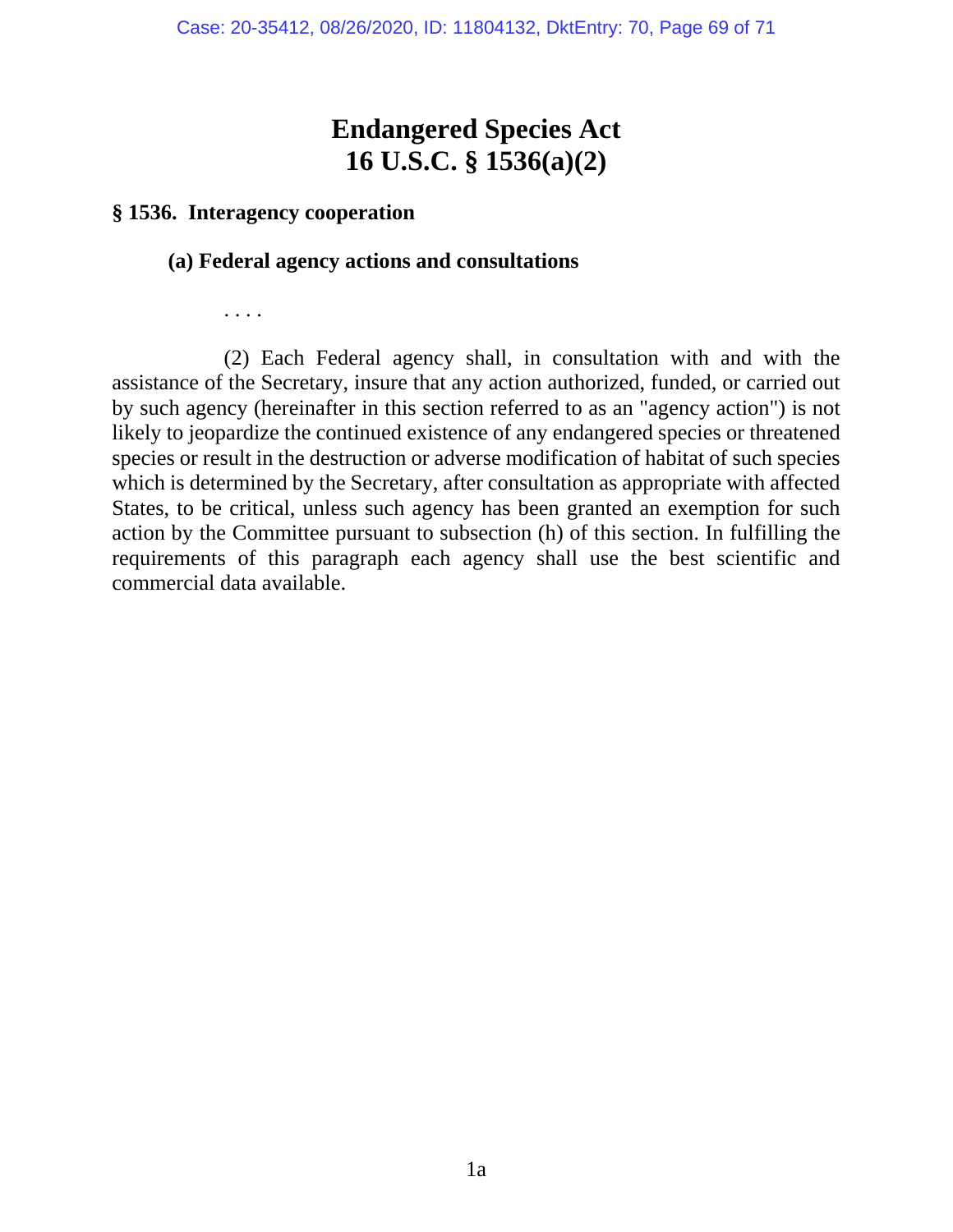# **Clean Water Act 33 U.S.C. § 1344(e)**

# **§ 1344. Permits for dredged or fill material**

. . . .

# **(e) General permits on State, regional, or nationwide basis**

 (1) In carrying out his functions relating to the discharge of dredged or fill material under this section, the Secretary may, after notice and opportunity for public hearing, issue general permits on a State, regional, or nationwide basis for any category of activities involving discharges of dredged or fill material if the Secretary determines that the activities in such category are similar in nature, will cause only minimal adverse environmental effects when performed separately, and will have only minimal cumulative adverse effect on the environment. Any general permit issued under this subsection shall (A) be based on the guidelines described in subsection (b)(1) of this section, and (B) set forth the requirements and standards which shall apply to any activity authorized by such general permit.

 (2) No general permit issued under this subsection shall be for a period of more than five years after the date of its issuance and such general permit may be revoked or modified by the Secretary if, after opportunity for public hearing, the Secretary determines that the activities authorized by such general permit have an adverse impact on the environment or such activities are more appropriately authorized by individual permits.